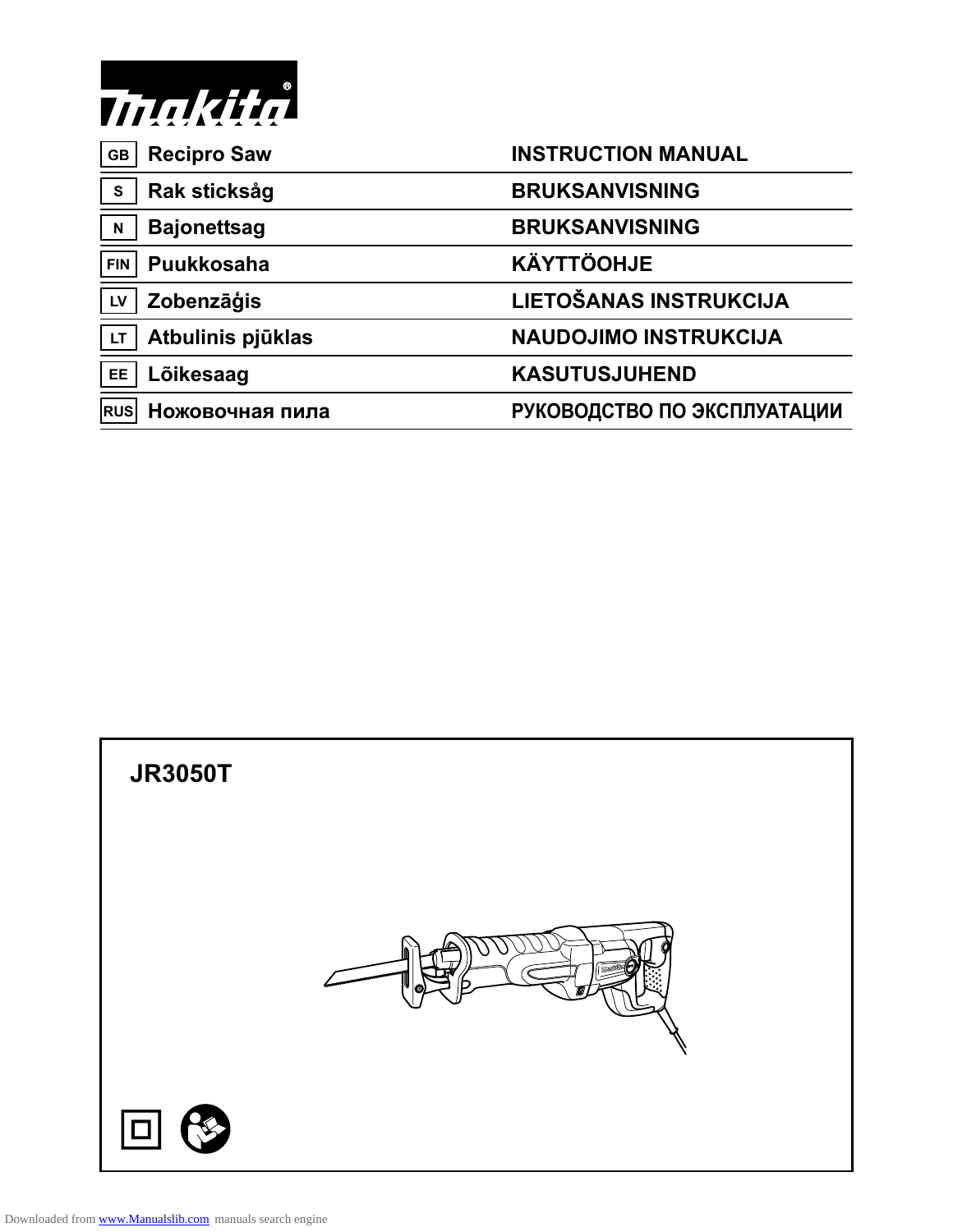















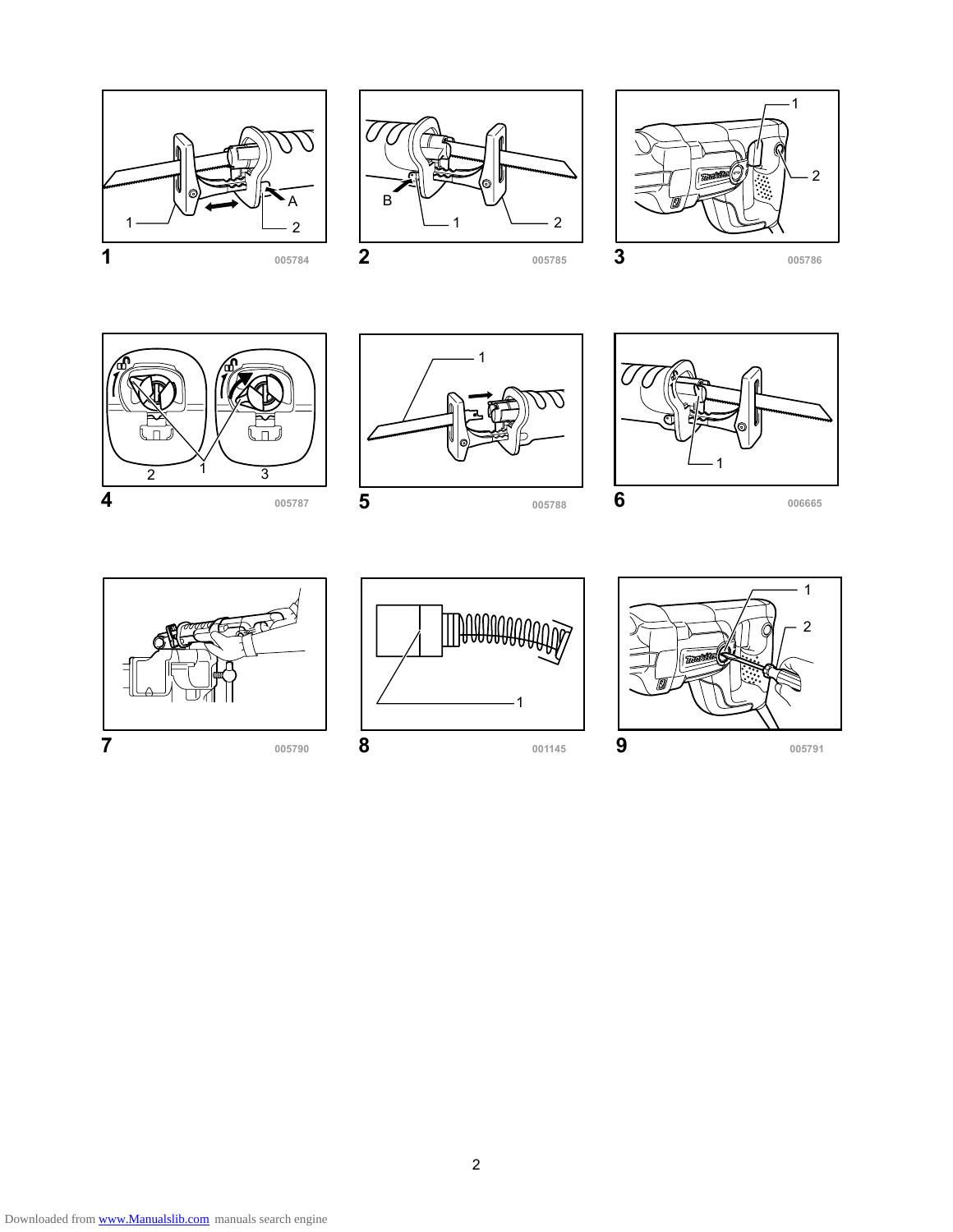#### **ENGLISH (Original instructions)**

#### **Explanation of general view**

| 1-1. Shoe           | 3-2. Lock button        | 6-1. Blade clamp lever |
|---------------------|-------------------------|------------------------|
| 1-2. Shoe button    | 4-1. Blade clamp sleeve | 8-1. Limit mark        |
| 2-1. Shoe button    | 4-2. Released position  | 9-1. Brush holder cap  |
| 2-2. Shoe           | 4-3. Fixed position     | 9-2. Screwdriver       |
| 3-1. Switch trigger | 5-1. Blade              |                        |

## **SPECIFICATIONS**

| Model                                   |      | <b>JR3050T</b> |
|-----------------------------------------|------|----------------|
| Length of stroke                        |      | 28 mm          |
|                                         | Pipe | 130 mm         |
| Max. cutting capacities                 | Wood | 255 mm         |
| Strokes per minute (min <sup>-1</sup> ) |      | $0 - 2,800$    |
| Overall length                          |      | 452 mm         |
| Net weight                              |      | $3.3$ kg       |
| Safety class                            |      | $\Box$ /II     |

• Due to our continuing program of research and development, the specifications herein are subject to change without notice.

• Specifications may differ from country to country.

• Weight according to EPTA-Procedure 01/2003

#### **Intended use**

ENE021-1

The tool is intended for sawing wood, plastic, metal and building materials with a strong impact. It is suitable for straight and curved cutting.<br> **ENF002-2** 

ENG900-1

#### **Power supply**

The tool should be connected only to a power supply of the same voltage as indicated on the nameplate, and can only be operated on single-phase AC supply. They are double-insulated and can, therefore, also be used from sockets without earth wire.<br>ENG905-1

#### **Noise**

The typical A-weighted noise level determined according to EN60745:

Sound pressure level  $(L_{pA})$ : 89 dB (A) Sound power level  $(L_{WA})$ : 100 dB  $(A)$ Uncertainty (K) : 3 dB (A)

#### **Wear ear protection**

#### **Vibration**

The vibration total value (tri-axial vector sum) determined according to EN60745:

Work mode : cutting boards Vibration emission  $(a<sub>h,B</sub>)$  : 15.0 m/s<sup>2</sup> Uncertainty (K) : 2.0 m/s<sup>2</sup>

Work mode : cutting wooden beams Vibration emission  $(a_{h,WB})$  : 20.0 m/s<sup>2</sup> Uncertainty (K) : 2.5 m/s<sup>2</sup>

- The declared vibration emission value has been measured in accordance with the standard test method and may be used for comparing one tool with another.
- The declared vibration emission value may also be used in a preliminary assessment of exposure.

#### **WARNING:**

- The vibration emission during actual use of the power tool can differ from the declared emission value depending on the ways in which the tool is used.
- Be sure to identify safety measures to protect the operator that are based on an estimation of exposure in the actual conditions of use (taking account of all parts of the operating cycle such as the times when the tool is switched off and when it is running idle in addition to the trigger time).

**For European countries only** 

#### **EC Declaration of Conformity**

**Makita declares that the following Machine(s):** 

Designation of Machine: Recipro Saw Model No./ Type: JR3050T

#### **Conforms to the following European Directives:**  2006/42/EC

They are manufactured in accordance with the following Standard or standardized documents: EN60745

ENG901-1

ENH101-17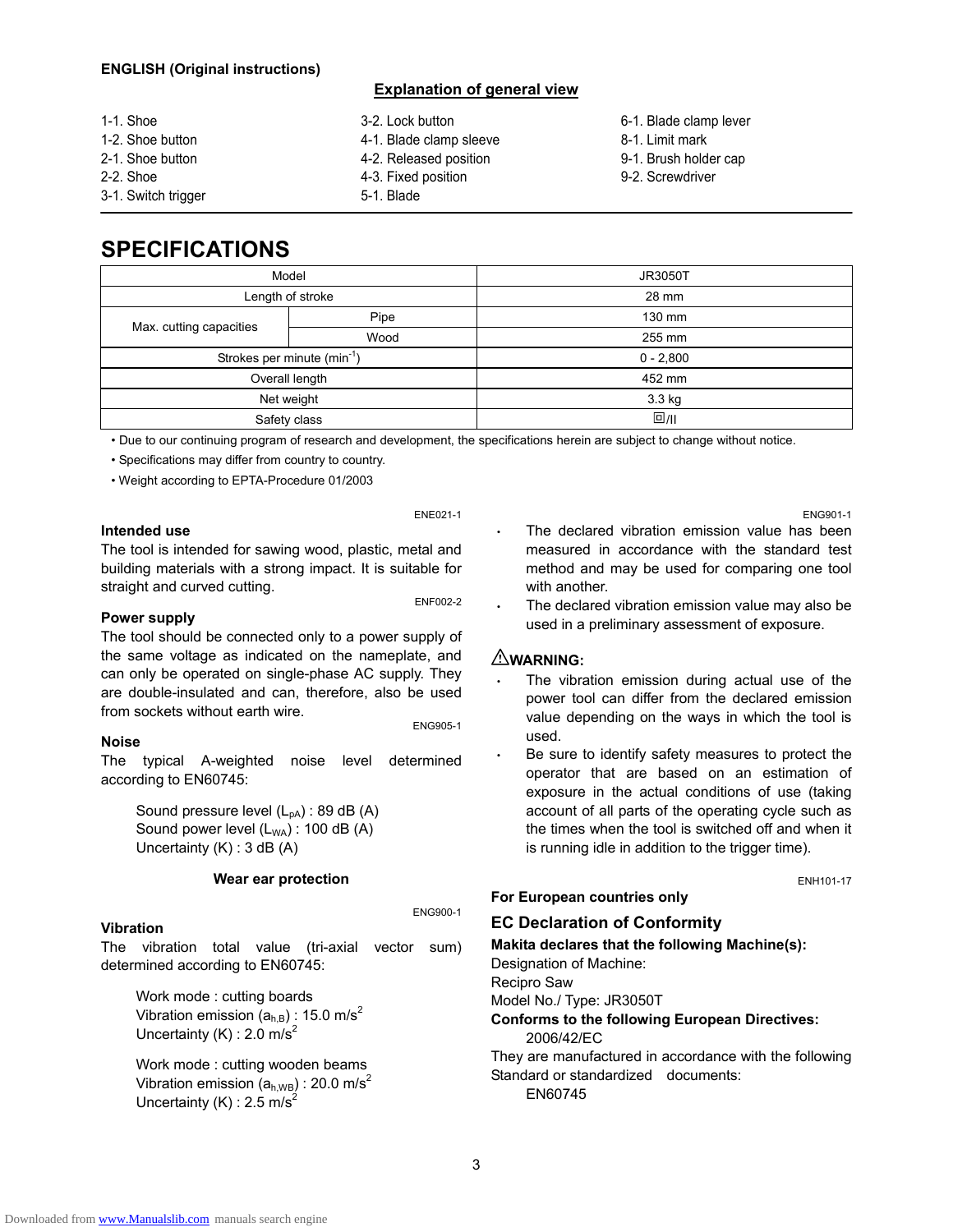The Technical file in accordance with 2006/42/EC is available from:

Makita, Jan-Baptist Vinkstraat 2, 3070, Belgium

#### 31.12.2013

Yasushi Fukaya

Yasushi Fukaya Director Makita, Jan-Baptist Vinkstraat 2, 3070, Belgium

GEA010-1

## **General Power Tool Safety Warnings**

000331

**WARNING Read all safety warnings and all instructions.** Failure to follow the warnings and instructions may result in electric shock, fire and/or serious injury.

**Save all warnings and instructions for future reference.** 

GEB008-6

## **RECIPRO SAW SAFETY WARNINGS**

- 1. **Hold power tool by insulated gripping surfaces, when performing an operation where the cutting accessory may contact hidden wiring or its own cord.** Cutting accessory contacting a "live" wire may make exposed metal parts of the power tool "live" and could give the operator an electric shock.
- 2. **Use clamps or another practical way to secure and support the workpiece to a stable platform.** Holding the work by hand or against your body leaves it unstable and may lead to loss of control.
- 3. **Always use safety glasses or goggles. Ordinary eye or sun glasses are NOT safety glasses.**
- 4. **Avoid cutting nails. Inspect workpiece for any nails and remove them before operation.**
- 5. **Do not cut oversize workpiece.**
- 6. **Check for the proper clearance beyond the workpiece before cutting so that the blade will not strike the floor, workbench, etc.**
- 7. **Hold the tool firmly.**
- 8. **Make sure the blade is not contacting the workpiece before the switch is turned on.**
- 9. **Keep hands away from moving parts.**
- 10. **Do not leave the tool running. Operate the tool only when hand-held.**
- 11. **Always switch off and wait for the blade to come to a complete stop before removing the blade from the workpiece.**
- 12. **Do not touch the blade or the workpiece immediately after operation; they may be extremely hot and could burn your skin.**
- 13. **Do not operate the tool at no-load unnecessarily.**
- 14. **Always use the correct dust mask/respirator for the material and application you are working with.**
- 15. **Some material contains chemicals which may be toxic. Take caution to prevent dust inhalation and skin contact. Follow material supplier safety data.**

## **SAVE THESE INSTRUCTIONS.**

#### **WARNING:**

**DO NOT let comfort or familiarity with product (gained from repeated use) replace strict adherence to safety rules for the subject product. MISUSE or failure to follow the safety rules stated in this instruction manual may cause serious personal injury.**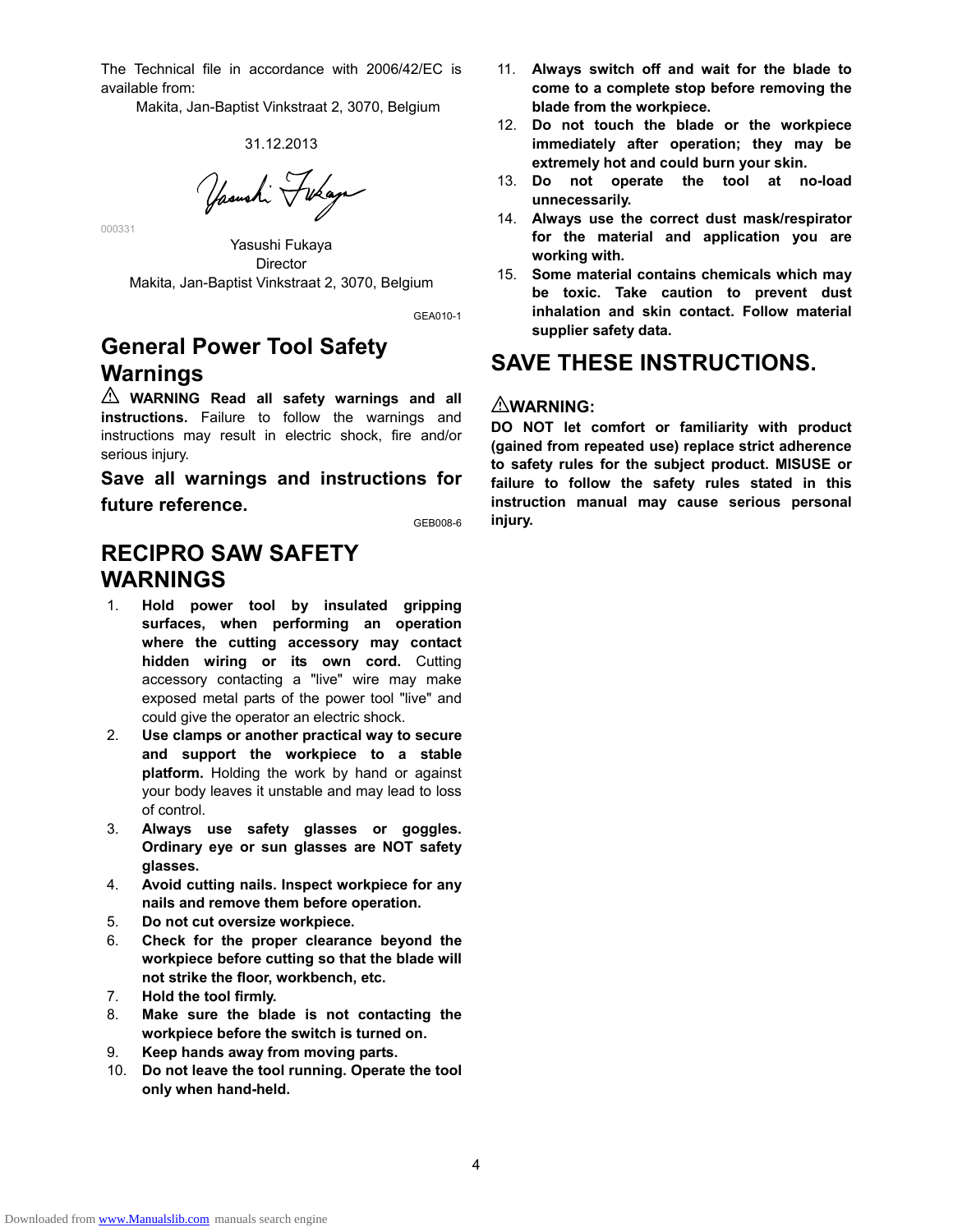## **FUNCTIONAL DESCRIPTION**

### **CAUTION:**

Always be sure that the tool is switched off and unplugged before adjusting or checking function on the tool.

#### **Adjusting the shoe**

**Fig.1** 

### **Fig.2**

When the blade loses its cutting efficiency in one place along its cutting edge, reposition the shoe to utilize a sharp, unused portion of its cutting edge. This will help to lengthen the life of the blade. To reposition the shoe, push the shoe button in the "A" direction with a click and reposition as shown in the figure which allows you to make five-way adjustment. To secure the shoe, push the shoe button in the "B" direction with a click.

### **Switch action**

### **Fig.3**

### **CAUTION:**

Before plugging in the tool, always check to see that the switch trigger actuates properly and returns to the "OFF" position when released.

To start the tool, simply pull the switch trigger. Tool speed is increased by increasing pressure on the switch trigger. Release the switch trigger to stop.

For continuous operation, pull the switch trigger and then push in the lock button.

To stop the tool from the locked position, pull the switch trigger fully, then release it.

## **ASSEMBLY**

### **CAUTION:**

Always be sure that the tool is switched off and unplugged before carrying out any work on the tool.

#### **Installing or removing the saw blade**

### **CAUTION:**

• Always clean out all chips or foreign matter adhering to the blade, blade clamp and/or slider. Failure to do so may cause insufficient tightening of the blade, resulting in a serious injury.

To install the saw blade, always make sure that the blade clamp lever is in released position  $\mathbf{d}^n$  on the insulation cover before inserting the saw blade. If the blade clamp lever is in fixed position, rotate the blade clamp lever in the direction of the arrow so that it can be locked at the released positon  $\mathbb{B}$ .

#### **Fig.4**

Insert the saw blade into the blade clamp as far as it will go. The blade clamp lever rotates and the saw blade is fixed. Make sure that the saw blade cannot be extracted even though you try to pull it out.

### **Fig.5**

#### **NOTE:**

If you do not insert the saw blade deep enough, the saw blade may be ejected unexpectedly during operation. This can be extremely dangerous.

If the lever is positioned inside the tool, switch on the tool just a second to let the blade out as shown in the figure.

Switch off and unplug the tool from the mains.

To remove the saw blade, rotate the blade clamp lever in the direction of the arrow fully. The saw blade is removed and the blade clamp lever is fixed at the released position  $\mathbb{R}^n$ .

## **Fig.6**

#### **NOTE:**

- Keep hands and fingers away from the lever during the switching operation. Failure to do so may cause personal injuries.
- If you remove the saw blade without rotating the blade clamp lever fully, the lever may not be locked in the released position  $\mathbb{R}^n$ . In this case, rotate the blade clamp lever fully again, then make sure that the blade clamp lever locked at the released position.<sup>0</sup>.

## **OPERATION**

### **Fig.7**

### **CAUTION:**

- Always press the shoe firmly against the workpiece during operation. If the shoe is removed or held away from the workpiece during operation, strong vibration and/or twisting will be produced, causing the blade to snap dangerously.
- Always wear gloves to protect your hands from hot flying chips when cutting metal.
- Be sure to always wear suitable eye protection which conforms with current national standards.
- Always use a suitable coolant (cutting oil) when cutting metal. Failure to do so will cause premature blade wear.

Press the shoe firmly against the workpiece. Do not allow the tool to bounce. Bring the blade into light contact with the workpiece. First, make a pilot groove using a slower speed. Then use a faster speed to continue cutting.

## **MAINTENANCE**

### **CAUTION:**

- Always be sure that the tool is switched off and unplugged before attempting to perform inspection or maintenance.
- Never use gasoline, benzine, thinner, alcohol or the like. Discoloration, deformation or cracks may result.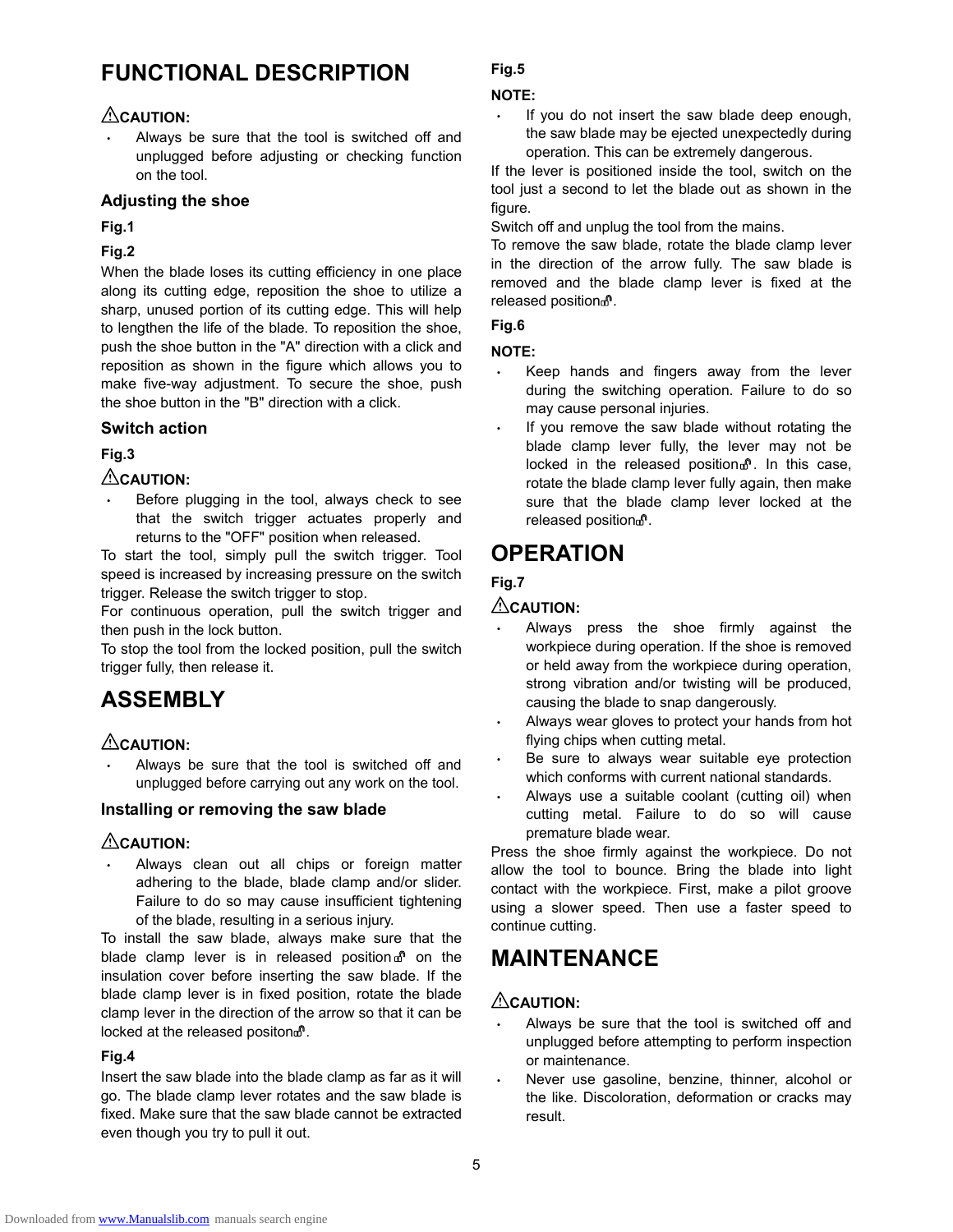#### **Replacing carbon brushes**

#### **Fig.8**

Remove and check the carbon brushes regularly. Replace when they wear down to the limit mark. Keep the carbon brushes clean and free to slip in the holders. Both carbon brushes should be replaced at the same time. Use only identical carbon brushes.

Use a screwdriver to remove the brush holder caps. Take out the worn carbon brushes, insert the new ones and secure the brush holder caps.

#### **Fig.9**

To maintain product SAFETY and RELIABILITY, repairs, any other maintenance or adjustment should be performed by Makita Authorized Service Centers, always using Makita replacement parts.

## **OPTIONAL ACCESSORIES**

#### **CAUTION:**

These accessories or attachments are recommended for use with your Makita tool specified in this manual. The use of any other accessories or attachments might present a risk of injury to persons. Only use accessory or attachment for its stated purpose.

If you need any assistance for more details regarding these accessories, ask your local Makita Service Center.

- Recipro saw blades
- Plastic carrying case

#### **NOTE:**

Some items in the list may be included in the tool package as standard accessories. They may differ from country to country.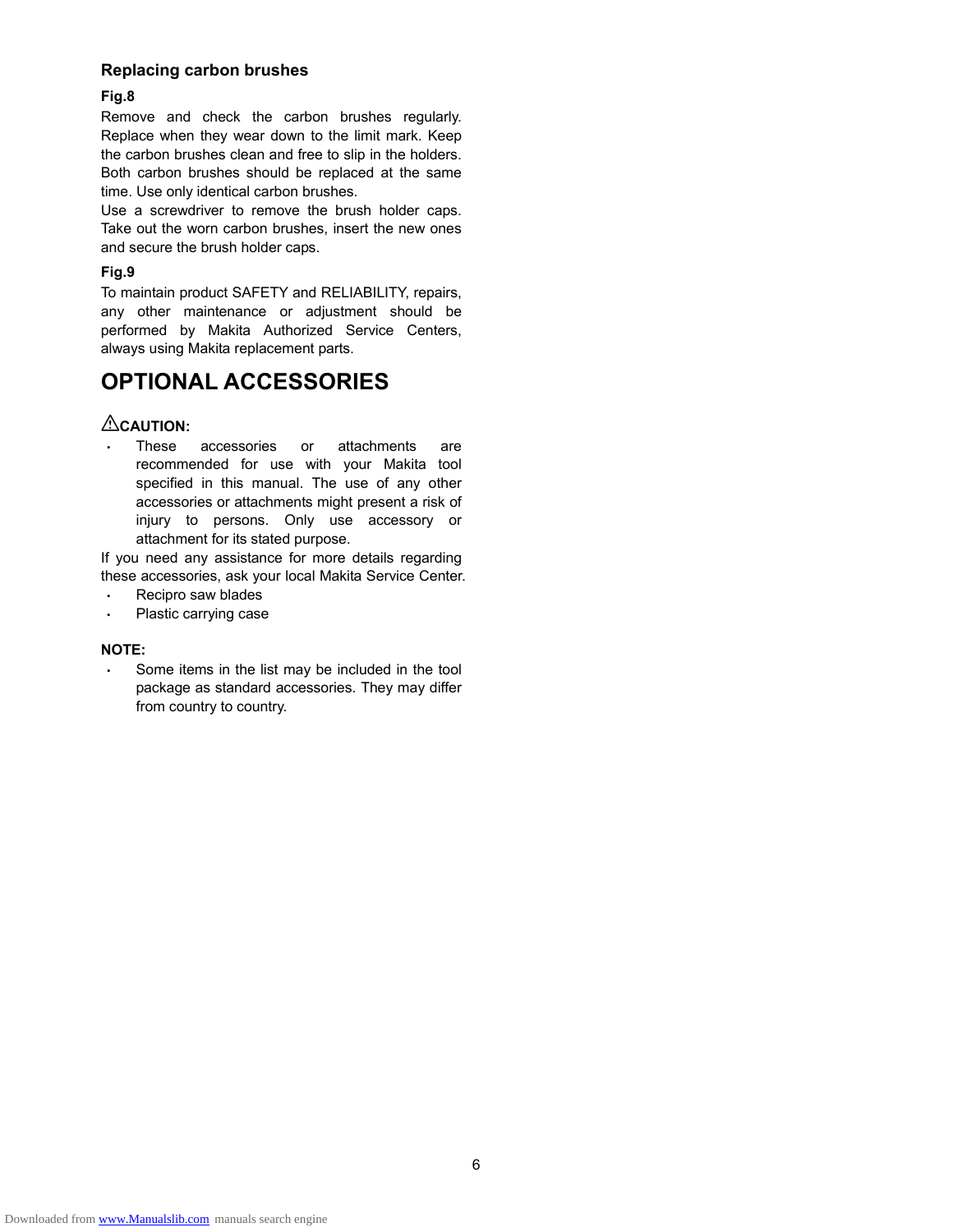#### **SVENSKA (Originalbruksanvisning)**

#### **Förklaring till översiktsbilderna**

- 1-1. Anslag 1-2. Anslagsknapp 2-1. Anslagsknapp 2-2. Anslag 3-1. Avtryckare 3-2. Låsknapp 4-1. Bladklämmans hylsa 4-2. Frigjort läge 4-3. Låst läge 5-1. Kniv
	- 6-1. Bladklämmans spak
	- 8-1. Slitmarkering
	- 9-1. Kolhållarlock
	- 9-2. Skruvmejsel

## **SPECIFIKATIONER**

| Modell                      |           | <b>JR3050T</b> |
|-----------------------------|-----------|----------------|
|                             | Slaglängd | 28 mm          |
|                             | Rör       | 130 mm         |
| Max. sågkapacitet           | Trä       | 255 mm         |
| Slag per minut $(min^{-1})$ |           | $0 - 2800$     |
| Längd                       |           | 452 mm         |
| Vikt                        |           | 3,3 kg         |
| Säkerhetsklass              |           | $\Box$ /II     |

• På grund av vårt pågående program för forskning och utveckling kan dessa specifikationer ändras utan föregående meddelande.

• Specifikationerna kan variera mellan olika länder.

• Vikt i enlighet med EPTA-procedur 01/2003

#### **Användningsområde**

Verktyget är avsett för kraftfull sågning av trä, plast, metall och byggmaterial. Det är lämpat för såväl raksom kurvsågning.<br>
ENF002-2

ENE021-1

#### **Strömförsörjning**

Maskinen får endast anslutas till elnät med samma spänning som anges på typplåten och med enfasig växelström. De är dubbelisolerade och får därför också anslutas i ojordade vägguttag.<br>ENG905-1

#### **Buller**

Typiska A-vägda bullernivån är mätt enligt EN60745:

Ljudtrycksnivå (L<sub>pA</sub>): 89 dB (A) Ljudtrycksnivå (L<sub>WA</sub>): 100 dB (A) Mättolerans (K) : 3 dB (A)

#### **Använd hörselskydd**

ENG900-1

#### **Vibration**

Vibrationens totalvärde (tre-axlars vektorsumma) mätt enligtEN60745:

Arbetsläge: skivsågning Vibrationsemission  $(a<sub>h,B</sub>)$ : 15,0 m/s<sup>2</sup> Mättolerans  $(K)$ : 2,0 m/s<sup>2</sup>

Arbetsläge: sågning av träbjälkar Vibrationsemission  $(a_{h,WB})$ : 20,0 m/s<sup>2</sup> Mättolerans (K):  $2.5 \text{ m/s}^2$ 

ENG901-1

- Det deklarerade vibrationsemissionsvärdet har uppmätts i enlighet med standardtestmetoden och kan användas för jämförandet av en maskin med en annan.
- Det deklarerade vibrationsemissionsvärdet kan också användas i preliminär bedömning av exponering för vibration.

#### **VARNING!**

- Viberationsemissionen under faktisk användning av maskinen kan skilja sig från det deklarerade emissionsvärdet, beroende på hur maskinen används.
- Se till att hitta säkerhetsåtgärder som kan skydda användaren och som grundar sig på en uppskattning av exponering i verkligheten (ta med i beräkningen alla delar av användandet såsom antal gånger maskinen är avstängd och när den körs på tomgång samt då startomkopplaren används).

ENH101-17

#### **Gäller endast Europa**

#### **EU-konformitetsdeklaration**

#### **Makita försäkrar att följande maskiner:**

Maskinbeteckning: Rak sticksåg Modellnummer/Typ: JR3050T **Följer följande EU-direktiv:**  2006/42/EC De är tillverkade i enlighet med följande standard eller standardiseringsdokument: EN60745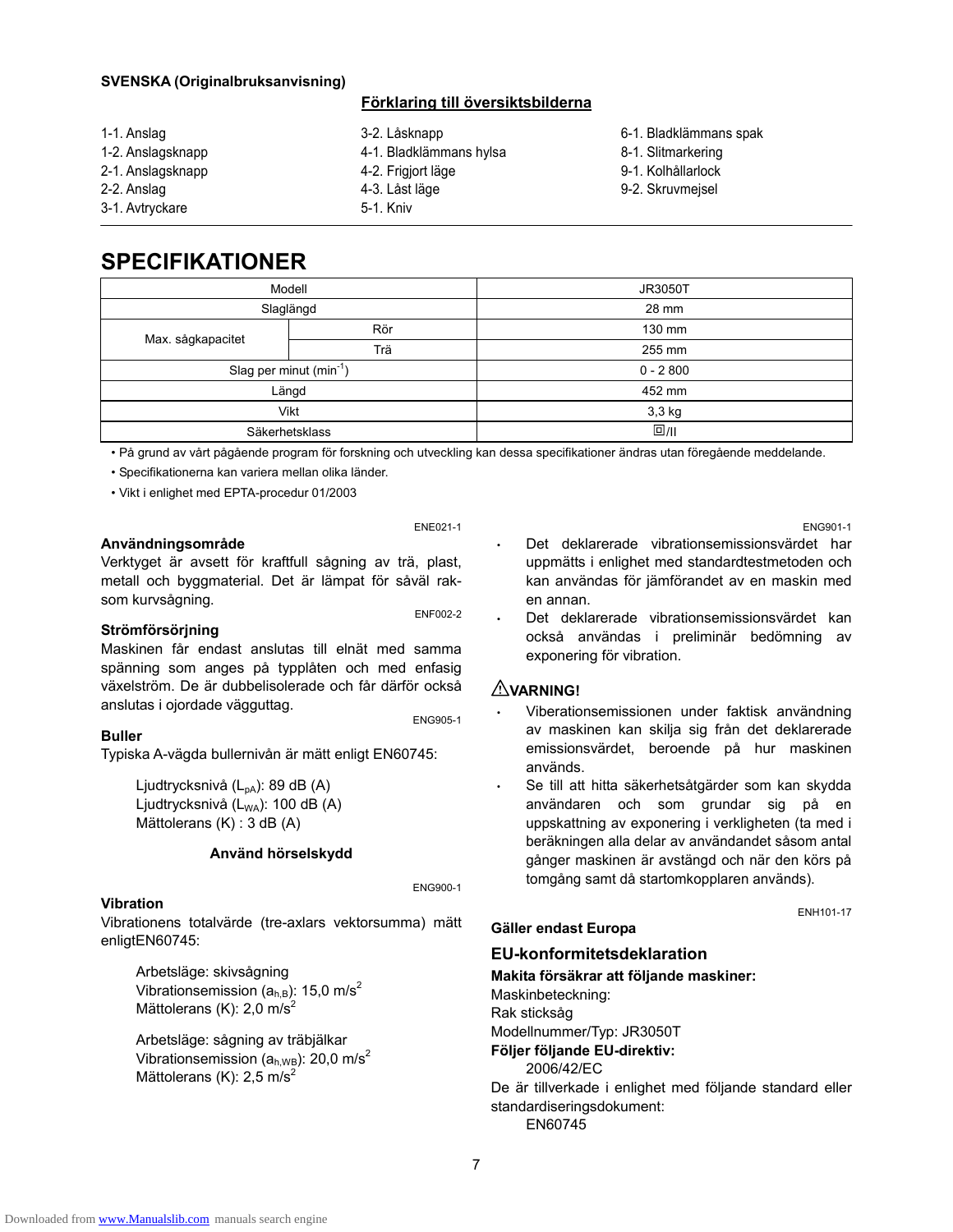Den tekniska dokumentationen i enlighet med 2006/42/EG finns tillgänglig från:

Makita, Jan-Baptist Vinkstraat 2, 3070, Belgium

#### 31.12.2013

Yasushi Tukaya

Yasushi Fukaya Direktör Makita, Jan-Baptist Vinkstraat 2, 3070, Belgium

000331

GEA010-1

## **Allmänna säkerhetsvarningar för maskin**

**VARNING Läs igenom alla säkerhetsvarningar och instruktioner.** Underlåtenhet att följa varningar och instruktioner kan leda till elektrisk stöt, brand och/eller allvarliga personskador.

**Spara alla varningar och instruktioner för framtida referens.** 

GEB008-6

## **SÄKERHETSVARNINGAR FÖR TIGERSÅG**

- 1. **Håll maskinen i de isolerade handtagen om det finns risk för att skärverktyget kan komma i kontakt med en dold elkabel eller sin egen kabel.** Om verktyget kommer i kontakt med en strömförande ledning blir maskinens metalldelar strömförande och kan ge operatören en elektrisk stöt.
- 2. **Använd tvingar eller annat praktiskt för att säkra och stödja arbetsstycket på ett stabilt underlag.** Att hålla arbetsstycket i händerna eller mot kroppen ger inte tillräckligt stöd och du kan förlora kontrollen.
- 3. **Använd alltid skyddsglasögon. Vanliga glasögon och solglasögon är INTE skyddsglasögon.**
- 4. **Undvik att skära i spikar. Ta bort alla spikar i arbetsstycket innan du sågar.**
- 5. **Såga inte för stora arbetsstycken.**
- 6. **Kontrollera att det finns tillräckligt med fritt utrymme under arbetsstycket innan arbetet påbörjas så att sågbladet inte slår emot golvet, arbetsbänken etc.**
- 7. **Håll maskinen stadigt.**
- 8. **Se till att sågbladet inte är i kontakt med arbetsstycket innan du trycker på avtryckaren.**
- 9. **Håll händerna borta från rörliga delar.**
- 10. **Lämna inte maskinen igång. Använd endast maskinen när du håller den i händerna.**
- 11. **Stäng av maskinen och vänta tills bladet stannat helt innan bladet avlägsnas från arbetsstycket.**
- 12. **Rör inte vid bladet eller arbetsstycket omedelbart efter användning eftersom de kan vara mycket heta och orsaka brännskador.**
- 13. **Använd inte maskinen obelastad i onödan.**
- 14. **Använd alltid andningsskydd eller skyddsmask anpassat för det material du arbetar med när du slipar.**
- 15. **Vissa material kan innehålla giftiga kemikalier. Se till att du inte andas in damm eller får det på huden. Följ anvisningarna i leverantörens materialsäkerhetsblad.**

## **SPARA DESSA ANVISNINGAR.**

### **VARNING!**

**GLÖM INTE att noggrant följa säkerhetsanvisningarna för maskinen även efter det att du har blivit van att använda den. OVARSAM hantering eller underlåtenhet att följa säkerhetsanvisningarna i denna bruksanvisning kan leda till allvarliga personskador.**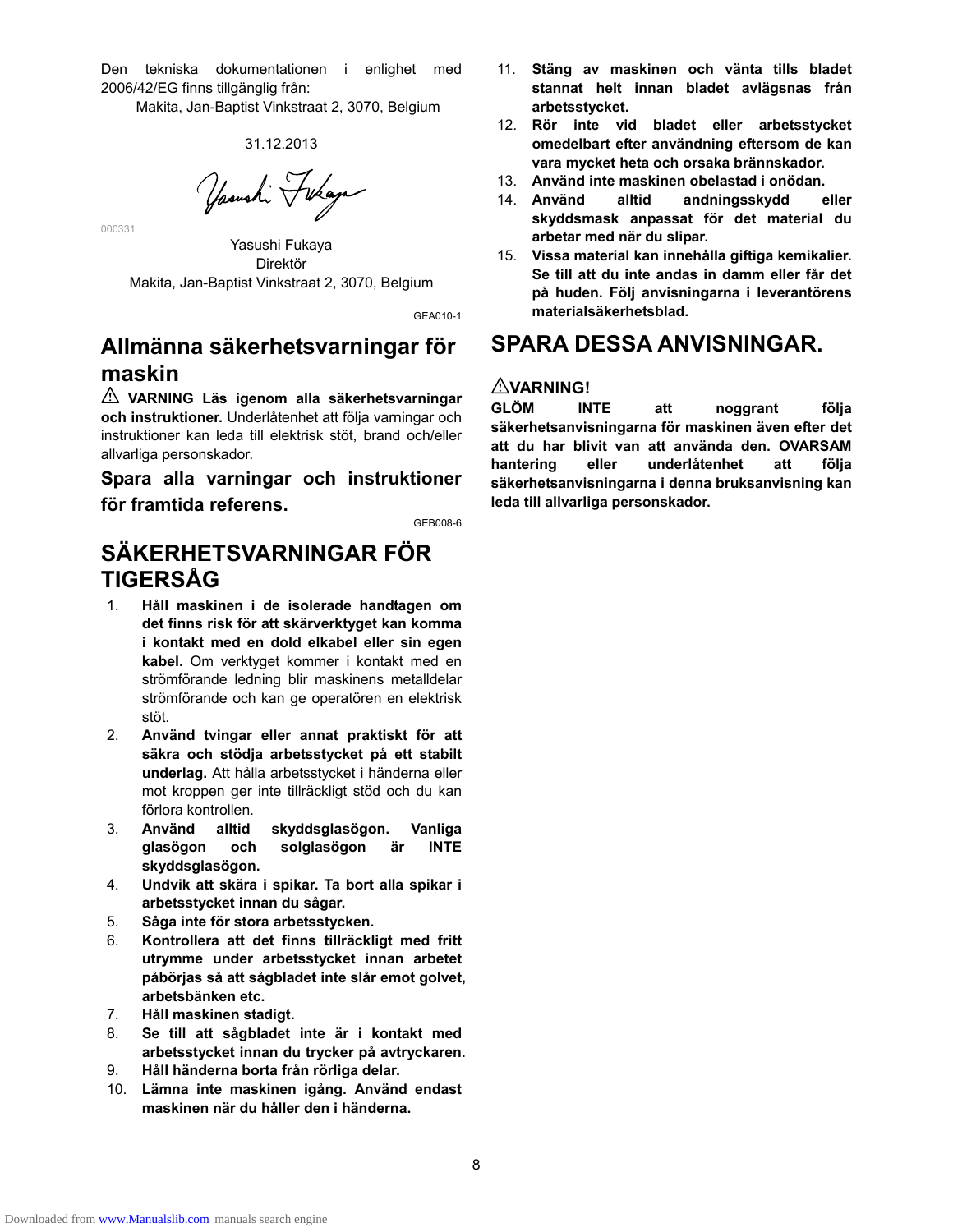## **FUNKTIONSBESKRIVNING**

## **FÖRSIKTIGT!**

• Se alltid till att maskinen är avstängd och nätsladden urdragen innan du justerar eller funktionskontrollerar maskinen.

#### **Inställning av anslag**

**Fig.1** 

#### **Fig.2**

När en del av bladet blir slött justerar du anslaget för att använda en vass, oanvänd del av skärytan. Detta hjälper till att förlänga bladets livslängd. Justera anslaget genom att trycka anslagsknappen i riktning "A" tills det hörs ett klick och ändra sedan läget, såsom visas i figuren. Det finns fem olika lägen. Tryck anslagsknappen i riktning "B" till det hörs ett klick, för att låsa anslaget igen.

### **Avtryckarens funktion**

### **Fig.3**

### **FÖRSIKTIGT!**

• Innan du ansluter maskinen till elnätet ska du kontrollera att avtryckaren fungerar och återgår till läget "OFF" när du släpper den.

Tryck in avtryckaren för att starta maskinen. Hastigheten ökas genom att trycka hårdare på avtryckaren. Släpp avtryckaren för att stoppa den.

För oavbruten användning trycker du in avtryckaren och därefter låsknappen.

Tryck in avtryckaren helt och släpp den sedan när du inte längre vill använda det låsta läget.

## **MONTERING**

### **FÖRSIKTIGT!**

• Se alltid till att maskinen är avstängd och nätsladden urdragen innan maskinen repareras.

#### **Montering eller demontering av sågblad**

### **FÖRSIKTIGT!**

• Ta alltid bort sågspån och främmande partiklar som fastnat på sågbladet, bladklämman och/eller bladföraren. I annat fall finns risk för att bladet inte sitter fast ordentligt, vilket kan resultera i allvarliga skador.

Se vid monteringen av sågbladet till att bladklämmans spak står i frigjort läge n på isoleringshöljet innan sågbladet sätts i. Om bladklämmans spak befinner sig i låst läge skall du vrida på den i pilens riktning, så att den kan låsas i frigjort lägen.

#### **Fig.4**

Skjut in sågbladet i bladklämman så långt det går. Spaken på bladklämman vrids och sågbladet sitter fast. Kontrollera att sågbladet inte går att dra loss.

#### **Fig.5**

#### **OBS!**

• Om du inte skjuter in sågbladet helt kan sågbladet lossa oväntat under sågningen. Det kan vara extremt farligt.

Om spaken är placerad inuti maskinen, startar du maskinen bara för en sekund för att låta bladet komma ut, såsom visas i figuren.

Stäng av maskinen och dra ur nätkabeln.

När du ska ta ur sågbladet vrider du bladklämmans spak helt i pilens riktning. Sågbladet plockas ur och bladklämmans spak är låst i frigjort läge $\mathbb d$ .

### **Fig.6**

#### **OBS!**

- Håll händer och fingrar borta från spaken under drift. I annat fall kan personskada uppstå.
- Om du tar ur sågbladet utan att vrida bladklämmans spak helt, kan det hända att spaken inte låser i frigjort läge . Vrid i så fall bladklämmans spak helt igen och se till att den låser sig i frigjort läge $\mathbb d$ .

## **ANVÄNDNING**

## **Fig.7**

### **FÖRSIKTIGT!**

- Tryck alltid anslaget mot arbetsstycket vid användning. Om anslaget tas bort eller hålles borta från arbetsstycket under användning kan starka vibrationer och/eller vridning uppstå och leda till att bladet hugger på ett farligt sätt.
- Bär alltid handskar för att skydda dina händer från metallspån.
- Använd alltid skyddsglasögon enligt gällande föreskrifter.
- Använd alltid en lämplig kylvätska (skärolja) vid metallsågning. Utan kylning förlorar bladet skärpan i förtid.

Tryck anslaget mot arbetsstycket. Maskinen får inte studsa. Låt bladet få lätt kontakt med arbetsstycket. Börja såga i låg hastighet. Fortsätt sedan såga i en snabbare hastighet.

## **UNDERHÅLL**

## **FÖRSIKTIGT!**

- Se alltid till att maskinen är avstängd och nätkabeln urdragen innan inspektion eller underhåll utförs.
- Använd inte bensin, thinner, alkohol eller liknande. Missfärgning, deformation eller sprickor kan uppstå.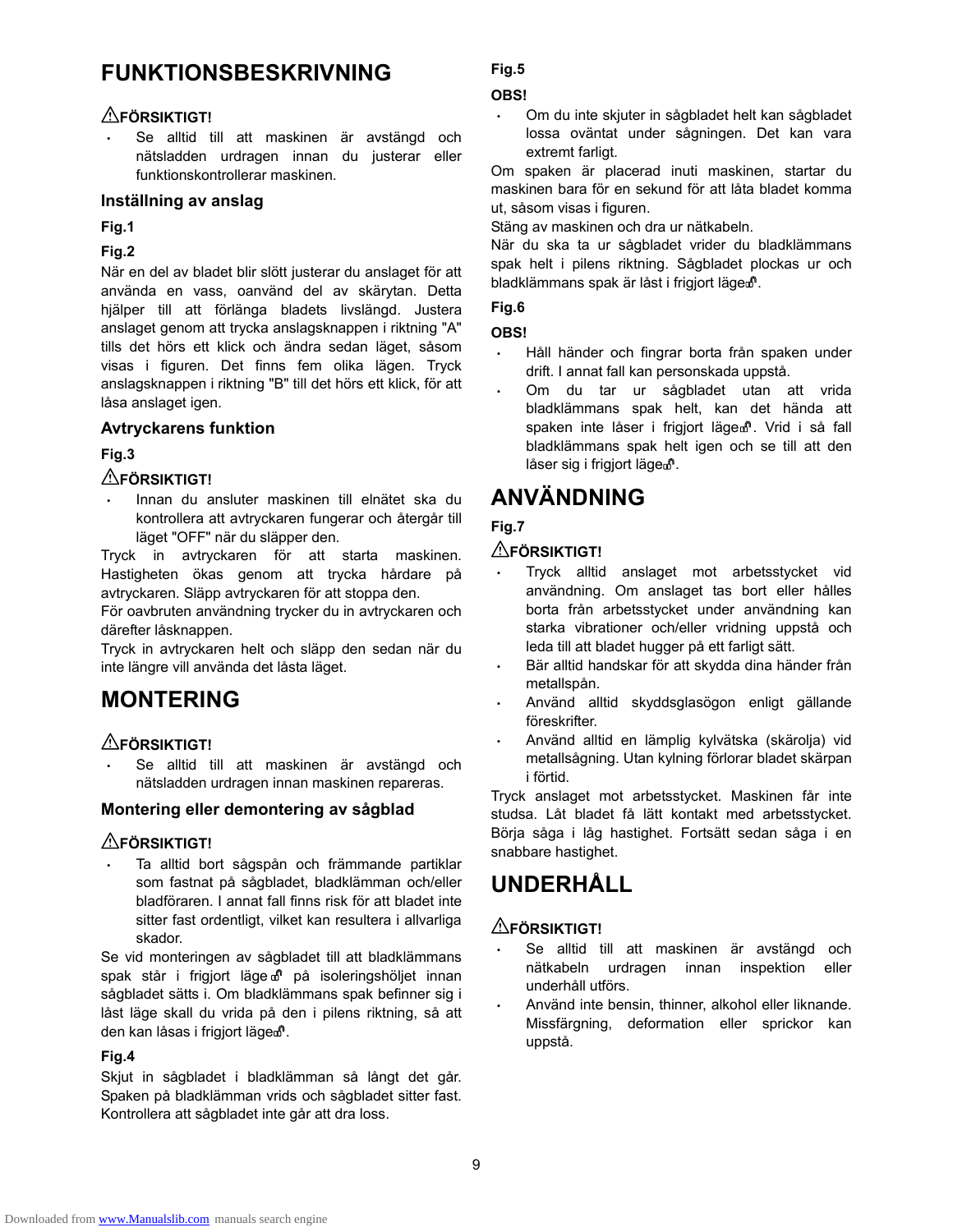#### **Byte av kolborstar**

#### **Fig.8**

Ta bort och kontrollera kolborstarna regelbundet. Byt dem när de är slitna ner till slitmarkeringen. Håll kolborstarna rena så att de lätt kan glida in i hållarna. Båda kolborstarna ska bytas ut samtidigt. Använd endast identiska kolborstar.

Använd en skruvmejsel för att ta bort locken till kolborstarna. Ta ur de utslitna kolborstarna, montera nya och montera locken.

#### **Fig.9**

För att upprätthålla produktens SÄKERHET och TILLFÖRLITLIGHET bör allt underhålls- och justeringsarbete utföras av ett auktoriserat Makita servicecenter och med reservdelar från Makita.

## **VALFRIA TILLBEHÖR**

### **FÖRSIKTIGT!**

• Dessa tillbehör och tillsatser rekommenderas för användning tillsammans med den Makita-maskin som denna bruksanvisning avser. Om andra tillbehör eller tillsatser används kan det uppstå risk för personskador. Använd endast tillbehören eller tillsatserna för de syften de är avsedda för.

Kontakta ditt lokala Makita servicecenter om du behöver ytterligare information om dessa tillbehör.

- Sågblad för tigersåg
- Förvaringsväska av plast

#### **OBS!**

• Några av tillbehören i listan kan vara inkluderade i maskinpaketet som standardtillbehör. De kan variera mellan olika länder.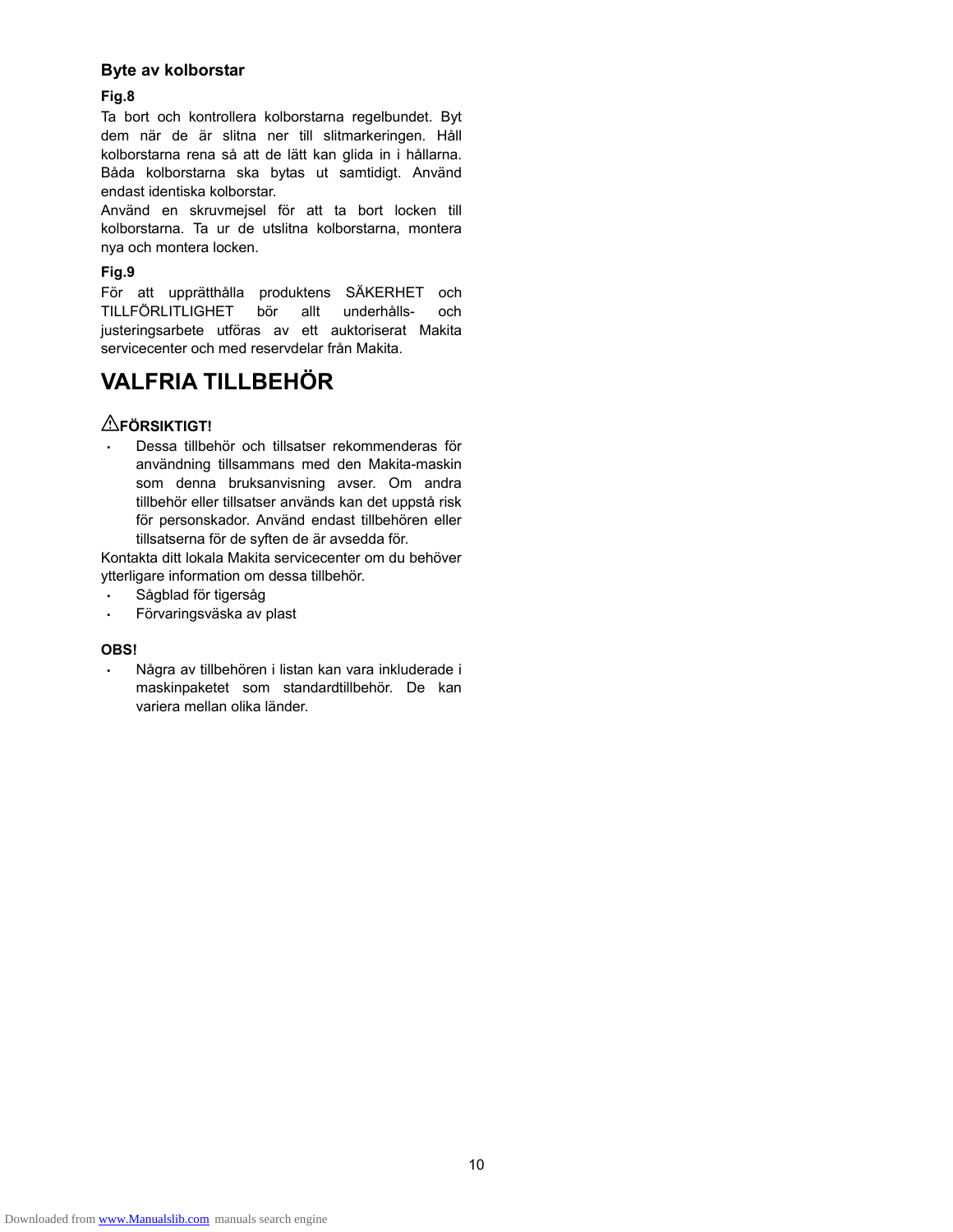#### **NORSK (originalinstruksjoner)**

#### **Oversiktsforklaring**

- 1-1. Anleggsfot
- 1-2. Låseknapp for anleggsfot
- 2-1. Låseknapp for anleggsfot
- 2-2. Anleggsfot
- 3-1. Startbryter
- 3-2. Sperreknapp
- 4-1. Bladklemmemansjett
- 4-2. Frigjort posisjon
- 4-3. Fast posisjon
- 5-1. Blad
- 6-1. Bladklemmespak
- 8-1. Utskiftingsmerke
- 9-1. Børsteholderhette
- 9-2. Skrutrekker

## **TEKNISKE DATA**

| Modell                       |                  | <b>JR3050T</b> |
|------------------------------|------------------|----------------|
|                              | Slaglengde       | 28 mm          |
|                              | Rør              | 130 mm         |
| Maks. Skjærekapasitet        | Tre              | 255 mm         |
| Slag per minutt $(min^{-1})$ |                  | $0 - 2800$     |
| Total lengde                 |                  | 452 mm         |
| Nettovekt                    |                  | 3,3 kg         |
|                              | Sikkerhetsklasse | $\square$ /II  |

• Som følge av vårt kontinuerlige forsknings- og utviklingsprogram kan de tekniske dataene endres uten ytterligere forvarsel.

• Tekniske data kan variere fra land til land.

• Vekt i henhold til EPTA-prosedyre 01/2003

#### **Beregnet bruk**

Verktøyet er ment brukt til saging av tre, plast, metall og bygningsmaterialer med stor kraft. Det egner seg til rett og buet saging.<br>
ENF002-2

ENE021-1

#### **Strømforsyning**

Maskinen må bare kobles til en strømkilde med samme spenning som vist på typeskiltet, og kan bare brukes med enfase-vekselstrømforsyning. Den er dobbelt verneisolert og kan derfor også brukes fra kontakter uten jording.<br>ENG905-1

#### **Støy**

Typisk A-vektet lydtrykknivå er bestemt i henhold til EN60745:

Lydtrykknivå (L<sub>pA</sub>) : 89 dB (A) Lydeffektnivå  $(L_{WA})$ : 100 dB  $(A)$ Usikkerhet (K): 3 dB (A)

#### **Bruk hørselvern**

#### **Vibrasjon**

ENG900-1

Den totale vibrasjonsverdien (triaksial vektorsum) bestemt i henhold til EN60745:

Arbeidsmodus: skjære fjøler Genererte vibrasjoner ( $a<sub>h,B</sub>$ ): 15,0 m/s<sup>2</sup> Usikkerhet (K):  $2.0 \text{ m/s}^2$ 

Arbeidsmodus: skjæring av trebjelker Genererte vibrasjoner ( $a_{h,WB}$ ): 20,0 m/s<sup>2</sup> Usikkerhet (K):  $2.5 \text{ m/s}^2$ 

ENG901-1 Den angitte verdien for de genererte vibrasjonene er blitt målt i samsvar med standardtestmetoden og kan brukes til å sammenlikne et verktøy med et annet.

Den angitte verdien for de genererte vibrasjonene kan også brukes til en foreløpig vurdering av eksponeringen.

#### **ADVARSEL:**

- De genererte vibrasjonene ved faktisk bruk av elektroverktøyet kan avvike fra den oppgitte vibrasjonsverdien, avhengig av hvordan verktøyet brukes.
- Vær påpasselig med å finne sikkerhetstiltak som beskytter operatøren, basert på en oppfatning av risiko under faktiske bruksforhold (på bakgrunn av alle sider ved brukssyklusen, som når verktøyet slås av og når det går på tomgang, i tillegg til oppstarten).

ENH101-17

#### **Gjelder bare land i Europa**

### **EF-samsvarserklæring**

#### **Makita erklærer at følgende maskin(er):**

Maskinbetegnelse:

Bajonettsag Modellnr./type: JR3050T

#### **Samsvarer med følgende europeiske direktiver:**  2006/42/EC

De er produsert i henhold til følgende standarder eller standardiserte dokumenter: EN60745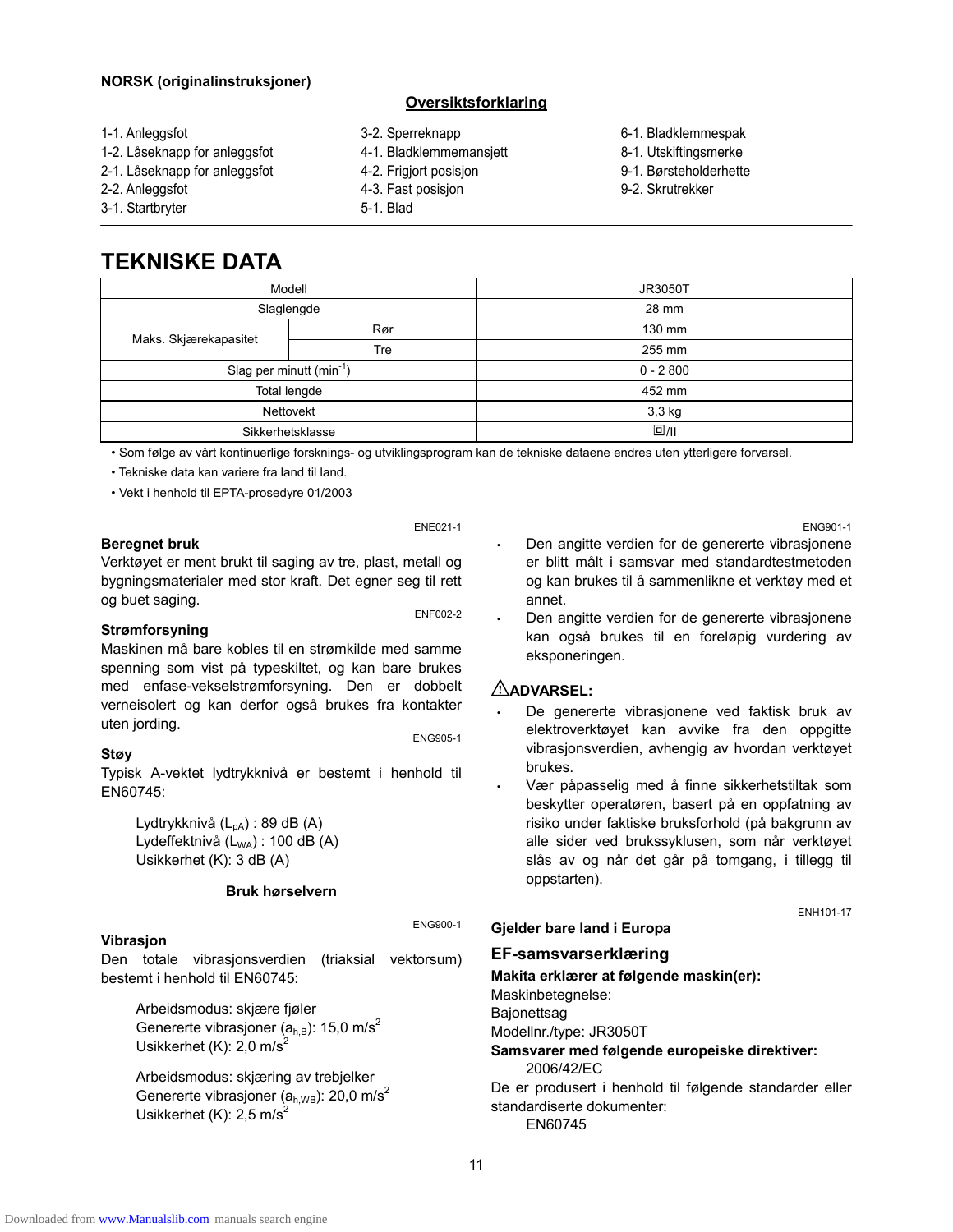Den tekniske filen i samsvar med 2006/42/EF er tilgiengelig fra:

Makita, Jan-Baptist Vinkstraat 2, 3070, Belgia

#### 31.12.2013

Yasushi Fukaya

Yasushi Fukaya Direktør Makita, Jan-Baptist Vinkstraat 2, 3070, Belgia

000331

GEA010-1

## **Generelle advarsler angående sikkerhet for elektroverktøy**

**ADVARSEL Les alle sikkerhetsadvarslene og alle instruksjonene.** Hvis du ikke følger alle advarslene og instruksjonene som er oppført nedenfor, kan det føre til elektriske støt, brann og/eller alvorlige helseskader.

**Oppbevar alle advarsler og instruksjoner for senere bruk.** 

GEB008-6

## **SIKKERHETANVISNINGER FOR BAJONETTSAG**

- 1. **Hold maskinen i det isolerte håndtaket når skjæreverktøyet kan komme i kontakt med skjulte ledninger eller maskinens egen ledning under arbeidet.** Hvis skjæreverktøyet får kontakt med strømførende ledninger, vil uisolerte metalldeler av maskinen bli strømførende og kunne gi brukeren elektrisk støt.
- 2. **Fest og støtt arbeidsstykket med klemmer eller på en annen praktisk måte, på et stabilt underlag.**Hvis du holder arbeidsstykket med hånden eller mot kroppen, vil det være ustabilt og du kan komme til å miste kontrollen.
- 3. **Du må alltid bruke vernebriller eller ansiktsvern. Vanlige briller eller solbriller er IKKE vernebriller.**
- 4. **Unngå å skjære i spiker. Se etter om det er spiker i arbeidsstykket, og fjern dem før du begynner arbeidet.**
- 5. **Ikke skjær for store arbeidsstykker.**
- 6. **Sjekk at det er plass nok bak arbeidsstykket før du begynner sagingen, så ikke bladet kommer til å treffe gulvet, arbeidsbenken el.l.**
- 7. **Hold maskinen godt fast.**
- 8. **Forviss deg om at bladet ikke er i kontakt med arbeidsstykket før du slå på startbryteren.**
- 9. **Hold hendene unna bevegelige deler.**
- 10. **Ikke gå fra verktøyet mens det er i gang. Verktøyet må bare brukes mens operatøren holder det i hendene.**
- 11. **Før du fjerner bladet fra arbeidsstykket, må du alltid slå av sagen og vente til bladet har stoppet helt.**
- 12. **Ikke berør bladet eller arbeidsstykket umiddelbart etter saging. Disse vil da være ekstremt varme, og du kan få brannskader.**
- 13. **Ikke bruk verktøyet uten belastning hvis det ikke er nødvendig.**
- 14. **Bruk alltid riktig støvmaske/pustemaske for det materialet og det bruksområdet du arbeider med.**
- 15. **Enkelte materialer inneholder kjemikalier som kan være giftige. Treff tiltak for å hindre hudkontakt og innånding av støv. Følg leverandørens sikkerhetsanvisninger.**

## **TA VARE PÅ DISSE INSTRUKSENE.**

#### **ADVARSEL:**

**Selv om du har brukt produktet mye og føler deg fortrolig med det, er det likevel svært viktig at du følger nøye de retningslinjene for sikkerhet som er utarbeidet for dette produktet. MISBRUK av verktøyet eller mislighold av sikkerhetsreglene i denne brukerhåndboken kan resultere i alvorlige helseskader.**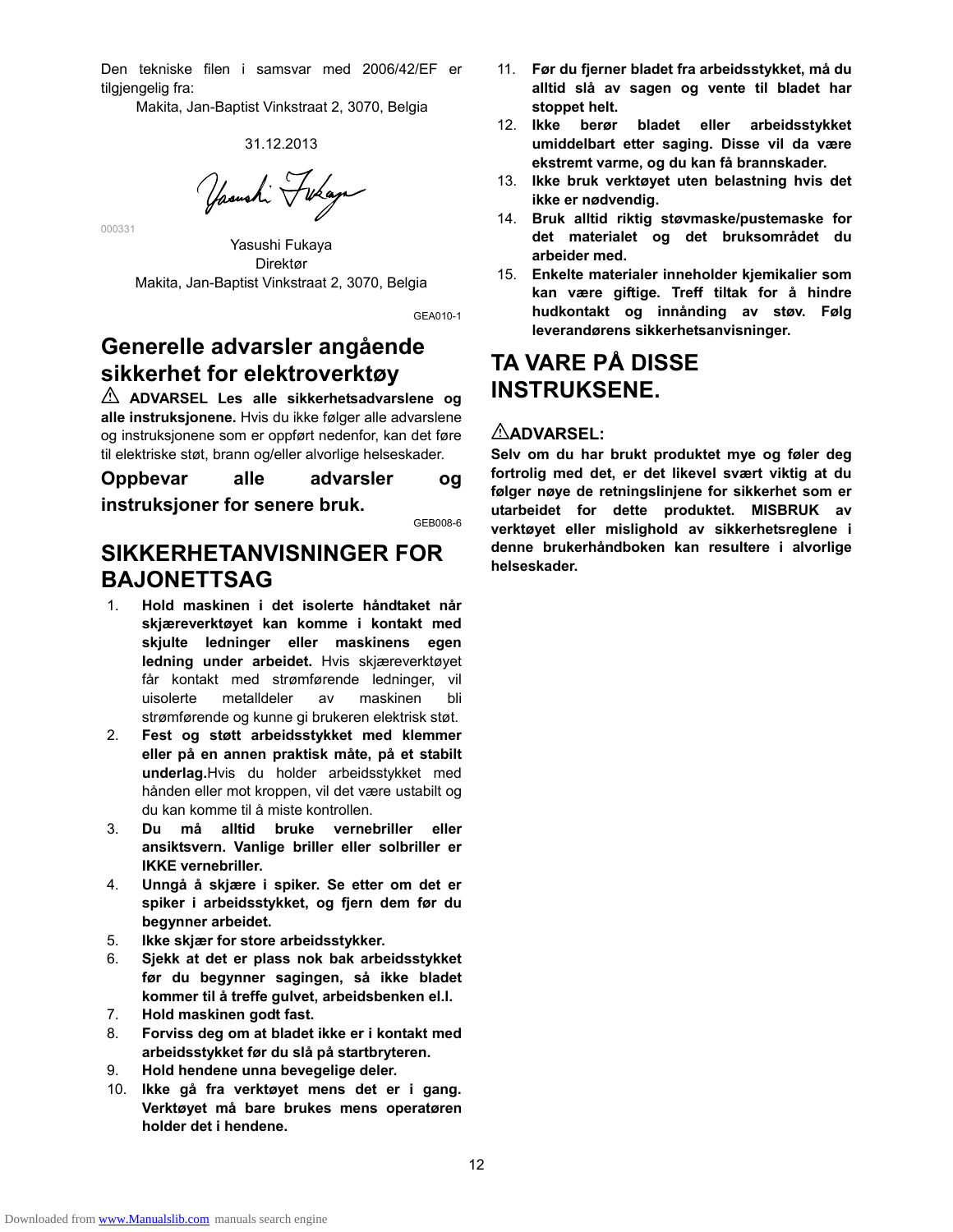## **FUNKSJONSBESKRIVELSE**

### **FORSIKTIG:**

• Forviss deg alltid om at maskinen er slått av og støpselet trukket ut av kontakten før du justerer maskinen eller kontrollerer dens mekaniske funksjoner.

#### **Justere anleggsfoten**

**Fig.1** 

#### **Fig.2**

Når sagbladet er blitt slitt på et område kan man endre plasseringen av anleggsfoten for å få tilgang til et nytt område på bladet med skarpe tenner. Dette forlenger bladets levetid. Når du vil flytte anleggsfoten, må du skyve låseknappen for anleggsfoten i retning "A" til det sier "klikk", som vist på figuren. Du kan da justere anleggsfoten i fem retninger. For å feste anleggsfoten igjen, må du skyve knappen i retning "B", til det sier "klikk".

### **Bryterfunksjon**

### **Fig.3**

## **FORSIKTIG:**

• Før du kobler maskinen til strømnettet, må du alltid kontrollere at startbryteren aktiverer maskinen på riktig måte og går tilbake til "AV" stilling når den slippes.

For å starte maskinen må du ganske enkelt trykke på startbryteren. Hvis du trykker hardere på startbryteren, økes turtallet på maskinen. Slipp startbryteren for å stoppe maskinen.

Når maskinen skal brukes kontinuerlig, må du trykke inn startbryteren og så trykke på sperreknappen.

Hvis du vil stoppe verktøyet mens det er låst i "PÅ" stilling, må du klemme startbryteren helt inn og så slippe den igjen.

## **MONTERING**

## **FORSIKTIG:**

• Forviss deg alltid om at maskinen er slått av og støpselet trukket ut av kontakten før du utfører noe arbeid på maskinen.

#### **Montere eller fjerne sagbladet**

### **FORSIKTIG:**

• Pass alltid på å fjerne flis og fremmedlegemer som kleber til bladet, bladklemmen og/eller glidedelen. Hvis dette ikke gjøres, kan det bli vanskelig å stramme bladet ordentlig, noe som kan resultere i alvorlige helseskader.

Når du skal montere et sagblad må du alltid forvisse deg om at bladklemmespaken står i frigjort posisjona<sup>n</sup> på isolasjonsdekselet før du setter inn sagbladet. Hvis bladklemmespaken er i fast posisjon, må den roteres i pilens retning, så den kan låses i frigjort posisjon $\mathbf{m}$ .

### **Fig.4**

Sett sagbladet så langt inn i bladklemmen som det vil gå. Bladklemmespaken roteres, og sagbladet festes. Sørg for at sagbladet ikke kan trekkes ut selv om du bevisst forsøker å gjøre det.

### **Fig.5**

#### **MERK:**

• Hvis du ikke setter sagbladet dypt nok inn, kan det komme til å sprette ut helt uventet under saging. Dette kan være ekstremt farlig.

Hvis spaken er plassert inne i maskinen, må du slå den på bare et kort øyeblikk for å slippe ut bladet, som vist på figuren.

Slå av maskinen og trekk ut støpselet av stikkontakten.

For å ta av sagbladet må du rotere bladklemmespaken fullstendig i pilens retning. Sagbladet er tatt av og bladklemmespaken låst i frigjort posisjon $\mathbf{f}$ .

#### **Fig.6**

### **MERK:**

- Hold hender og fingre unna spaken under skifteoperasjonen. Hvis du ikke retter deg etter dette, kan det resultere i helseskader.
- Hvis sagbladet demonteres uten at bladklemmespaken roteres fullstendig, vil spaken kanskje ikke låses i frigjort posisjon n. I dette tilfellet må du dreie bladklemmespaken så langt den går en gang til, og forvisse deg om at den låses i frigjort posisjon ...

## **BRUK**

## **Fig.7**

### **FORSIKTIG:**

- Trykk alltid anleggsfoten godt mot arbeidsstykket ved drift. Hvis anleggsfoten fjernes eller rettes vekk fra arbeidsstykket ved drift, oppstår det sterke vibrasjoner og/eller fordreininger. Dette kan føre til at bladet låser seg fast.
- Bruk alltid hansker for å beskytte hendene dine mot varmt spon når du sager i metall.
- Du må alltid bruke egnede vernebriller som samsvarer med aktuelle nasjonale standarder.
- Når du sager i metall, må du alltid bruke et passende kjølemiddel (en passende sagolje). Hvis du ikke gjør det, vil bladet bli slitt før tiden.

Trykk anleggsfoten godt mot arbeidsstykket. Ikke la verktøyet hoppe. Sett bladet forsiktig an mot arbeidsstykket. Lag først et styrespor med lavt turtall. Bruk deretter et høyere turtall til å fortsette sagingen.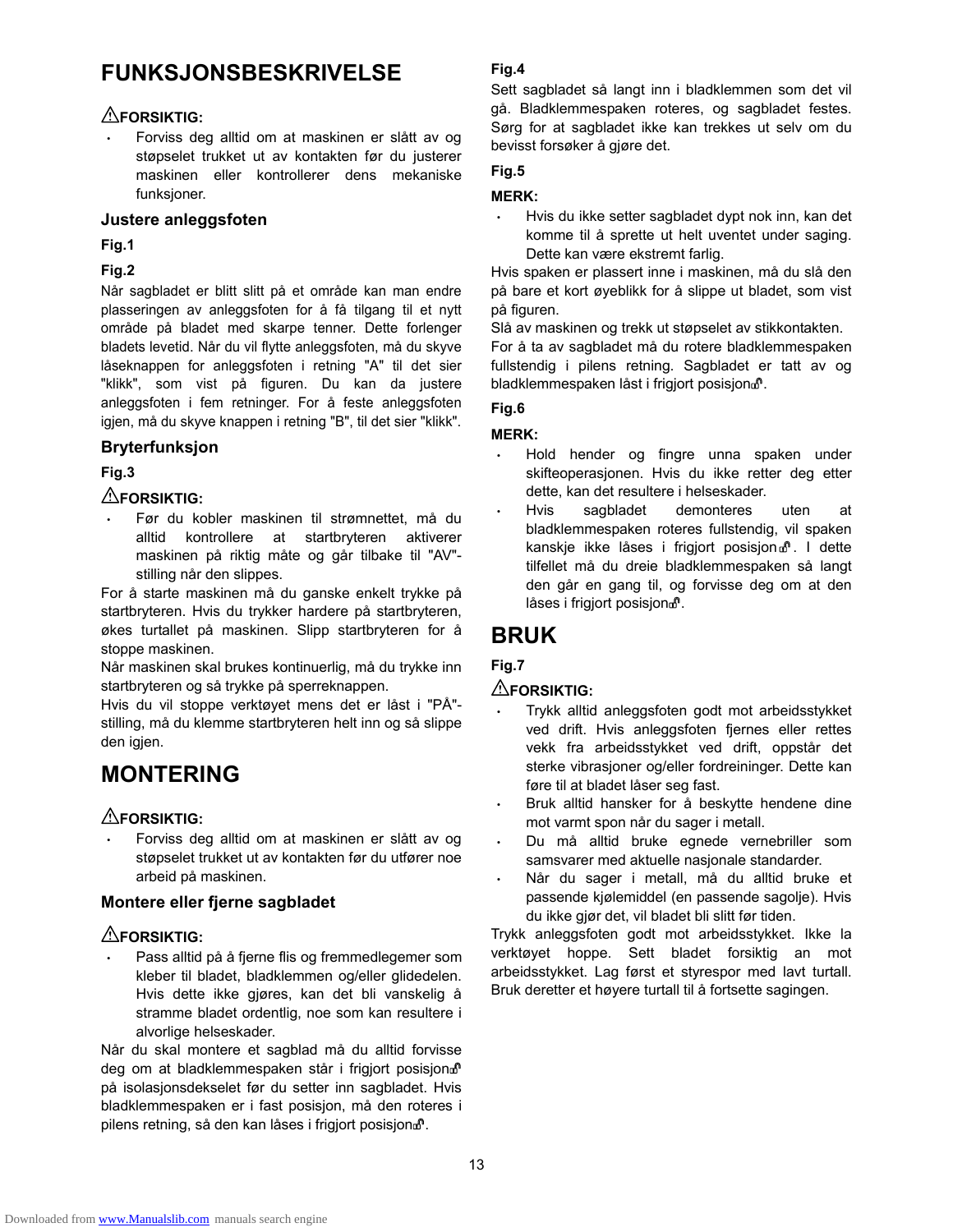## **VEDLIKEHOLD**

### **FORSIKTIG:**

- Forviss deg alltid om at maskinen er slått av og støpselet trukket ut av kontakten før du foretar inspeksjon eller vedlikehold.
- Aldri bruk gasolin, bensin, tynner alkohol eller lignende. Det kan føre til misfarging, deformering eller sprekkdannelse.

#### **Skifte kullbørster**

#### **Fig.8**

Fjern og kontroller kullbørstene med jevne mellomrom. Skift dem når de er slitt ned til utskiftingsmerket. Hold kullbørstene rene og fri til å bevege seg i holderne. Begge kullbørstene må skiftes samtidig. Bruk bare identiske kullbørster.

Bruk en skrutrekker til å fjerne børsteholderhettene. Ta ut de slitte kullbørstene, sett i nye, og fest børsteholderhettene.

#### **Fig.9**

For å opprettholde produktets SIKKERHET og PÅLITELIGHET, må reparasjoner, vedlikehold og justeringer utføres av Makitas autoriserte servicesentre, og det må alltid brukes reservedeler fra Makita.

## **VALGFRITT TILBEHØR**

### **FORSIKTIG:**

• Det anbefales at du bruker dette tilbehøret eller verktøyet sammen med den Makita-maskinen som er spesifisert i denne håndboken. Bruk av annet tilbehør eller verktøy kan forårsake helseskader. Tilbehør og verktøy må kun brukes til det formålet det er beregnet på.

Ta kontakt med ditt lokale Makita-servicesenter hvis du trenger mer informasjon om dette tilbehøret.

- Bajonettsagblader
- Verktøykoffert av plast

#### **MERK:**

• Enkelte elementer i listen kan være inkludert som standardtilbehør i verktøypakken. Elementene kan variere fra land til land.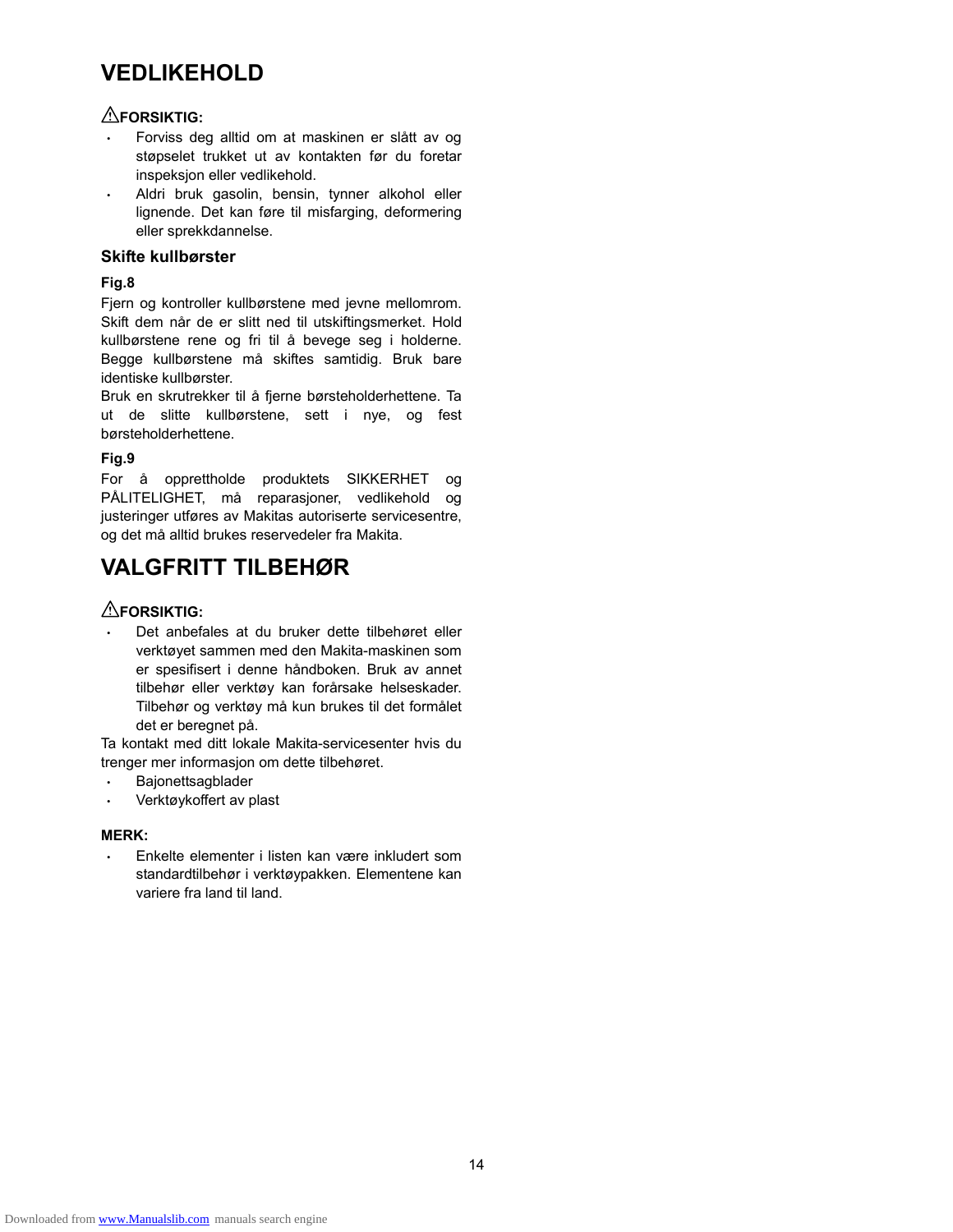#### **SUOMI (alkuperäiset ohjeet)**

#### **Yleisselostus**

1-1. Kenkä 1-2. Kengän näppäin 2-1. Kengän näppäin 2-2. Kenkä 3-1. Liipaisinkytkin 3-2. Lukituspainike 4-1. Terän kiinnitysholkki 4-2. Auki-asento 4-3. Kiinni-asento 5-1. Terä 6-1. Terän puristusvipu 8-1. Rajamerkki 9-1. Harjanpitimen kansi 9-2. Ruuvitaltta

## **TEKNISET TIEDOT**

| Malli                                 |       | <b>JR3050T</b> |
|---------------------------------------|-------|----------------|
| Iskunpituus                           |       | 28 mm          |
| Maks. Leikkauskaasiteetit             | Putki | 130 mm         |
|                                       | Puu   | 255 mm         |
| Iskua minuutissa (min <sup>-1</sup> ) |       | $0 - 2800$     |
| Kokonaispituus                        |       | 452 mm         |
| Nettopaino                            |       | 3,3 kg         |
| <b>Turvaluokitus</b>                  |       | $\square$ /II  |

• Jatkuvan tutkimus- ja kehitysohjelman vuoksi pidätämme oikeuden muuttaa tässä mainittuja teknisiä ominaisuuksia ilman ennakkoilmoitusta.

• Tekniset ominaisuudet saattavat vaihdella eri maissa.

• Paino EPTA-menetelmän 01/2003 mukaan

#### ENE021-1

#### **Käyttötarkoitus**

Työkalu on tarkoitettu puun, muovin, metallin ja rakennusmateriaalien sahaukseen voimakkaalla iskulla. Se sopii suoraan ja kaarevaan leikkaukseen. ENF002-2

#### **Virtalähde**

Laitteen saa kytkeä vain sellaiseen virtalähteeseen, jonka jännite on sama kuin arvokilvessä ilmoitettu, ja sitä saa käyttää ainoastaan yksivaiheisella vaihtovirralla. Laite on kaksinkertaisesti suojaeristetty, ja se voidaan siten kytkeä myös maadoittamattomaan pistorasiaan.<br>ENG905-1

#### **Melutaso**

Tyypillinen A-painotettu melutaso määräytyy EN60745 standardin mukaan:

Äänenpainetaso (L<sub>pA</sub>): 89 dB (A) Äänen tehotaso  $(L_{WA})$ : 100 dB  $(A)$ Virhemarginaali (K): 3 dB (A)

#### **Käytä kuulosuojaimia**

#### **Tärinä**

ENG900-1

Värähtelyn kokonaisarvo (kolmiakselivektorin summa) on määritelty EN60745mukaan:

Työmenetelmä: levyjen sahaus Tärinäpäästö  $(a<sub>h,B</sub>)$ : 15,0 m/s<sup>2</sup> Virhemarginaali (K) : 2,0 m/s<sup>2</sup>

Työmenetelmä: puupalkkien sahaaminen Tärinäpäästö ( $a<sub>h WB</sub>$ ): 20,0 m/s<sup>2</sup> Virhemarginaali (K) : 2,5 m/s<sup>2</sup>

- Ilmoitettu tärinäpäästöarvo on mitattu standarditestausmenetelmän mukaisesti, ja sen avulla voidaan vertailla työkaluja keskenään.
- Ilmoitettua tärinäpäästöarvoa voidaan käyttää myös altistumisen alustavaan arviointiin.

#### **VAROITUS:**

- Työkalun käytön aikana mitattu todellinen tärinäpäästöarvo voi poiketa ilmoitetusta tärinäpäästöarvosta työkalun käyttötavan mukaan.
- Selvitä käyttäjän suojaamiseksi tarvittavat varotoimet todellisissa käyttöolosuhteissa tapahtuvan arvioidun altistumisen mukaisesti (ottaen huomioon käyttöjakso kokonaisuudessaan, myös jaksot, joiden aikana työkalu on sammutettuna tai käy tyhjäkäynnillä).

ENH101-17

ENG901-1

#### **VAKUUTUS EC-VASTAAVUUDESTA**

**Makita ilmoittaa, että seuraava(t) kone(et)**  Koneen tunnistetiedot:

Puukkosaha

Mallinro/tyyppi: JR3050T

**Koskee vain Euroopan maita** 

**Täyttävät seuraavien eurooppalaisten direktiivien vaatimukset:** 

2006/42/EC

On valmistettu seuraavien standardien tai standardoitujen asiakirjojen mukaisesti:

EN60745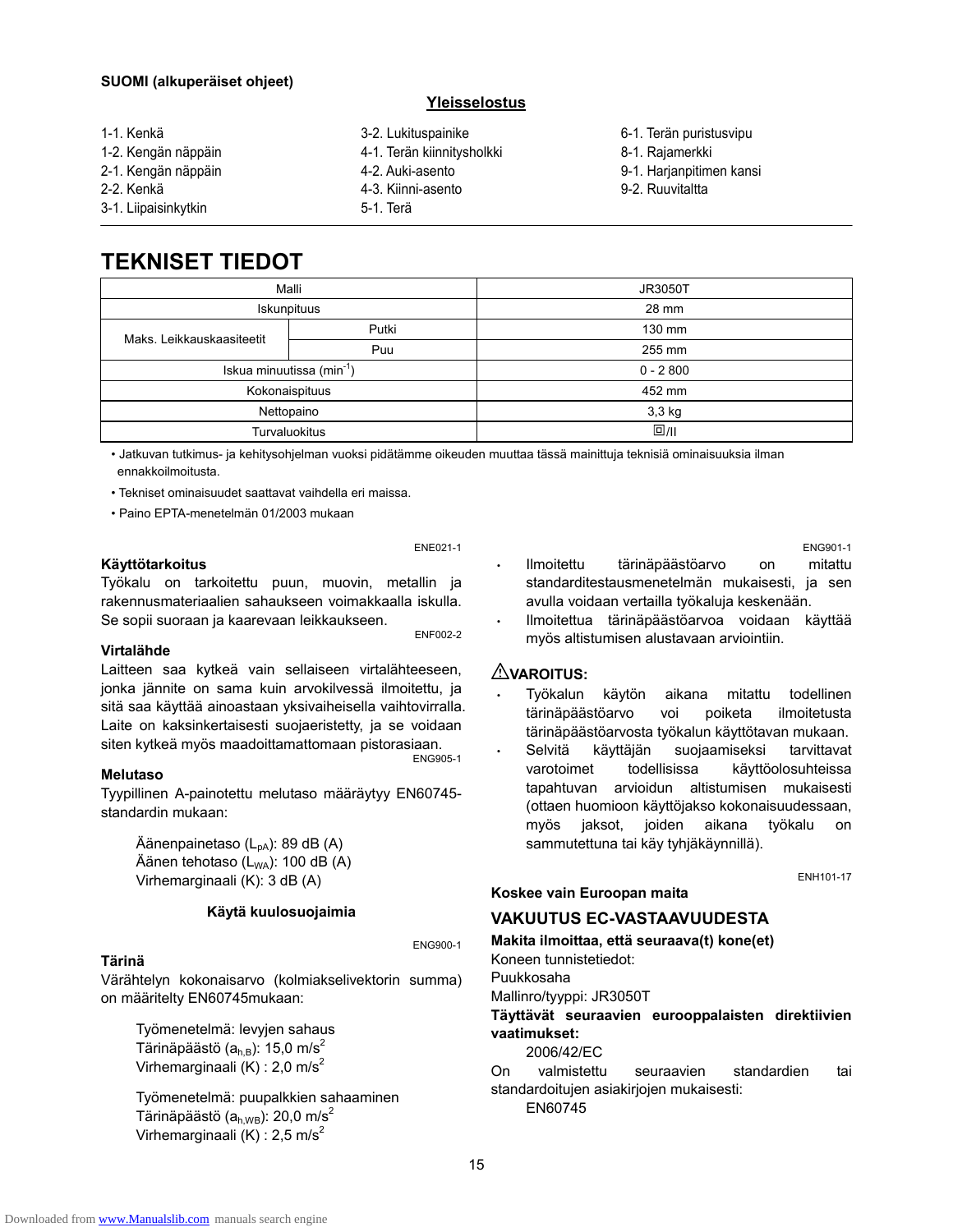Direktiivin 2006/42/EY mukaiset tekniset tiedot ovat saatavissa seuraavasta osoitteesta:

Makita, Jan-Baptist Vinkstraat 2, 3070, Belgium

31.12.2013

Yasushi Fukaya

Yasushi Fukaya Johtaja Makita, Jan-Baptist Vinkstraat 2, 3070, Belgium

GEA010-1

## **Sähkötyökalujen käyttöä koskevat varoitukset**

000331

**VAROITUS Lue kaikki turvallisuusvaroitukset ja käyttöohjeet.** Varoitusten ja ohjeiden noudattamatta jättäminen voi johtaa sähköiskuun, tulipaloon ja/tai vakavaan vammautumiseen.

**Säilytä varoitukset ja ohjeet tulevaa käyttöä varten.** 

GEB008-6

## **PUUKKOSAHAN TURVALLISUUSOHJEET**

- 1. **Pidä sähkötyökalua sen eristetyistä tartuntapinnoista silloin, kun on mahdollista, että sen terä saattaa osua piilossa oleviin johtoihin tai koneen omaan virtajohtoon.** Jos leikkaustyökalu joutuu kosketukseen jännitteisen johdon kanssa, jännite voi siirtyä työkalun sähköä johtaviin metalliosiin ja aiheuttaa käyttäjälle sähköiskun.
- 2. **Käytä puristimia tai muuta käytännöllistä tapaa kiinnittää ja tukea työ tukevaan jalustaan.** Työn pitäminen kädessä tai vasten vartaloa jättää sen epävakaaksi ja voi johtaa hallinnan menetykseen.
- 3. **Käytä aina suojalaseja. Tavalliset silmä- tai aurinkolasit EIVÄT ole suojalaseja.**
- 4. **Vältä katkaisemasta nauloja. Tarkasta, onko työkappaleessa nauloja, ja poista ne ennen käyttöä.**
- 5. **Älä leikkaa ylisuuria työkappaleita.**
- 6. **Tarkista ennen leikkaamista, että työkappaleen takana on tarpeeksi tilaa, jotta terä ei osu lattiaan, työpöytään tai vastaavaan.**
- 7. **Pidä työkalua tiukasti.**
- 8. **Varmista, että terä ei kosketa työkappaletta, ennen kuin painat kytkintä.**
- 9. **Pidä kädet poissa liikkuvien osien luota.**
- 10. **Älä jätä konetta käymään itsekseen. Käytä laitetta vain silloin, kun pidät sitä kädessä.**
- 11. **Sammuta laite ja odota, että terä pysähtyy täysin, aina ennen kuin irrotat terän työkappaleesta.**
- 12. **Älä kosketa terää tai työkappaletta välittömästi käytön jälkeen, sillä ne voivat olla erittäin kuumia ja saattavat polttaa ihoa.**
- 13. **Älä käytä työkalua tarpeettomasti ilman kuormaa.**
- 14. **Käytä aina työstettävän materiaalin ja käyttötarkoituksen mukaan valittua pölynaamaria/hengityssuojainta.**
- 15. **Jotkin materiaalit sisältävät kemikaaleja, jotka voivat olla myrkyllisiä. Huolehdi siitä, että pölyn sisäänhengittäminen ja ihokosketus estetään. Noudata materiaalin toimittajan turvaohjeita.**

## **SÄILYTÄ NÄMÄ OHJEET.**

### **VAROITUS:**

**ÄLÄ anna työkalun helppokäyttöisyyden tai toistuvan käytön tuudittaa sinua väärään turvallisuuden tunteeseen niin, että laiminlyöt työkalun turvaohjeiden noudattamisen. VÄÄRINKÄYTTÖ tai tämän käyttöohjeen turvamääräysten laiminlyönti voi johtaa vakaviin henkilövahinkoihin.**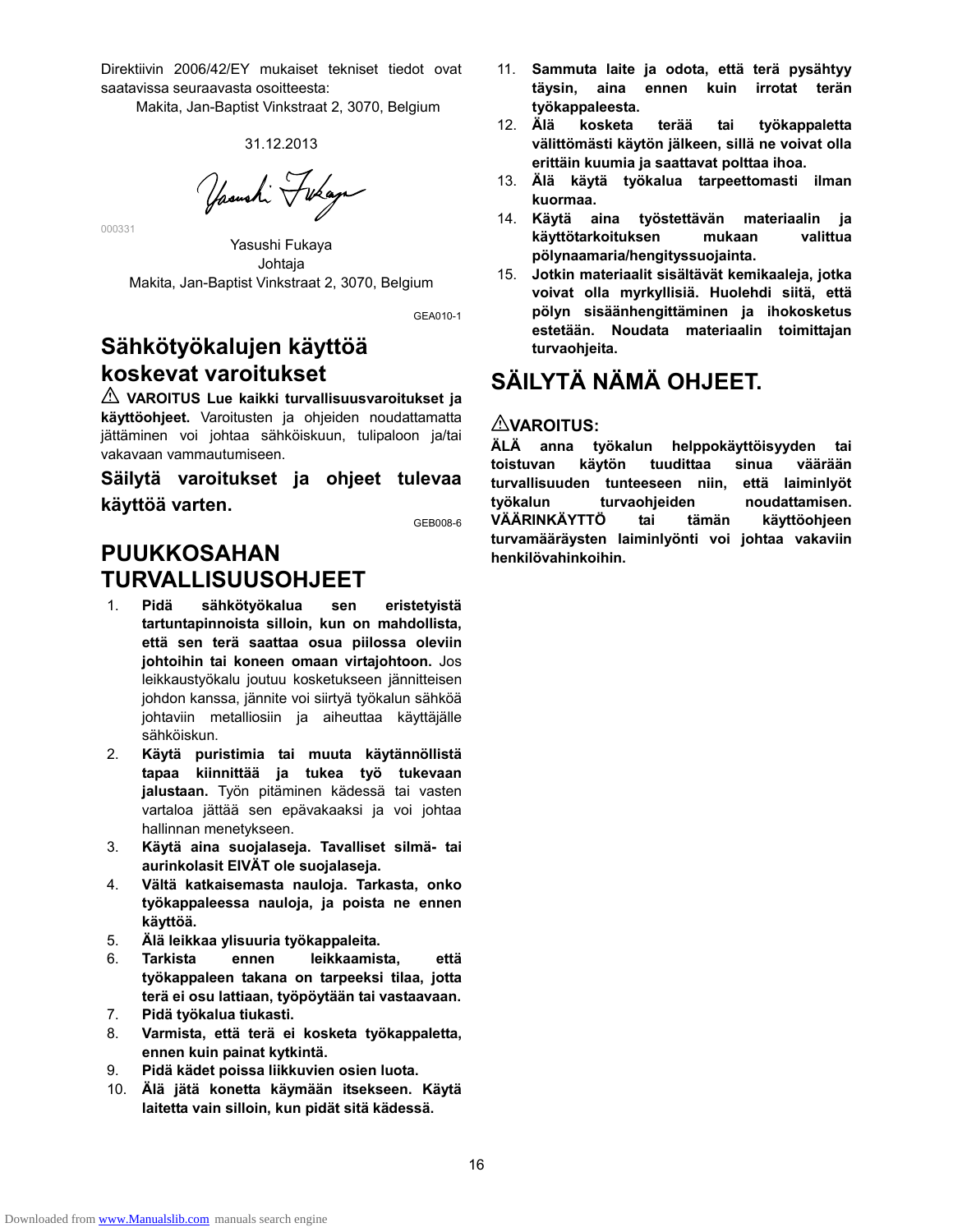## **TOIMINTOJEN KUVAUS**

## **HUOMIO:**

• Varmista aina ennen koneen säätöjen ja toiminnallisten tarkistusten tekemistä, että kone on sammutettu ja irrotettu pistorasiasta.

#### **Kengän säätö**

#### **Kuva1**

#### **Kuva2**

Kun terän leikkausteho katoaa sen leikkaavan reunan yhdestä kohdasta, vaihda kengän asentoa, niin voit käyttää leikkaavan reunan terävää, käyttämätöntä osaa. Tämä auttaa pidentämään terän käyttöikää. Muuta kengän asentoa painamalla kenkäpainiketta suuntaan "A", niin että kuulet napsahduksen ja muuta sitten asento joksikin viidestä vaihtoehdosta kuvan osoittamalla tavalla. Lukitse kenkä painamalla kenkäpainiketta suuntaan "B", niin että kuulet napsahduksen.

### **Kytkimen käyttäminen**

### **Kuva3**

### $\triangle$ HUOMIO:

• Tarkista aina ennen työkalun liittämistä virtalähteeseen, että liipaisinkytkin kytkeytyy oikein ja palaa asentoon OFF, kun se vapautetaan.

Käynnistä työkalu painamalla liipaisinkytkintä. Mitä voimakkaammin kytkintä painetaan, sitä nopeammin kone käy. Laite pysäytetään vapauttamalla liipaisinkytkin. Jos haluat koneen käyvän jatkuvasti, paina ensin liipaisinkytkin pohjaan ja paina sitten lukituspainiketta. Kun haluat pysäyttää koneen jatkuvan käynnin, paina

liipaisinkytkin ensin pohjaan ja vapauta se sitten.

## **KOKOONPANO**

## $\triangle$ HUOMIO:

• Varmista aina ennen koneelle tehtäviä toimenpiteitä, että kone on sammutettu ja irrotettu pistorasiasta.

### **Sahanterän asennus tai irrotus**

### $\triangle$ HUOMIO:

• Poista aina terään, terän kiinnikkeeseen ja/tai liukuohjaimeen tarttuneet lastut tai vieraat aineet. Jos näin ei tehdä, terää ei ehkä voi kiristää tarpeeksi, mikä voi aiheuttaa vakavia vammoja.

Ennen uuden sahanterän paikalleen asentamista on varmistettava, että eristeen suojuksessa oleva terän kiinnitysvipu on auki-asennossa  $\mathbf{d}^0$ . Jos terän kiinnitysvipu on kiinni-asennossa, käännä sitä nuolen suuntaan, niin että saat lukittua sen auki-asentoon  $m$ .

#### **Kuva4**

Työnnä sahanterä niin syvälle terän kiinnitysholkkiin kuin se menee. Terän kiinnitysvipu lukitsee terän paikalleen, kun sitä käännetään. Varmista, että terä ei irtoa vedettäessä.

#### **Kuva5**

#### **HUOMAUTUS:**

• Jos terää ei ole kiinnitetty kunnolla, se saattaa irrota yllättäen käytön aikana. Tämä voi olla hyvin vaarallista.

Jos vipu on työkalun sisällä, käytä työkalua hetken ajan, jotta terä tulee ulos kuvan mukaiseen asentoon.

Katkaise työkalun virta ja irrota pistoke pistorasiasta.

Irrota sahanterä kääntämällä terän kiinnitysvipu loppuun asti nuolen osoittamaan suuntaan. Sahanterä irtoaa ja terän kiinnitysvipu lukittuu auki-asentoon  $\mathbf{d}^0$ .

#### **Kuva6**

### **HUOMAUTUS:**

- Pidä kädet ja sormet loitolla vivusta vaihdon aikana. Muutoin voit saada vammoja.
- Jos irrotat sahanterän niin, että terän kiinnitysvipua ei ole kierretty kokonaan, vipu ei ehkä lukkiudu avoimeen asentoon n<sup>n</sup>. Kierrä tällaisessa tapauksessa kiinnitysvipu uudelleen kokonaan, ja varmista, että kiinnitysvipu lukittuu avoimeen asentoon.<sup>8</sup>.

## **TYÖSKENTELY**

## **Kuva7**

### **AHUOMIO:**

- Paina kenkä aina tiukasti työkappaletta vasten käytön aikana. Jos kenkä irrotetaan työkappaleesta käytön aikana, terä värisee voimakkaasti ja/tai vääntyilee, jolloin terä napsahtaa poikki aiheuttaen vaaratilanteen.
- Suojaa kätesi kuumilta lentäviltä lastuilta pitämällä käsineitä aina, kun leikkaat metallia.
- Käytä aina sopivia, voimassaolevat kansalliset normit täyttäviä suojalaseja.
- Käytä aina sopivaa jäähdytysainetta (leikkuuöljyä), kun leikkaat metallia. Muuten seurauksena on terän ennenaikainen kuluminen.

Paina kenkä tiukasti työkappaletta vasten. Älä anna työkalun pomppia. Anna terän koskettaa kevyesti työkappaletta. Tee ensin ohjausura pienemmällä nopeudella. Jatka sitten leikkaamista suuremmalla nopeudella.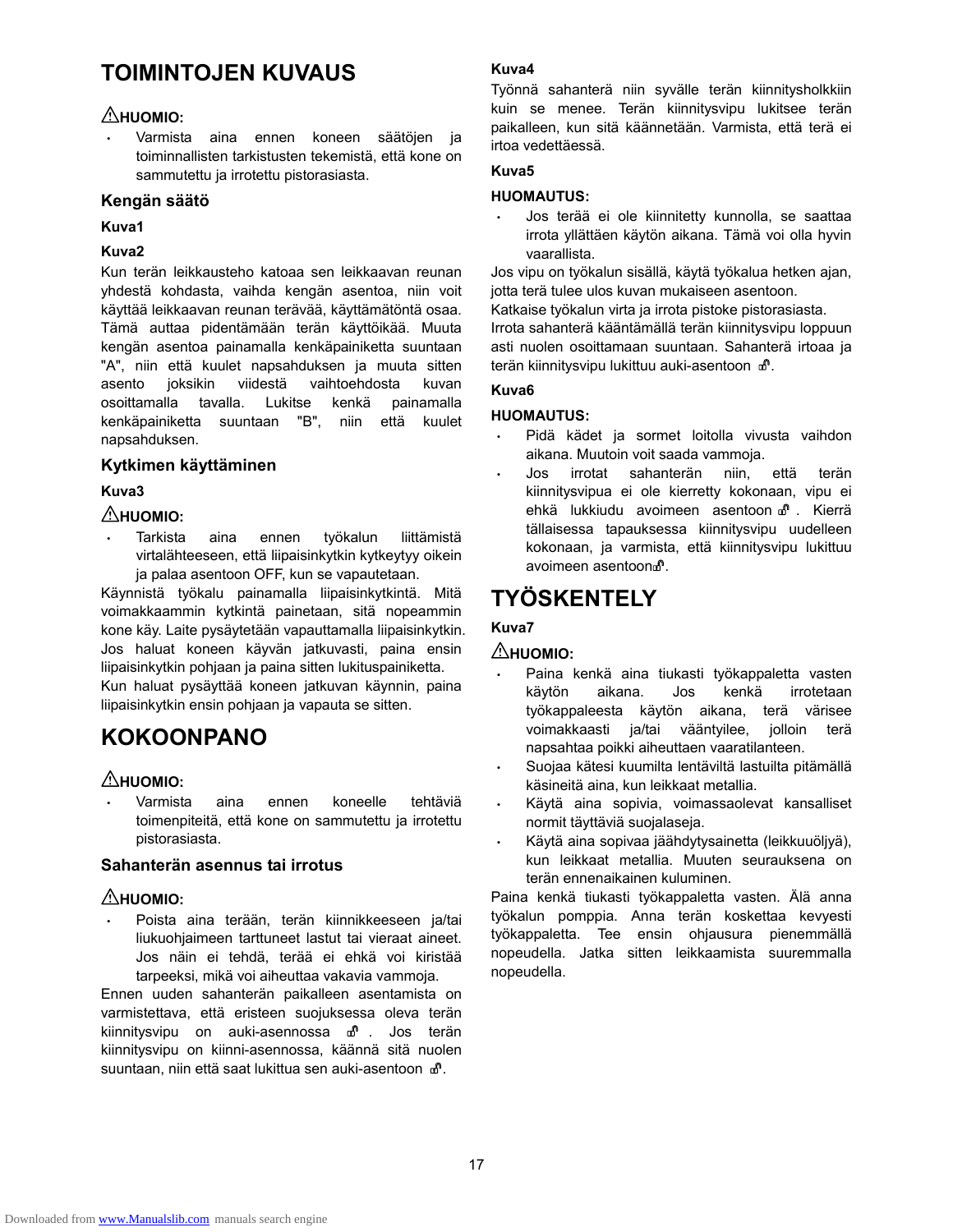## **KUNNOSSAPITO**

### **HUOMIO:**

- Varmista aina ennen tarkastuksia ja huoltotöitä, että laite on kone on sammutettu ja irrotettu virtalähteestä.
- Älä koskaan käytä bensiiniä, ohentimia, alkoholia tai tms. aineita. Muutoin pinta voi halkeilla tai sen värit ja muoto voivat muuttua.

#### **Hiiliharjojen vaihtaminen**

#### **Kuva8**

Irrota ja tarkista hiiliharjat säännöllisesti. Vaihda uusiin, kun ne ovat kuluneet rajamerkkiin saakka. Pidä hiiliharjat puhtaina ja vapaina liukumaan pitimissään. Molemmat hiiliharjat on vaihdettava samalla kertaa. Käytä vain keskenään samanlaisia hiiliharjoja.

Irrota hiiliharjat kannet ruuvitaltalla. Poista kuluneet hiiliharjat, aseta uudet harjahiilet paikalleen ja kiinnitä hiiliharjojen kansi paikalleen.

#### **Kuva9**

Koneen TURVALLISUUDEN ja LUOTETTAVUUDEN säilyttämiseksi korjaukset sekä muut huoltotoimet ja säädöt on jätettävä Makitan valtuuttaman huollon tehtäväksi käyttäen aina Makitan alkuperäisiä varaosia.

## **LISÄVARUSTEET**

## **AHUOMIO:**

• Näitä lisävarusteita ja -laitteita suositellaan käytettäväksi tässä ohjekirjassa mainitun Makitan koneen kanssa. Minkä tahansa muun lisävarusteen tai –laitteen käyttäminen voi aiheuttaa loukkaantumisvaaran. Käytä lisävarusteita ja -laitteita vain niiden käyttötarkoituksen mukaisesti.

Jos tarvitset apua tai yksityiskohtaisempia tietoja seuraavista lisävarusteista, ota yhteys paikalliseen Makitan huoltoon.

- Puukkosahanterät
- Muovinen kantolaukku

### **HUOMAUTUS:**

• Jotkin luettelossa mainitut varusteet voivat sisältyä työkalun toimitukseen vakiovarusteina. Ne voivat vaihdella maittain.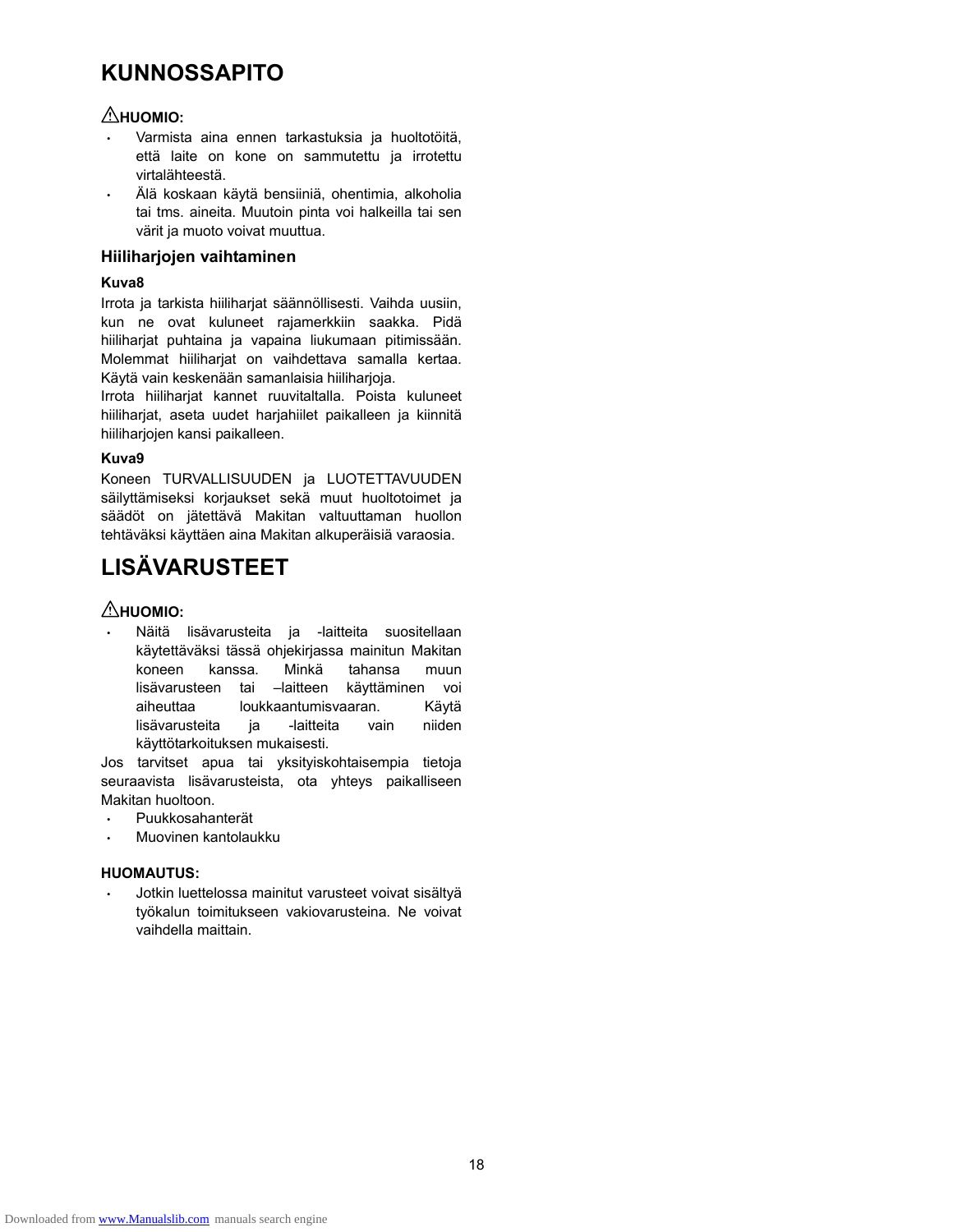#### **LATVIEŠU (oriģinālās instrukcijas)**

#### **Kopskata skaidrojums**

- 1-1. Sliece
- 1-2. Slieces poga
- 2-1. Slieces poga
- 2-2. Sliece
- 3-1. Slēdža mēlīte
- 3-2. Fiksācijas poga
- 4-1. Asmens spīlējuma uzmava
- 4-2. Atvienots stāvoklis
- 4-3. Nekustīgs stāvoklis
- 5-1. Asmens
- 6-1. Asmens spīlējuma svira
- 8-1. Robežas atzīme
- 9-1. Sukas turekļa vāks
- 9-2. Skrūvgriezis

## **SPECIFIKĀCIJAS**

|                                     | <b>Modelis</b> | <b>JR3050T</b> |
|-------------------------------------|----------------|----------------|
|                                     | Gājiena garums | 28 mm          |
|                                     | Caurule        | 130 mm         |
| Maks. griešanas jauda               | Koksne         | 255 mm         |
| Gājieni minūtē (min <sup>-1</sup> ) |                | $0 - 2800$     |
| Kopējais garums                     |                | 452 mm         |
| Neto svars                          |                | 3,3 kg         |
| Drošības klase                      |                | $\Box$ /II     |

• Dēļ mūsu nepārtrauktās pētniecības un izstrādes programmas, šeit dotās specifikācijas var mainīties bez brīdinājuma.

ENE021-1

• Atkarība no valsts specifikācijas var atšķirties.

• Svars atbilstoši EPTA-Procedure 01/2003

#### **Paredzētā lietošana**

Šis darbarīks ir paredzēts koka, plastmasas, dzelzs un celtniecības materiālu zāģēšanai ar lielu triecienu. Ir piemērots taisnai un izliektai zāģēšanai. ENF002-2

#### **Strāvas padeve**

Darbarīks jāpievieno tikai tādai strāvas padevei, kuras spriegums ir tāds pats, kā norādīts uz plāksnītes ar nosaukumu, un to var ekspluatēt tikai ar vienfāzes maiņstrāvas padevi. Darbarīks aprīkots ar divkāršo izolāciju, tādēļ to var izmantot arī, pievienojot kontaktligzdai bez iezemējuma vada. ENG905-1

#### **Troksnis**

Tipiskais A-svērtais trokšņa līmenis ir noteikts saskaņā ar EN60745:

Skaņas spiediena līmenis  $(L_{pA})$ : 89 dB (A) Skaņas jaudas līmenis  $(L_{WA})$ : 100 dB  $(A)$ Mainīgums (K) : 3 dB (A)

#### **Lietojiet ausu aizsargus**

#### ENG900-1

**Vibrācija**  Vibrācijas kopējā vērtība (trīs asu vektora summa) noteikta saskaņā ar EN60745:

Darba režīms: plātņu zāģēšana Vibrācijas emisija ( $a_{h,B}$ ): 15,0 m/s<sup>2</sup> Neskaidrība  $(K)$ : 2,0 m/s<sup>2</sup>

Darba režīms: koka baļķu zāģēšana Vibrācijas emisija ( $a_{h,WB}$ ): 20,0 m/s<sup>2</sup> Neskaidrība  $(K)$ : 2,5 m/s<sup>2</sup>

ENG901-1

ENH101-17

- Paziņotā vibrācijas emisijas vērtība noteikta atbilstoši standarta pārbaudes metodei un to var izmantot, lai salīdzinātu vienu darbarīku ar citu.
- Paziņoto vibrācijas emisijas vērtību arī var izmantot iedarbības sākotnējā novērtējumā.

#### **BRĪDINĀJUMS:**

- Reāli lietojot mehanizēto darbarīku, vibrācijas emisija var atšķirties no paziņotās emisijas vērtības atkarībā no darbarīka izmantošanas veida.
- Lai aizsargātu lietotāju, nosakiet drošības pasākumus, kas pamatoti ar iedarbību reālos darba apstākļos (ņemot vērā visus ekspluatācijas cikla posmus, piemēram, laiku, kamēr darbarīks ir izslēgts un kad darbojas tukšgaitā, kā arī palaides laiku).

### **Tikai Eiropas valstīm**

#### **EK Atbilstības deklarācija**

**Makita paziņo, ka šāds instruments(-i):** 

Instrumenta nosaukums:

Zobenzāģis

Modeļa Nr./veids: JR3050T

#### **Atbilst sekojošām Eiropas Direktīvām:**

2006/42/EC

Ražots saskaņā ar šādu standartu vai normatīvajiem dokumentiem:

EN60745

Tehniskā lieta atbilstīgi 2006/42/EK ir pieejama: Makita, Jan-Baptist Vinkstraat 2, 3070, Beļģija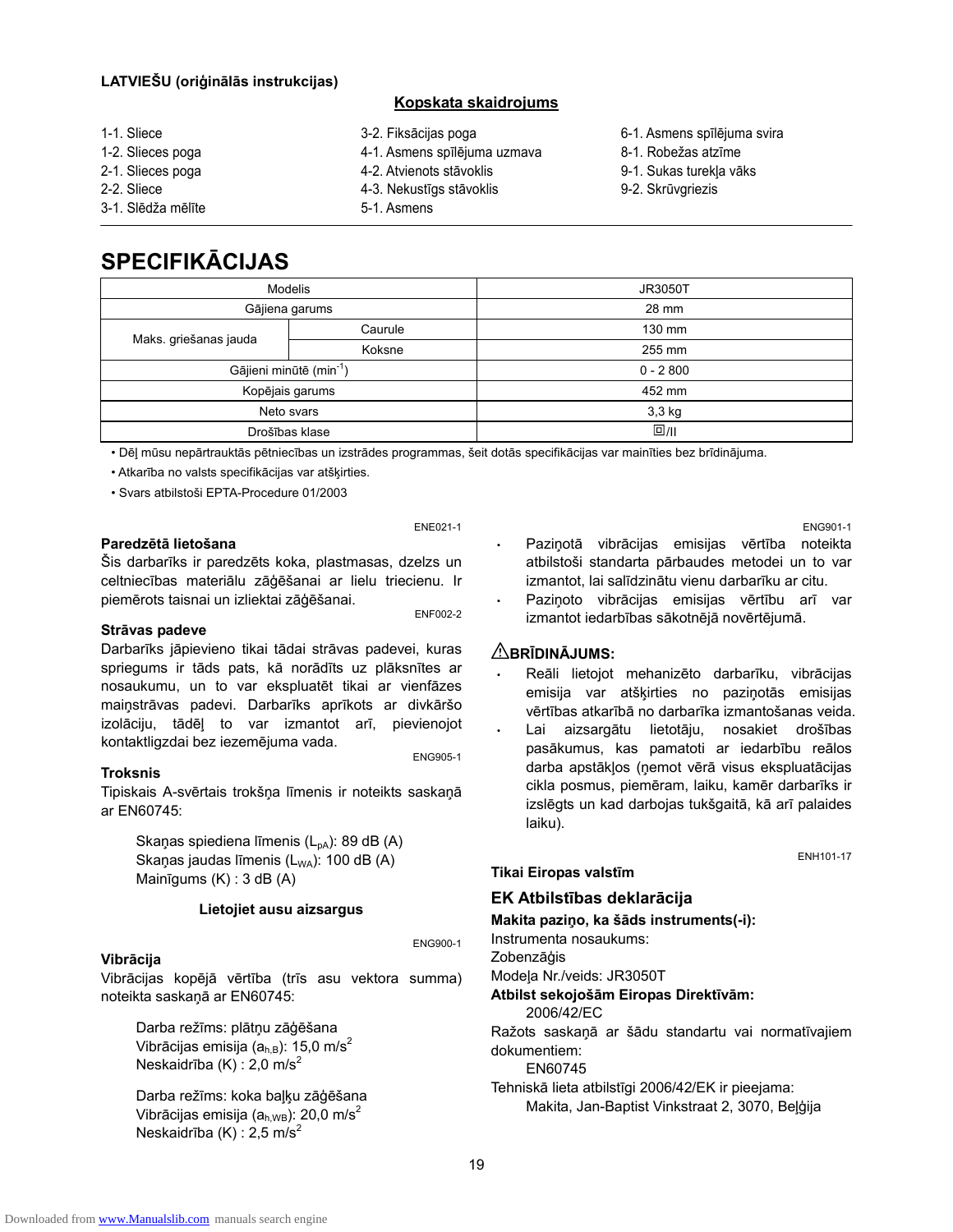31.12.2013

Yasushi Fukaya

000331

Yasushi Fukaya Direktors Makita, Jan-Baptist Vinkstraat 2, 3070, Beļģija

GEA010-1

## **Vispārējie mehanizēto darbarīku drošības brīdinājumi**

⚠ **BRĪDINĀJUMS Izlasiet visus drošības brīdinājumus un visus norādījumus.** Brīdinājumu un norādījumu neievērošanas gadījumā var rasties elektriskās strāvas trieciens, ugunsgrēks un/vai nopietnas traumas.

**Glabājiet visus brīdinājumus un norādījums, lai varētu tajos ieskatīties turpmāk.** 

GEB008-6

## **DROŠĪBAS BRĪDINĀJUMI ZOBENZĀĢA LIETOŠANAI**

- 1. **Veicot darbu, turiet mehanizēto darbarīku aiz izolētajām satveršanas virsmām, ja griešanas instruments varētu saskarties ar apslēptu elektroinstalāciju vai ar savu vadu.** Ja griešanas instruments saskarsies ar vadu, kurā ir strāva, visas darbarīka ārējās metāla virsmas vadīs strāvu un radīs elektriskās strāvas trieciena risku.
- 2. **Izmantojot skavas, vai citā praktiskā veidā nostipriniet un atbalstiet apstrādājamo materiālu pret stabilu platformu.** Turot materiālu ar roku vai pie sava ķermeņa, tas ir nestabilā stāvoklī, un jūs varat zaudēt kontroli pār to.
- 3. **Vienmēr lietojiet aizsargbrilles. Parastās brilles vai saulesbrilles NAV aizsargbrilles.**
- 4. **Negrieziet naglas. Pirms sākt darbu pārbaudiet, vai apstrādājamā materiālā nav naglas, un tās izņemiet.**
- 5. **Negrieziet pārāk lielu apstrādājamo materiālu.**
- 6. **Pirms griešanas pārbaudiet, vai starp apstrādājamo materiālu ir pietiekams attālums, lai asmens nepieskartos grīdai, darbagaldam u.c.**
- 7. **Turiet darbarīku stingri.**
- 8. **Pirms slēdža ieslēgšanas pārliecinieties, vai asmens nepieskaras apstrādājamam materiālam.**
- 9. **Netuviniet rokas kustīgajām daļām.**
- 10. **Neatstājiet ieslēgtu darbarīku. Darbiniet darbarīku vienīgi tad, ja turat to rokās.**
- 11. **Pirms asmens izņemšanas no apstrādājamā materiāla vienmēr izslēdziet darbarīku un pagaidiet, kamēr asmens pilnībā apstājas.**
- 12. **Nepieskarieties asmenim vai apstrādājamam materiālam tūlīt pēc darba veikšanas; tie var būt ļoti karsti un var apdedzināt ādu.**
- 13. **Lieki nedarbiniet darbarīku bez slodzes.**
- 14. **Vienmēr izmantojiet materiālam un konkrētam gadījumam piemērotu putekļu masku/respiratoru.**
- 15. **Daži materiāli satur ķīmiskas vielas, kuras var būt toksiskas. Izvairieties no putekļu ieelpošanas un to nokļūšanas uz ādas. Ievērojiet materiāla piegādātāja drošības datus.**

## **SAGLABĀJIET ŠOS NORĀDĪJUMUS.**

### **BRĪDINĀJUMS:**

**NEZAUDĒJIET modrību darbarīka lietošanas laikā (tas var gadīties pēc darbarīka daudzkārtējas izmantošanas), rūpīgi ievērojiet urbšanas drošības noteikumus šim izstrādājumam. NEPAREIZAS LIETOŠANAS vai šīs rokasgrāmatas drošības noteikumu neievērošanas gadījumā var gūt smagas traumas.**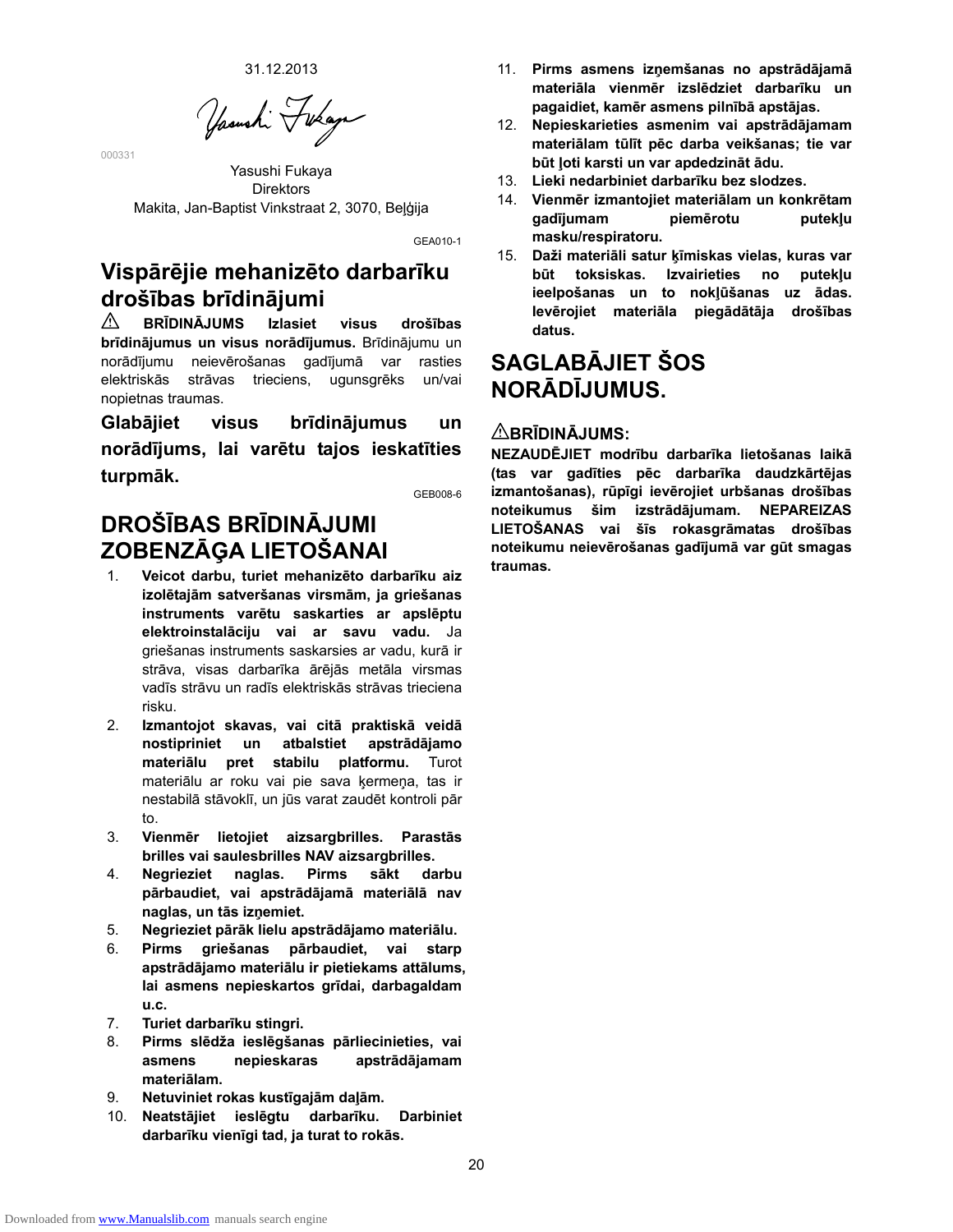## **FUNKCIJU APRAKSTS**

### **UZMANĪBU:**

• Pirms regulējat vai pārbaudāt instrumenta darbību, vienmēr pārliecinieties, vai instruments ir izslēgts un atvienots no barošanas.

#### **Slieces noregulēšana**

#### **Att.1**

#### **Att.2**

Kad asmens vienā vietā visā zāģēšanas malas garumā zaudē griešanas efektivitāti, nomainiet slieces stāvokli tā, lai lietotu aso, neizmantoto zāģēšanas malas daļu. Tādējādi paildzināsiet asmens ekspluatācijas laiku. Lai mainītu slieces stāvokli, piespiediet slieces pogu "A" virzienā, kamēr atskan klikšķis, un mainiet tās stāvokli, kā redzams zīmējumā, - iespējams veikt noregulēšanu piecos veidos. Lai nostiprinātu slieci, piespiediet slieces pogu "B" virzienā, kamēr atskan klikšķis.

### **Slēdža darbība**

### **Att.3**

## **UZMANĪBU:**

• Pirms instrumenta pieslēgšanas vienmēr pārbaudiet, vai slēdža mēlīte darbojas pareizi un atgriežas izslēgtā stāvoklī, kad tiek atlaista.

Lai iedarbinātu darbarīku, vienkārši pavelciet slēdža mēlīti. Darbarīka ātrums palielinās palielinoties spiedienam uz slēdža mēlīti. Lai apturētu darbarīku, atlaidiet slēdža mēlīti.

Lai darbarīks darbotos nepārtraukti, pavelciet slēdža mēlīti un iespiediet bloķēšanas pogu.

Lai apturētu darbarīku, kad slēdzis ir bloķēts, pievelciet slēdža mēlīti līdz galam, tad atlaidiet to.

## **MONTĀŽA**

## **UZMANĪBU:**

• Vienmēr pārliecinieties, vai instruments ir izslēgts un atvienots no barošanas, pirms veicat jebkādas darbības ar instrumentu.

### **Zāģa asmens uzstādīšana vai noņemšana**

### **UZMANĪBU:**

• Vienmēr notīriet visas skaidas vai svešķermeņus, kas pielipuši asmenim, asmens spailei un/vai bīdnim. Ja tā nerīkosieties, asmens nebūs pietiekami cieši piestiprināts, izraisot nopietnu ievainojumu.

Lai uzstādītu zāģa asmeni, vienmēr pārliecinieties, vai pirms tā uzstādīšanas asmens spīlējuma svira uz izolācijas aizsarga ir atvienotā stāvoklīd<sup>a</sup>. Ja asmens spīlējuma svira ir nofiksētā stāvoklī, pagrieziet to bultiņas virzienā tā, lai to varētu nobloķēt atvienotā stāvoklī<sub>c</sub><sup>0</sup>.

### **Att.4**

Ievietojiet zāģa asmeni tā skavā līdz galam. Asmens spīlējuma svirai griežoties, zāģa asmens tiek nofiksēts. Pārliecinieties, vai zāģa asmeni nav iespējams izvilkt, pat ja darāt to ar spēku.

### **Att.5**

#### **PIEZĪME:**

• Ja neievietosiet zāģa asmeni pietiekami dziļi, darba laikā tas var negaidīti izkrist. Tas var būt ļoti bīstami.

Ja regulēšanas svira atrodas darbarīka iekšpusē, ieslēdziet darbarīku uz īso brīdi, lai izvirzītu asmeni ārpusē, kā attēlots zīmējumā.

Atslēdziet un atvienojiet darbarīku no elektropadeves.

Lai izņemtu zāģa asmeni, pagrieziet asmens spīlējuma sviru bultiņas virzienā līdz galam. Zāģa asmens ir izņemts, un asmens spīlējuma svira ir nofiksēta atvienotā stāvoklī<sup>n</sup>.

### **Att.6**

#### **PIEZĪME:**

- Netuviniet rokas un pirkstus regulēšanas svirai pārslēgšanas operācijas laikā. Neievērojot šo noteikumu, var gūt personiskus ievainojumus.
- Ja izņemsiet asmeni, nepagriežot asmens spīlējuma sviru līdz galam, pēdējā var nebūt nofiksēta atbrīvotā stāvoklī m<sup>a</sup>. Šajā gadījumā pagrieziet asmens spīlējuma sviru līdz galam, tad pārliecinieties, vai tā ir nofiksēta atvienotā stāvoklī $\mathbb{d}$ .

## **EKSPLUATĀCIJA**

## **Att.7**

## **UZMANĪBU:**

- Darba laikā vienmēr cieši spiediet slieci pret apstrādājamo materiālu. Ja ekspluatācijas laikā slieci noņemsiet vai neturēsiet pie apstrādājamā materiāla, radīsies spēcīga vibrācija un/vai izliekšanās, kā rezultātā asmens bīstami salūzīs.
- Zāģējot metālu, vienmēr valkājiet cimdus, lai pasargātu rokas no karstām, atlecošām skaidām.
- Obligāti valkājiet piemērotus acu aizsargus, kas atbilst pašreizējiem valsts standartiem.
- Zāģējot metālu, vienmēr lietojiet piemērotu dzesēšanas šķidrumu (zāģēšanas eļļu). Ja tā nerīkosieties, asmens priekšlaicīgi nolietosies.

Piespiediet slieci cieši pie apstrādājamā materiāla. Nepieļaujiet, ka darbarīks atlec. Viegli pielieciet asmeni pie apstrādājamā materiāla. Vispirms ar mazāku ātrumu izzāģējiet priekšcaurumu. Tad turpiniet zāģēt ar lielāku ātrumu.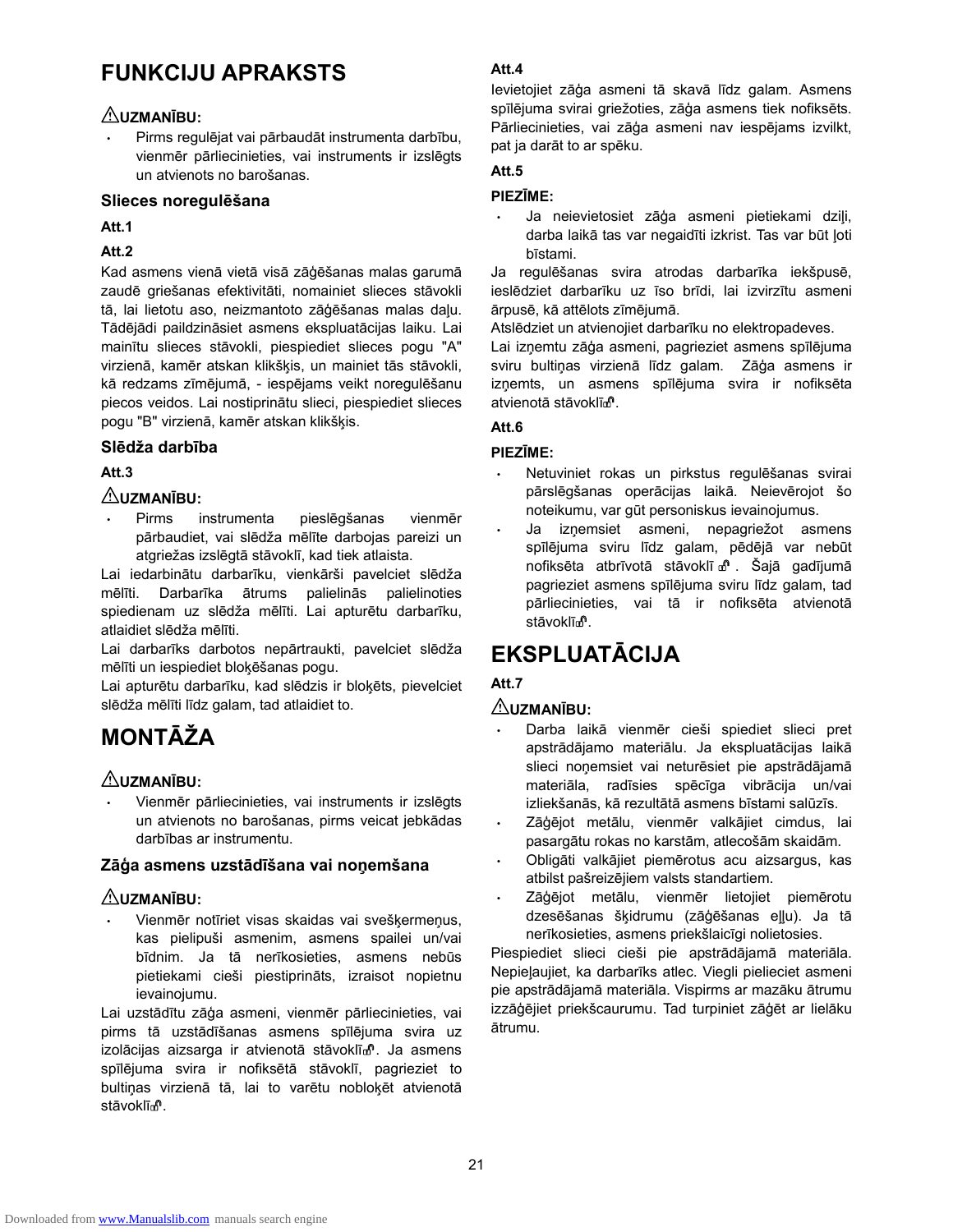## **APKOPE**

### **UZMANĪBU:**

- Pirms veicat pārbaudi vai apkopi vienmēr pārliecinieties, vai instruments ir izslēgts un atvienots no barošanas.
- Nekad neizmantojiet gazolīnu, benzīnu, atšķaidītāju, spirtu vai līdzīgus šķidrumus. Tas var radīt izbalēšanu, deformāciju vai plaisas.

### **Ogles suku nomaiņa**

### **Att.8**

Regulāri izņemiet un pārbaudiet ogles sukas. Kad ogles sukas ir nolietojušās līdz robežas atzīmei, nomainiet tās. Turiet ogles sukas tīras un pārbaudiet, vai tās var brīvi ieiet turekļos. Abas ogles sukas ir jānomaina vienlaikus. Izmantojiet tikai identiskas ogles sukas.

Noņemiet sukas turekļa vāciņus ar skrūvgrieža palīdzību. Izņemiet nolietojušās ogles sukas, ievietojiet jaunas un nostipriniet sukas turekļa vāciņus.

### **Att.9**

Lai saglabātu produkta DROŠU un UZTICAMU darbību, remontdarbus, apkopi un regulēšanu uzticiet veikt tikai Makita pilnvarotam apkopes centram un vienmēr izmantojiet tikai Makita rezerves daļas.

## **PAPILDU PIEDERUMI**

## **UZMANĪBU:**

• Šādi piederumi un rīki tiek ieteikti lietošanai ar šajā pamācībā aprakstīto Makita instrumentu. Jebkādu citu piederumu un rīku izmantošana var radīt traumu briesmas. Piederumu vai rīku izmantojiet tikai tā paredzētajam mērķim.

Ja jums vajadzīga palīdzība vai precīzāka informācija par šiem piederumiem, vērsieties savā tuvākajā Makita apkopes centrā.

- Ripzāģa asmeņi
- Plastmasas pārnēsāšanas soma

#### **PIEZĪME:**

• Daži sarakstā norādītie izstrādājumi var būt iekļauti instrumenta komplektācijā kā standarta piederumi. Tie dažādās valstīs var būt atšķirīgi.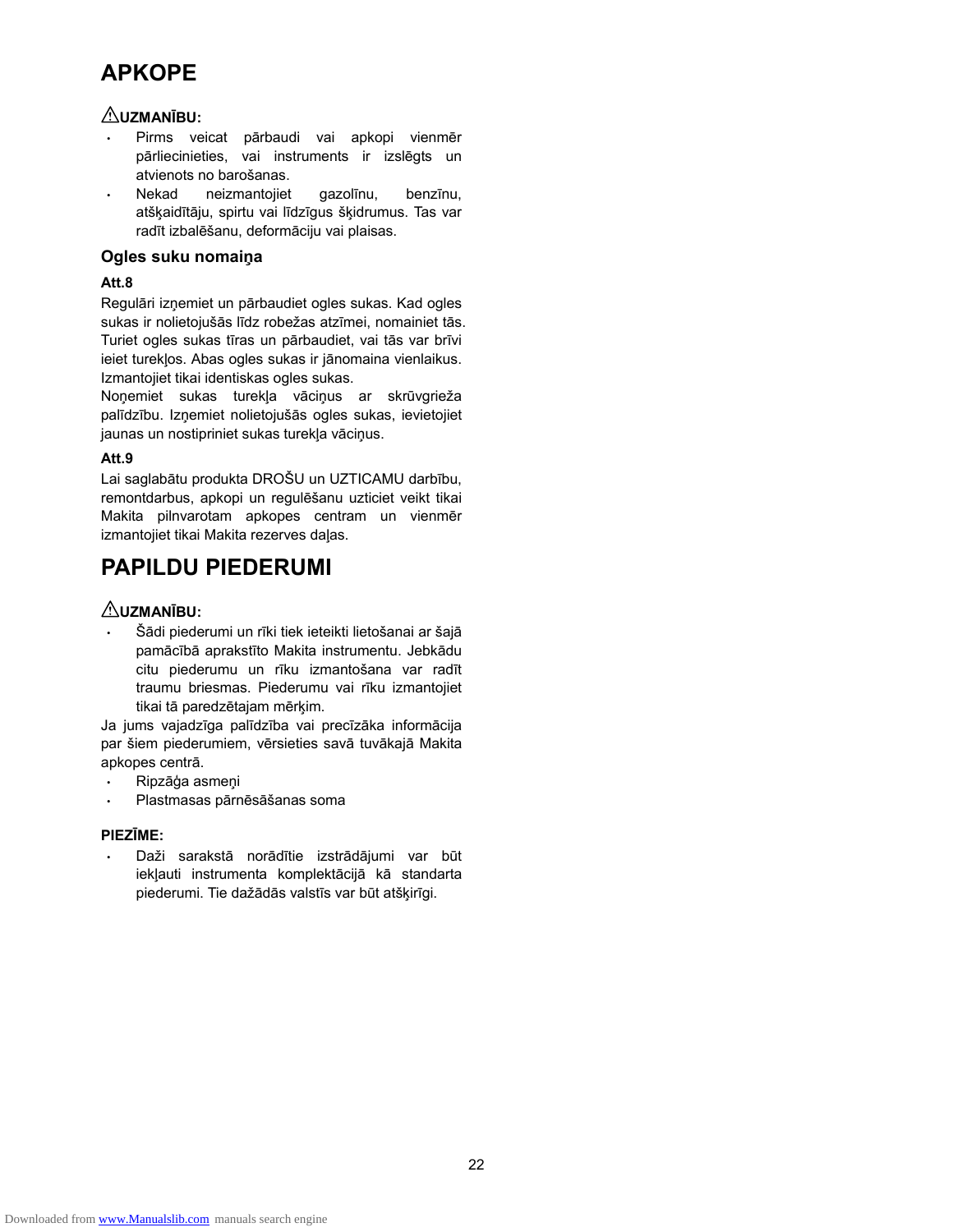#### **LIETUVIŲ KALBA (Originali naudojimo instrukcija)**

#### **Bendrasis aprašymas**

| 1-1. Trinkelė             | 3-2. Fiksuojamasis mygtukas | 6-1. Pjūklo veržiklio svirtelė     |
|---------------------------|-----------------------------|------------------------------------|
| 1-2. Trinkelės mygtukas   | 4-1. Disko veržtuvo mova    | 8-1. Ribos žymė                    |
| 2-1. Trinkelės mygtukas   | 4-2. Atlaisvinta padėtis    | 9-1. Šepetėlio laikiklio dangtelis |
| 2-2. Trinkelė             | 4-3. Fiksuota padėtis       | 9-2. Atsuktuvas                    |
| 3-1. Jungiklio spraktukas | 5-1. Diskas                 |                                    |

## **SPECIFIKACIJOS**

| <b>Modelis</b>                                   |         | <b>JR3050T</b> |
|--------------------------------------------------|---------|----------------|
| Pjūvio ilgis                                     |         | 28 mm          |
|                                                  | Vamzdis | 130 mm         |
| Didž. Pjovimo matmetys                           | Medis   | 255 mm         |
| Pjovimo judesiai per minutę (min <sup>-1</sup> ) |         | $0 - 2800$     |
| Bendras ilgis                                    |         | 452 mm         |
| Neto svoris                                      |         | 3,3 kg         |
| Saugos klasė                                     |         | $\Box$ /II     |

• Atliekame nepertraukiamus tyrimus ir nuolatos tobuliname savo gaminius, todėl čia pateikiamos specifikacijos gali būti keičiamos be įspėjimo.

• įvairiose šalyse specifikacijos gali skirtis.

• Svoris pagal Europos elektrinių įrankių asociacijos nustatytą metodiką "EPTA -Procedure 01/2003"

#### **Paskirtis**

Šis įrankis skirtas medienai, plastmasei, metalui ir tvirtoms statybinėms medžiagoms pjauti. Jis tinka ir tiesiam, ir kreivam pjovimui.<br>
ENF002-2

ENE021-1

#### **Maitinimo šaltinis**

Šį įrankį reikia jungti tik prie tokio maitinimo šaltinio, kurio įtampa atitinka nurodytąją įrankio duomenų plokštelėje; galima naudoti tik vienfazį kintamosios srovės maitinimo šaltinį. Jie yra dvigubai izoliuoti, todël gali bűti naudojami prijungus prie elektros lizdř be áţeminimo laido. ENG905-1

#### **Triukšmas**

Tipiškas A svertinis triukšmo lygis nustatytas pagal EN60745:

Garso slėgio lygis (L<sub>pA</sub>): 89 dB (A) Garso galios lygis  $(L_{WA})$ : 100 dB  $(A)$ Paklaida (K) : 3 dB (A)

#### **Dėvėkite ausų apsaugas**

ENG900-1

#### **Vibracija**

Vibracijos bendroji vertė (trijų ašių vektorinė suma) nustatyta pagal EN60745:

Darbo režimas: lentų pjovimas Vibracijos skleidimas  $(a_{h,B})$ : 15,0 m/s<sup>2</sup> Paklaida (K):  $2,0 \text{ m/s}^2$ 

Darbo režimas: medinių sijų pjovimas Vibracijos skleidimas ( $a<sub>h,WB</sub>$ ): 20,0 m/s<sup>2</sup> Paklaida (K):  $2.5 \text{ m/s}^2$ 

ENG901-1

- Paskelbtasis vibracijos emisijos dydis nustatytas pagal standartinį testavimo metodą ir jį galima naudoti vienam įrankiui palyginti su kitu.
- Paskelbtasis vibracijos emisijos dydis taip pat gali būti naudojamas preliminariai įvertinti vibracijos poveikį.

#### **ĮSPĖJIMAS:**

- Faktiškai naudojant elektrinį įrankį, keliamos vibracijos dydis gali skirtis nuo paskelbtojo dydžio, priklausomai nuo būdų, kuriais yra naudojamas šis įrankis.
- Siekiant apsaugoti operatorių, būtinai įvertinkite saugos priemones, remdamiesi vibracijos poveikio įvertinimu esant faktinėms naudojimo sąlygoms (atsižvelgdami į visas darbo ciklo dalis, pavyzdžiui, ne tik kiek laiko įrankis veikia, bet ir kiek kartų jis yra išjungiamas bei kai jis veikia be apkrovų).

ENH101-17

## **Tik Europos šalims**

**ES atitikties deklaracija Bendrovė "Makita" atsakingai pareiškia, kad šis** 

**įrenginys (-iai):** 

Mechanizmo paskirtis:

Atbulinis pjūklas

Modelio Nr./ tipas: JR3050T

**Atitinka šias Europos direktyvas:** 

2006/42/EC

Yra pagaminti pagal šį standartą arba normatyvinius dokumentus:

EN60745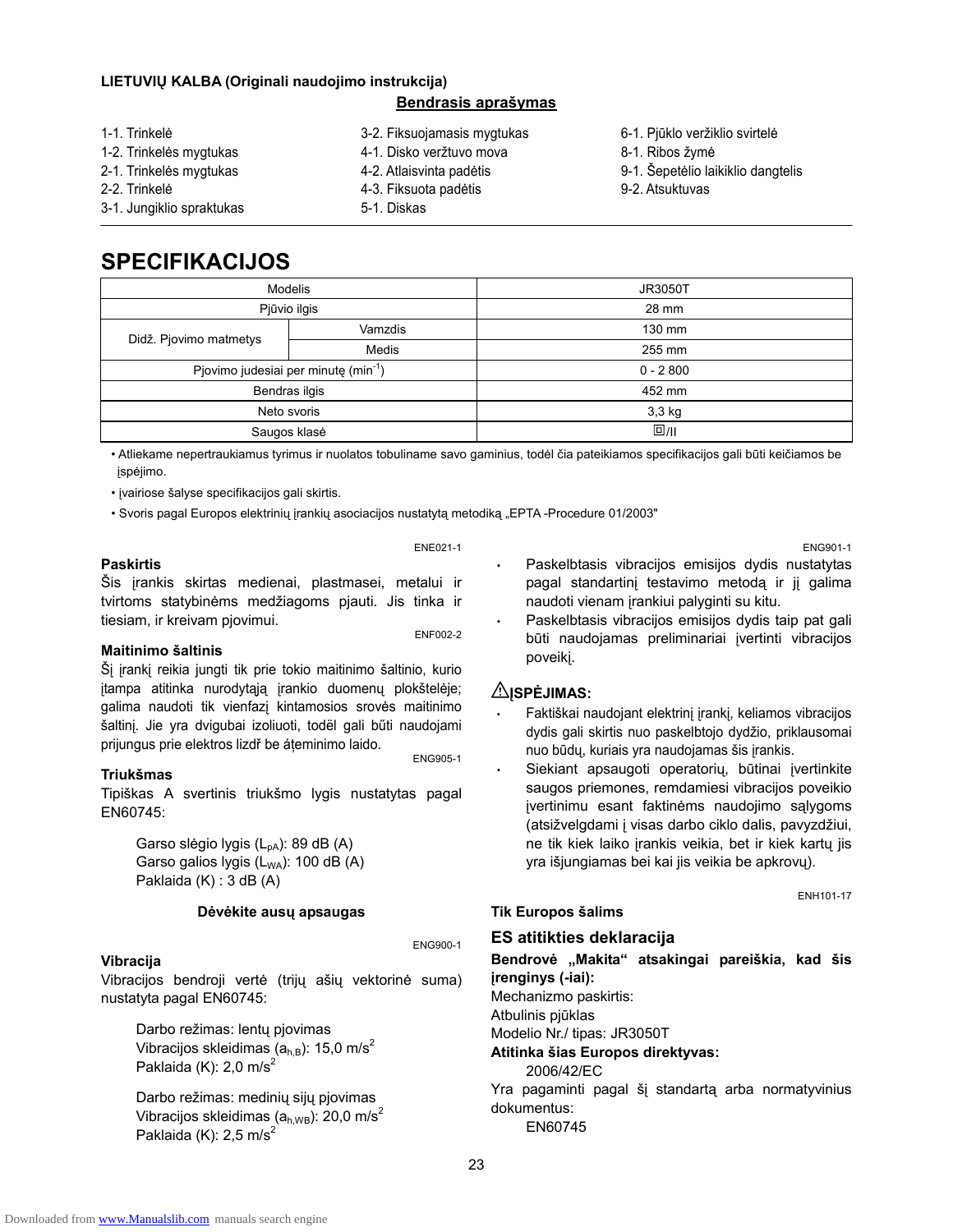Techninį dokumentą pagal 2006/42/EB galima gauti iš: Makita, Jan-Baptist Vinkstraat 2, 3070, Belgium (Belgija)

31.12.2013

Yasushi Fukaya

Yasushi Fukaya **Direktorius** Makita, Jan-Baptist Vinkstraat 2, 3070, Belgium (Belgija)

000331

GEA010-1

## **Bendrieji perspėjimai darbui su elektriniais įrankiais**

**ĮSPĖJIMAS Perskaitykite visus saugos**  ⚠. **įspėjimus ir instrukcijas.** Nesilaikydami žemiau pateiktų įspėjimų ir instrukcijų galite patirti elektros smūgį, gaisrą ir/arba sunkų sužeidimą.

**Išsaugokite visus įspėjimus ir instrukcijas, kad galėtumėte jas peržiūrėti ateityje.** 

GEB008-6

## **ĮSPĖJIMAI DĖL SAURAPJŪKLIO SAUGOS**

- 1. **Atlikdami darbus, kurių metu pjovimo antgalis galėtų užkliudyti nematomą laidą arba savo paties laidą, laikykite elektrinius įrankius už izoliuotų paviršių.** Pjovimo antgaliui prisilietus prie "gyvo" laido, neizoliuotos metalinės elektrinio įrankio dalys gali sukelti elektros smūgį ir nutrenkti operatorių.
- 2. **Žnyplėmis ar kitu praktišku būdu įtvirtinkite ir paremkite ruošinį ant stabilios platformos.** Laikant ruošinį rankomis arba prispaudus prie kūno, jis yra nestabilus, todėl galite prarasti jo kontrolę.
- 3. **Būtinai naudokite apsauginius akinius. Įprastiniai akiniai ar akiniai nuo saulės NĖRA apsauginiai akiniai.**
- 4. **Nepjaukite vinių. Prieš dirbdami apžiūrėkite, ar ruošinyje nėra vinių, ir jas išimkite.**
- 5. **Nepjaukite didelių matmenų ruošinio.**
- 6. **Prieš pjaudami patikrinkite, ar tarpas po ruošiniu yra pakankamas, kad ašmenys neįpjautų grindų, darbastalio ir pan.**
- 7. **Tvirtai laikykite įrankį.**
- 8. **Prieš įjungdami jungiklį, patikrinkite, ar geležtė neliečia ruošinio.**
- 9. **Žiūrėkite, kad rankos būtų kuo toliau nuo judamųjų dalių.**
- 10. **Nepalikite veikiančio įrankio. Naudokite įrankį tik laikydami rankomis.**
- 11. **Prieš išimdami geležtę iš ruošinio, būtinai išjunkite ir palaukite, kol ji visiškai sustos.**
- 12. **Nelieskite geležtės arba ruošinio iškart po naudojimo; jie gali būti itin karšti ir nudeginti odą.**
- 13. **Be reikalo nenaudokite įrankio be apkrovos.**
- 14. **Atsižvelgdami į apdirbamą medžiagą ir darbo pobūdį, būtinai užsidėkite kaukę, saugančią nuo dulkių / respiratorių.**
- 15. **Kai kuriose medžiagose esama cheminių medžiagų, kurios gali būti nuodingos. Saugokitės, kad neįkvėptumėte dulkių ir nesiliestumėte oda. Laikykitės medžiagų tiekėjo saugos duomenimis.**

## **SAUGOKITE ŠIAS INSTRUKCIJAS.**

### **ĮSPĖJIMAS:**

**NELEISKITE, kad patogumas ir gaminio pažinimas (įgyjamas pakartotinai naudojant) susilpnintų griežtą saugos taisyklių, taikytinų šiam gaminiui, laikymąsi. Dėl NETINKAMO NAUDOJIMO arba saugos taisyklių nesilaikymo, kurios pateiktos šioje instrukcijoje galima rimtai susižeisti.**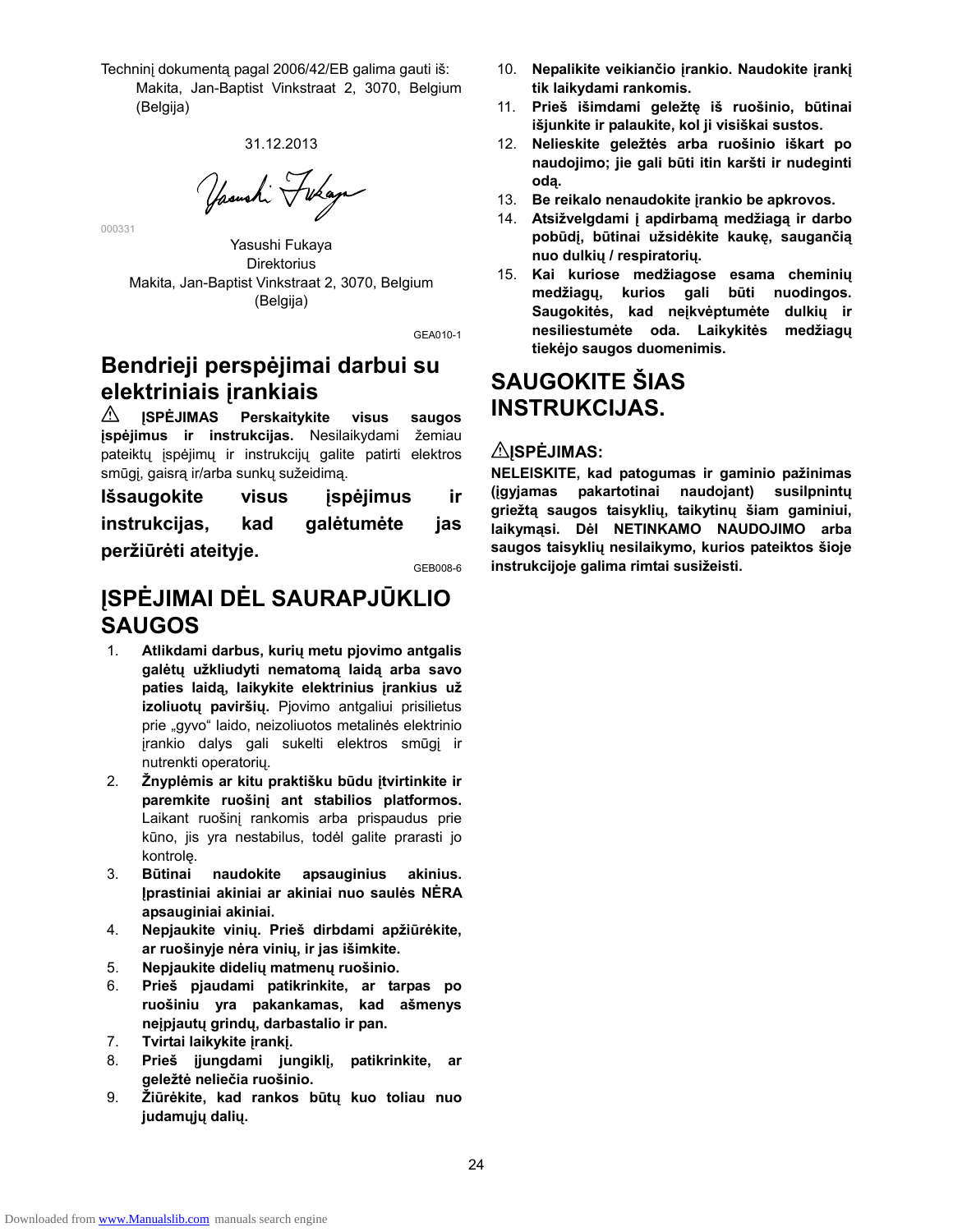## **VEIKIMO APRAŠYMAS**

## **DĖMESIO:**

• Prieš reguliuodami įrenginį arba tikrindami jo veikimą visada patikrinkite, ar įrenginys išjungtas, o laido kištukas - ištrauktas iš elektros lizdo.

#### **Atraminės plokštės reguliavimas**

#### **Pav.1**

### **Pav.2**

Kai ašmenys atšimpa vienoje vietoje išilgai pjaunamojo krašto, atraminę plokštę reikia perstumti taip, kad būtų pjaunama aštria, dar nenaudota pjaunamojo krašto dalimi. Šitaip ašmenimis bus galima naudotis kur kas ilgiau. Jeigu norite perkelti atraminę plokštę, stumkite atraminės plokštės mygtuką "A" kryptimi ir paslinkite, kaip parodyta paveikslėlyje; galimi penki nustatymai. Norėdami užtvirtinti atraminę plokštę, stumkite jos mygtuką "B" kryptimi, kol pasigirs spragtelėjimas.

### **Jungiklio veikimas**

### **Pav.3**

## **DĖMESIO:**

• Prieš jungdami įrenginį visada patikrinkite, ar jungiklis gerai įsijungia, o atleistas grįžta į padėtį OFF (išjungta).

Norėdami pradėti dirbti įrankiu tiesiog paspauskite jungiklį. įrankio greitis didėja didinant spaudimą į jungiklį. Įrenginys išjungiamas atleidus jungiklio svirtį.

Kad įrenginys neišsijungtų, reikia patraukti jungiklio spragtuką ir paspausti fiksuojamąjį mygtuką.

Jeigu norite, kad įrenginio jungiklis nebūtų užfiksuotas, paspauskite jungiklį iki galo ir atleiskite.

## **SURINKIMAS**

## **DĖMESIO:**

• Prieš taisydami įrenginį visada patikrinkite, ar jis išjungtas, o laido kištukas - ištrauktas iš elektros lizdo.

### **Pjūklo ašmenų sumontavimas arba nuėmimas**

#### **DĖMESIO:**

• Visuomet nuvalykite visas prie pjūklo ašmenų, pjūklo veržtuvo ir/arba šliaužiklio prilipusias drožles arba medžiagos gabalėlius. Jeigu nevalysite, pjūklas gali atsilaisvinti ir sužeisti jus.

Norėdami įtaisyti pjūklo ašmenis, prieš tai visuomet patikrinkite, ar pjūklo ašmenų mova atlaisvintoje izoliacijos dangtelio padėtyje $\mathbb{P}$ . Jeigu pjūklo ašmenų veržtuvo svirtelė yra užfiksuota fiksavimo padėtyje, pasukite veržtuvo svirtelę rodyklės kryptimi, kad ji būtų užfiksuota atlaisvintoje padėtyje $\mathbf{f}$ .

#### **Pav.4**

Iki galo įkiškite pjūklo ašmenis į pjūklo veržtuvą. Pjūklo veržtuvo svirtelė sukasi ir pjūklo ašmenys užfiksuoti. Patikrinkite, ar traukiant ašmenų negalima ištraukti.

### **Pav.5**

### **PASTABA:**

• Jeifu pjūklo ašmenis įkišite nepakankamai giliai, pjaunant ašmenys gali netikėtai išsitraukti. Tai itin pavojinga.

Jei svirtelė yra įmontuota įrankio vidinėje dalyje, įjunkite įrankį tik sekundei, kol išlįs ašmenys, kaip parodyta paveikslėlyje.

Išjunkite ir ištraukite įrankio laidą iš maitinimo tinklo.

Norėdami ištraukti pjūklo ašmenis, iki galo pasukite pjūklo veržtuvo svirtelę rodyklės kryptimi. Pjūklo ašmenys ištraukti, o pjūklo veržtuvo svirtelė užfiksuota ataisvintoje padėtyje $\mathbf{f}$ .

## **Pav.6**

#### **PASTABA:**

- Laikykite rankas ir pirštus kuo toliau nuo svirtelės tuo metu, kai įjungiate įrankį. Nesilaikydami šių nurodymų galite sunkiai susižeisti.
- Jei nuimsite pjūklo ašmenis iki galo nepasukdami pjūklo ašmenų veržtuvo svirtelės, svirtelė neužsifiksuos atleidimo pozicijoje  $\mathbf{f}$ . Tokiu atveju iki galo pasukite ašmenų veržtuvo svirtelę dar kartą, tada įsitikinkite, kad ašmenų veržtuvo svirtelė užsifiksavo atleidimo pozicijoje  $\mathbf{d}^0$ .

## **NAUDOJIMAS**

## **Pav.7**

### **DĖMESIO:**

- Pjaudami visada tvirtai prispauskite atraminę plokštę prie pjovinio. Atraminė plokštė visada turi būti tvirtai prispausta prie pjovinio – jeigu ji bus nuimta arba tarp jų bus tarpas, pjaunant atsiras didelė vibracija ir (arba) sąsūka, dėl to ašmenys gali įstrigti, o tai pavojinga.
- Pjaudami metalą, visada dėvėkite pirštines, apsaugančias nuo lekiančių karštų drožlių.
- Visada būtinai dėvėkite tinkamas akių apsaugas, atitinkančias esamus nacionalinius standartus.
- Pjaudami metalą, visada naudokite tinkamą aušinimo priemonę (pjovimo alyvą). Jeigu jos nenaudosite, ašmenys gali per anksti nusidėvėti.

Tvirtai prispauskite atraminę plokštę prie pjovinio. Laikykite tvirtai, kad įrankis nešokinėtų. Lengvai ašmenimis palieskite pjovinį. Pirmiausia, padarykite bandomąjį įpjovimą, naudodami mažesnį greitį. Po to padidinkite greitį ir tęskite pjovimą.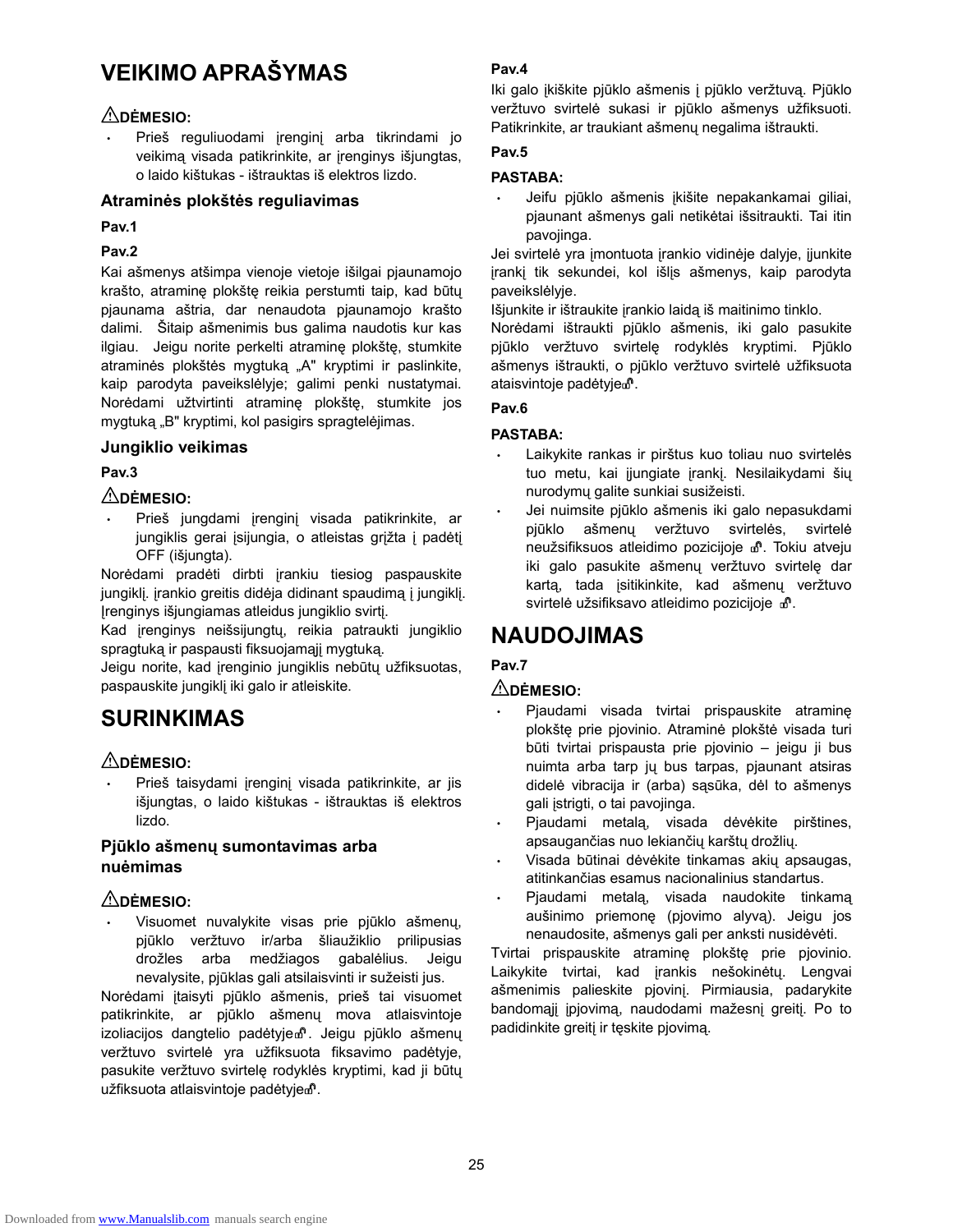## **TECHNINĖ PRIEŽIŪRA**

### **DĖMESIO:**

- Prieš apžiūrėdami ar taisydami įrenginį visada patikrinkite, ar jis išjungtas, o laido kištukas ištrauktas iš elektros lizdo.
- Niekada nenaudokite gazolino, benzino, tirpiklio, spirito arba panašių medžiagų. Gali atsirasti išblukimų, deformacijų arba įtrūkimų.

#### **Anglinių šepetėlių keitimas**

#### **Pav.8**

Periodiškai išimkite ir patikrinkite anglinius šepetėlius. Pakeiskite juos, kai nusidėvi iki ribos žymės. Laikykite anglinius šepetėlius švarius ir laisvai įslenkančius į laikiklius. Abu angliniai šepetėliai turėtų būti keičiami tuo pačiu metu. Naudokite tik identiškus anglinius šepetėlius.

Jei norite nuimti šepetėlių laikiklių dangtelius, pasinaudokite atsuktuvu. Išimkite sudėvėtus anglinius šepetėlius, įdėkite naujus ir įtvirtinkite šepetėlį laikiklio dangtelį.

#### **Pav.9**

Kad gaminys būtų SAUGUS ir PATIKIMAS, jį taisyti, apžiūrėti ar vykdyti bet kokią kitą priežiūrą ar derinimą turi įgaliotasis kompanijos "Makita" techninės priežiūros centras; reikia naudoti tik kompanijos "Makita" pagamintas atsargines dalis.

## **PASIRENKAMI PRIEDAI**

### **DĖMESIO:**

Su šiame vadove aprašytu įrenginiu "Makita" rekomenduojama naudoti tik nurodytus priedus ir papildomus įtaisus. Jeigu bus naudojami kitokie priedai ar papildomi įtaisai, gali būti sužaloti žmonės. Priedus arba papildomus įtaisus naudokite tik pagal paskirtį.

Jeigu norite daugiau sužinoti apie tuos priedus, kreipkitės į artimiausią "Makita" techninės priežiūros centrą.

- Atbulinių pjūklų ašmenys
- Plastikinis dėklas

#### **PASTABA:**

• Kai kurie sąraše esantys priedai gali būti pateikti įrankio pakuotėje kaip standartiniai priedai. Jie įvairiose šalyse gali skirtis.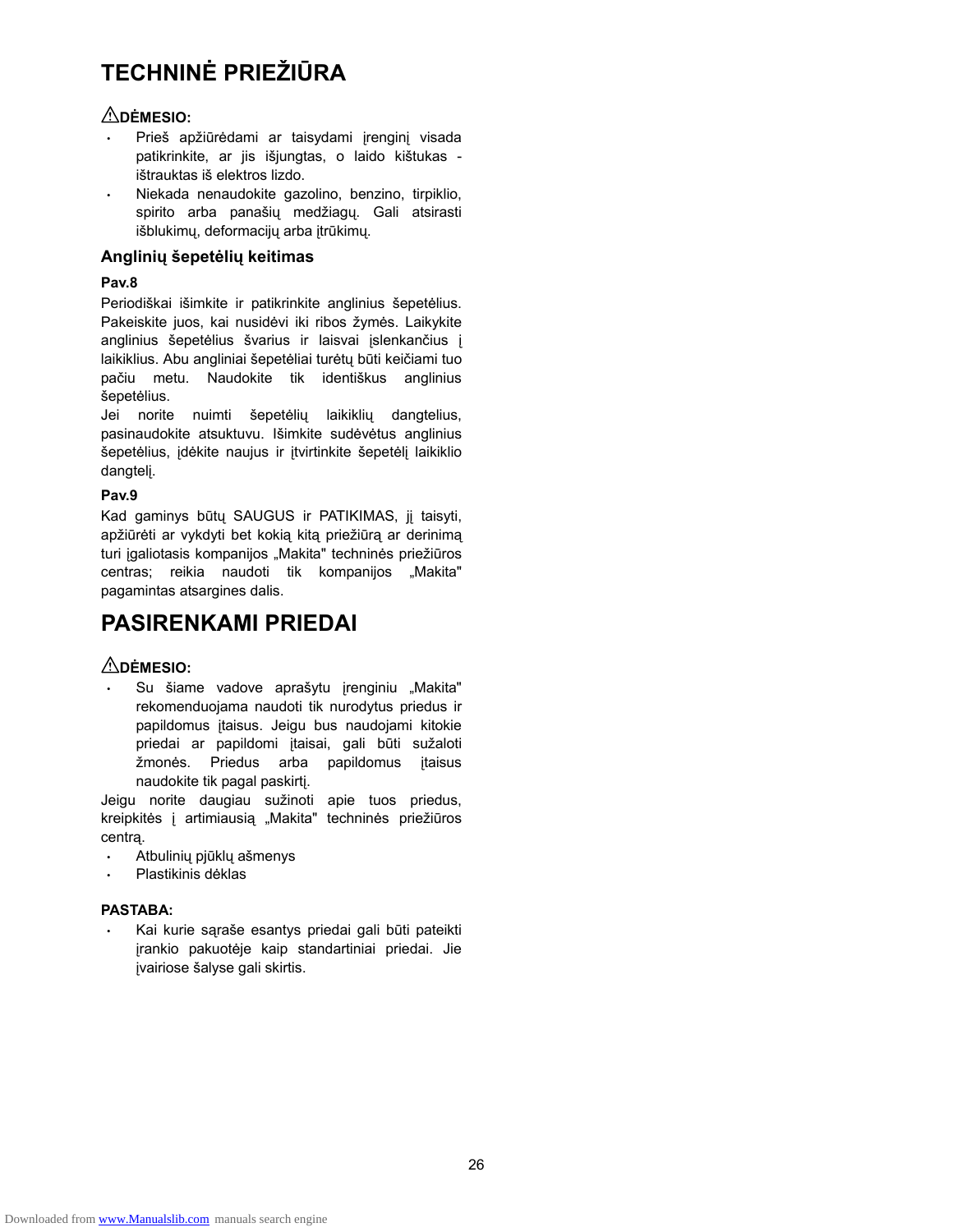#### **EESTI (algsed juhised)**

#### **Üldvaate selgitus**

| 1-1. Tald           | 3-2. Lukustusnupp      | 6-1. Teraklambri hoob  |
|---------------------|------------------------|------------------------|
| 1-2. Talla nupp     | 4-1. Teraklambri hülss | 8-1. Piirmärgis        |
| 2-1. Talla nupp     | 4-2. Avatud asend      | 9-1. Harjahoidiku kate |
| 2-2. Tald           | 4-3. Fikseeritud asend | 9-2. Kruvikeeraja      |
| 3-1. Lüliti päästik | 5-1. Saeleht           |                        |
|                     |                        |                        |

## **TEHNILISED ANDMED**

| Mudel                              |              | JR3050T    |
|------------------------------------|--------------|------------|
|                                    | Käigu pikkus | 28 mm      |
| Max lõikeulatus                    | Toru         | 130 mm     |
|                                    | Puit         | 255 mm     |
| Käiku minutis (min <sup>-1</sup> ) |              | $0 - 2800$ |
|                                    | Kogupikkus   | 452 mm     |
| <b>Netomass</b>                    |              | $3,3$ kg   |
|                                    | Kaitseklass  | $\Box$ /II |

• Meie jätkuva teadus- ja arendustegevuse programmi tõttu võidakse siin antud tehnilisi andmeid muuta ilma ette teatamata.

• Tehnilised andmed võivad olla riigiti erinevad.

• Kaal vastavalt EPTA protseduurile 01/2003

#### **Ettenähtud kasutamine**

Tööriist on ette nähtud puidu, plastiku ja rauasulamite ja löögikindlate ehitusmaterjalide lõikamiseks. See sobib sirgjooneliseks ja profiillõikamiseks.

ENE021-1

#### **Toiteallikas**

Seadet võib ühendada ainult andmesildil näidatud pingele vastava pingega toiteallikaga ning seda saab kasutada ainult ühefaasilisel vahelduvvoolutoitel. Seadmel on kahekordne isolatsioon ning seega vőib seda kasutada ka ilma maandusjuhtmeta pistikupessa ühendatult. ENG905-1

#### **Müra**

Tüüpiline A-korrigeeritud müratase vastavalt EN60745:

Helirõhu tase  $(L_{pA})$ : 89 dB (A) Helisurve tase  $(L_{WA})$ : 100 dB  $(A)$ Määramatus (K) : 3 dB (A)

#### **Kandke kõrvakaitsmeid**

#### **Vibratsioon**

ENG900-1

Vibratsiooni koguväärtus (kolmeteljeliste vektorite summa) määratud vastavalt EN60745:

Töörežiim: laudade saagimine Vibratsiooni emissioon  $(a<sub>h,B</sub>)$ : 15,0 m/s<sup>2</sup> Määramatus (K):  $2.0 \text{ m/s}^2$ 

Töörežiim: puittalade saagimine Vibratsiooni emissioon  $(a_{h,WB})$ : 20,0 m/s<sup>2</sup> Määramatus (K):  $2,5 \text{ m/s}^2$ 

ENG901-1 • Deklareeritud vibratsiooniemissiooni väärtus on mõõdetud kooskõlas standardse testimismeetodiga ning seda võib kasutada ühe seadme võrdlemiseks teisega.

• Deklareeritud vibratsiooniemissiooni väärtust võib kasutada ka mürataseme esmaseks hindamiseks.

#### **HOIATUS:**

- Vibratsioonitase võib elektritööriista tegelikkuses kasutamise ajal erineda deklareeritud väärtusest sõltuvalt tööriista kasutamise viisidest.
- Rakendage kindlasti operaatori kaitsmiseks piisavaid ohutusabinõusid, mis põhinevad hinnangulisel müratasemel tegelikus töösituatsioonis (võttes arvesse tööperioodi kõik osad nagu näiteks korrad, mil seade lülitatakse välja ja mil seade töötab tühikäigul, lisaks tööajale).

ENH101-17

## **Ainult Euroopa riigid**

#### **EÜ vastavusdeklaratsioon**

**Makita deklareerib, et alljärgnev(ad) masin(ad):** 

Masina tähistus:

Lõikesaag

Mudeli nr/tüüp: JR3050T

**Vastavad alljärgnevatele Euroopa Parlamendi ja nõukogu direktiividele:** 

2006/42/EC

Need on toodetud vastavalt järgmistele standarditele või standardiseeritud dokumentidele:

EN60745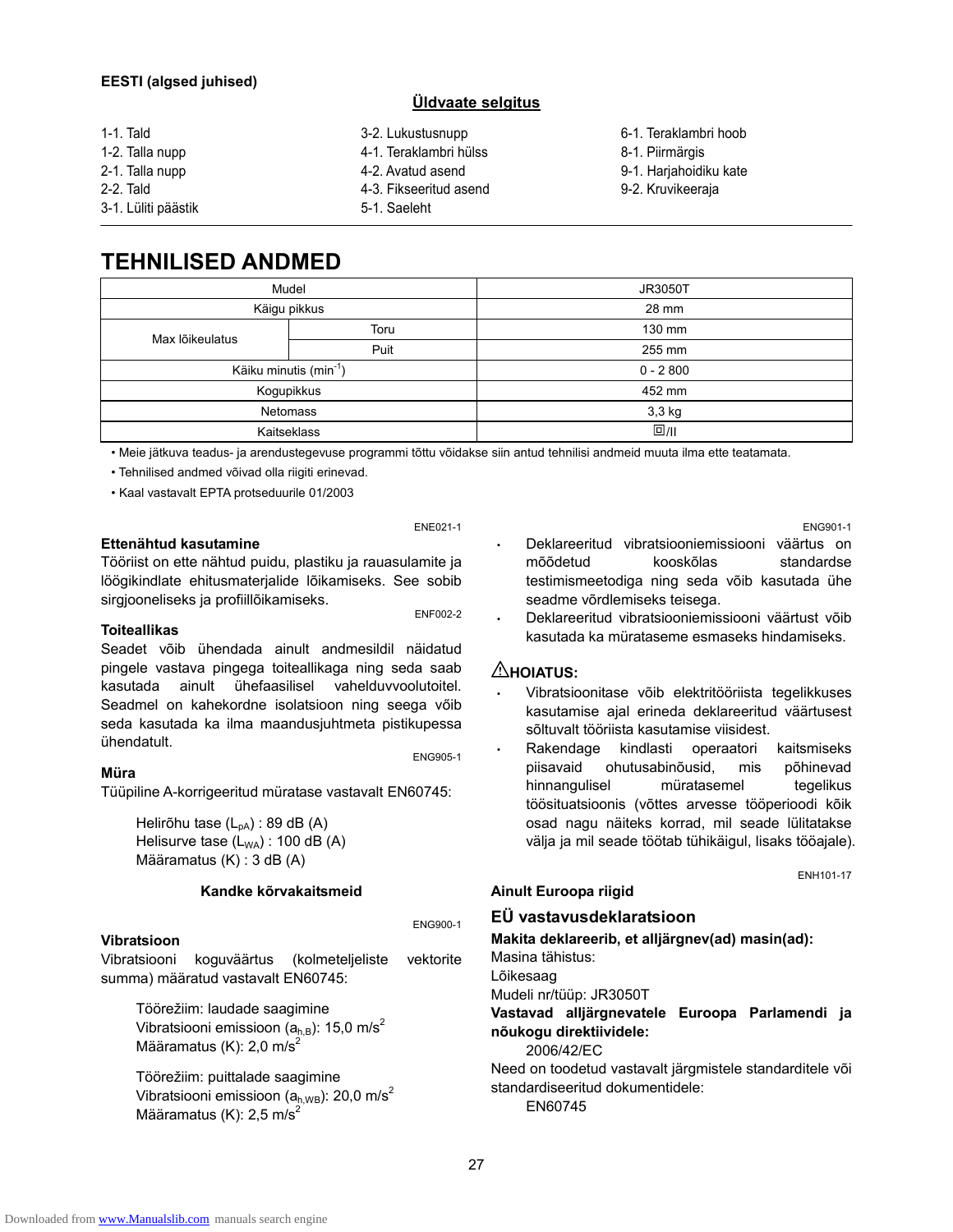Tehniline fail, mis on kooskõlas direktiiviga 2006/42/EÜ, on saadaval ettevõttes:

Makita, Jan-Baptist Vinkstraat 2, 3070, Belgia

#### 31.12.2013

Yasushi Fikaya

Yasushi Fukaya Direktor Makita, Jan-Baptist Vinkstraat 2, 3070, Belgia

GEA010-1

## **Üldised elektritööriistade ohutushoiatused**

000331

**HOIATUS Lugege läbi kõik ohutushoiatused ja juhised.** Hoiatuste ja juhiste mittejärgmine võib põhjustada elektrišokki, tulekahju ja/või tõsiseid vigastusi.

**Hoidke alles kõik hoiatused ja juhised edaspidisteks viideteks.** 

GEB008-6

## **RAAMSAE OHUTUSNÕUDED**

- 1. **Hoidke elektritööriistu isoleeritud haardepindadest, kui töötate kohas, kus lõiketera võib sattuda kokkupuutesse varjatud juhtmete ja seadme enda toiteiuhtmega.**Pingestatud iuhtmega kokkupuutesse sattunud lõiketera võib pingestada elektritööriista metallosi, mille tagajärjel võib seadme kasutaja saada elektrilöögi.
- 2. **Kasutage klambreid või muid otstarbekohaseid vahendeid töödeldava detaili kinnitamiseks ja toetamiseks stabiilsele alusele.**Töödeldava detaili hoidmine käte abil või vastu oma keha jätab selle ebakindlasse asendisse ja võib põhjustada kontrolli kaotamise.
- 3. **Kasutage alati kaitseprille või ohutusprille. Tavalised prillid või päikeseprillid EI OLE kaitseprillid.**
- 4. **Vältige naeltesse sisselõikamist. Kontrollige, kas töödeldavas detailis on naelu ja eemaldage need enne tööoperatsiooni teostamist.**
- 5. **Ärge lõigake ülemõõdulist detaili.**
- 6. **Enne lõikamist kontrollige sobiva eraldamisvahemiku olemasolu töödeldava detaili ja toetuspinna vahel nii, et lõiketera ei tabaks põrandat, tööpinki jne.**
- 7. **Hoidke tööriista kindlalt käes.**
- 8. **Veenduge, et lihvketas ei puutuks enne tööriista sisselülitamist vastu töödeldavat detaili.**
- 9. **Hoidke käed liikuvatest osadest eemal.**
- 10. **Ärge jätke tööriista käima. Käivitage tööriist ainult siis, kui hoiate seda käes.**
- 11. **Enne lõiketera eemaldamist töödeldavast detailist lülitage tööriist alati vooluvõrgust välja ja oodake, kuni lõiketera on lõplikult seiskunud.**
- 12. **Ärge puutuge otsakut või töödeldavat detaili vahetult peale puurimist; need võivad olla väga kuumad ja põhjustada põletushaavu.**
- 13. **Ärge käitage tööriista tarbetult koormamata olekus.**
- 14. **Kasutage alati õiget tolmumaski/respiraatorit, mis vastab materjalile ja rakendusele, millega töötate.**
- 15. **Mõned materjalid võivad sisaldada mürgiseid aineid. Rakendage meetmeid tolmu sissehingamise ja nahaga kokkupuute vältimiseks. Järgige materjali tarnija ohutusalast teavet.**

## **HOIDKE JUHEND ALLES.**

### $\triangle$ HOIATUS:

**ÄRGE laske mugavusel või toote kasutamisharjumustel (mis on saadud korduva kasutuse jooksul) asendada vankumatut toote ohutuseeskirjade järgimist. VALE KASUTUS või käesoleva kasutusjuhendi ohutusnõuete eiramine võib põhjustada tõsiseid vigastusi.**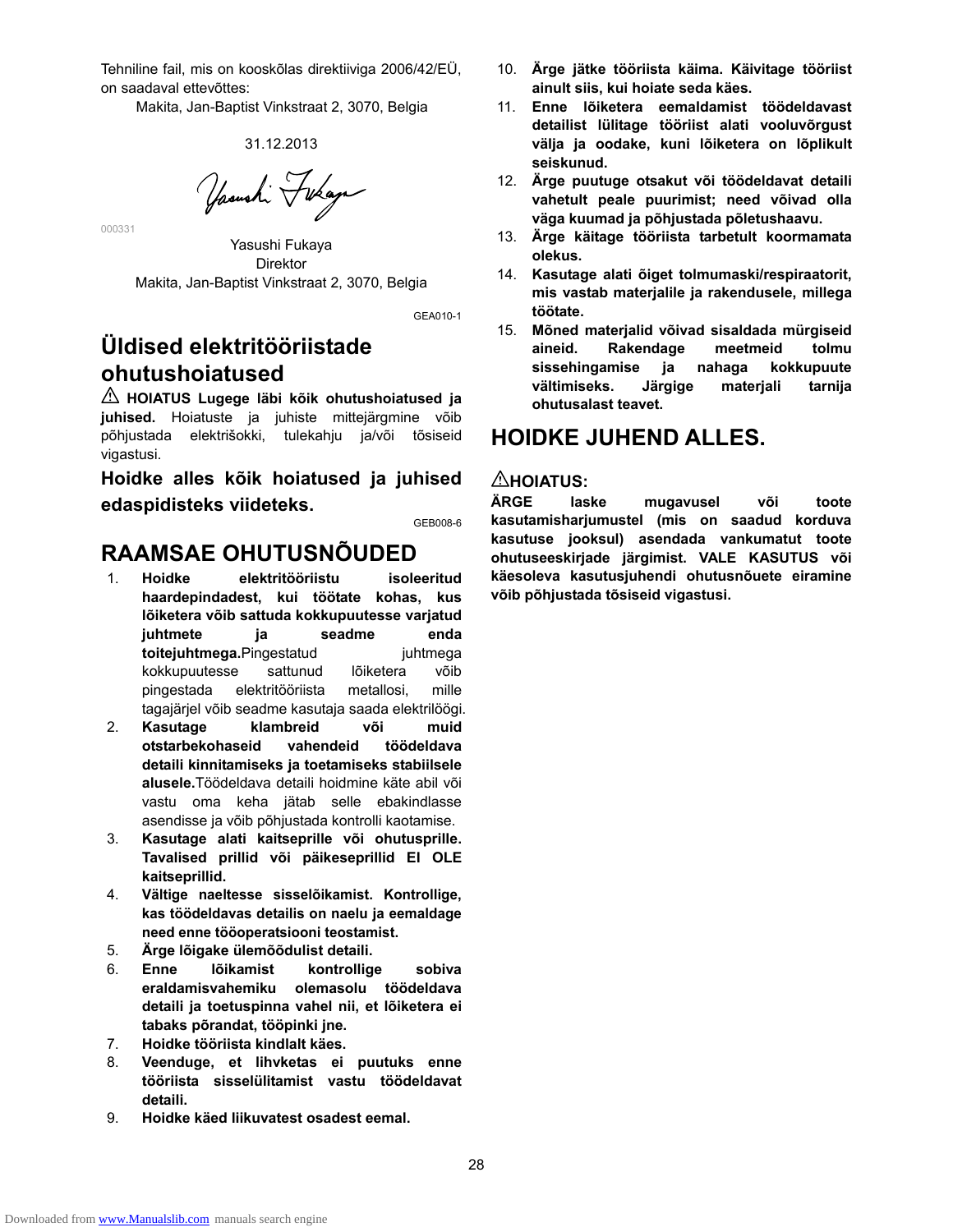## **FUNKTSIONAALNE KIRJELDUS**

### **HOIATUS:**

• Kandke alati hoolt selle eest, et tööriist oleks enne reguleerimist ja kontrollimist välja lülitatud ja vooluvõrgust lahti ühendatud.

#### **Talla reguleerimine**

**Joon.1** 

#### **Joon.2**

Kui tera lõiketõhusus väheneb ühes kohas piki lõikeserva, muutke talla asendit, et kasutada lõikeserva teravat, kasutamata osa. See aitab pikendada tera kasutusiga. Talla asendi muutmiseks vajutage talla nupp klõpsatusega "A" suunas ja muutke asendit, nagu näidatud joonisel, mis võimaldab seda teha viies suunas. Talla fikseerimiseks vajutage talla nuppu klõpsatusega "B" suunas.

#### **Lüliti funktsioneerimine**

#### **Joon.3**

### **HOIATUS:**

• Kontrollige alati enne tööriista vooluvõrku ühendamist, kas lüliti päästik funktsioneerib nõuetekohaselt ja liigub lahtilaskmisel tagasi väljalülitatud asendisse.

Tööriista töölelülitamiseks on vaja lihtsalt lüliti päästikut vajutada. Tööriista kiirus kasvab siis, kui suurendate survet lüliti päästikule. Seiskamiseks vabastage lüliti päästik.

Pidevaks tööks tõmmake lüliti päästikut ja vajutage seejärel lukustusnupp sisse.

Lukustatud tööriista seiskamiseks tõmmake lüliti päästik lõpuni ning seejärel vabastage see.

## **KOKKUPANEK**

### **HOIATUS:**

• Kandke alati enne tööriistal mingite tööde teostamist hoolt selle eest, et see oleks välja lülitatud ja vooluvõrgust lahti ühendatud.

#### **Saetera paigaldamine või eemaldamine**

### $\triangle$ HOIATUS:

• Puhastage tera, teraklamber ja/või liugur alati selle külge jäänud laastudest või lahtistest osakestest. Vastasel korral võib tera pingutus olla ebapiisav ja põhjustada tõsise vigastuse.

Saetera paigaldamiseks veenduge enne saetera sissepanekut alati, et teraklambri hoob on isolatsioonikattel vabastatud asendis  $\mathbf{d}^{\text{o}}$ . Kui teraklambri hoob on fikseeritud asendis, keerake teraklambri hooba noole suunas, et selle saaks lukustada vabastatud asendis  $\mathbf{m}$ .

#### **Joon.4**

Sisestage saetera võimalikult sügavale teraklambrisse. Teraklambri hoob pöörleb ja saetera kinnitub kohale. Veenduge, et saetera ei saa eemaldada, isegi kui proovite seda välja tõmmata.

#### **Joon.5**

#### **MÄRKUS:**

• Kui te ei pane saetera piisavalt sügavale, võib see töö käigus ootamatult välja tulla. See võib olla äärmiselt ohtlik.

Kui hoob on tööriista sees, lülitage tööriist sekundiks sisse, et tera tuleks välja, nagu näidatud joonisel.

Lülitage tööriist välja ning tõmmake toitejuhe vooluvõrgust välja.

Saetera eemaldamiseks pöörake teraklambri hoob noole suunas lõpuni. Saetera tuleb lahti ja teraklambri hoob fikseerub avatud asendisse $\mathbb{R}$ .

#### **Joon.6**

#### **MÄRKUS:**

- Lülitustoimingu ajal hoidke käed ja sõrmed hoovast eemal. Vastasel korral võivad tagajärjeks olla kehavigastused.
- Kui eemaldate saetera teraklambri hooba lõpuni pööramata, võib juhtuda, et hoob ei lukustu avatud asendisse  $\mathbb{d}^0$ . Sellisel juhul pöörake teraklambri hoob uuesti lõpuni, seejärel veenduge, et teraklambri hoob on fikseeritud avatud asendisse .

## **TÖÖRIISTA KASUTAMINE**

### **Joon.7**

### **HOIATUS:**

- Suruge tald töötamise ajal alati kindlalt töödeldava detaili vastu. Kui tald eemaldatakse või seda hoitakse töödeldavast detailist eemal töötamise ajal, tekib tugev vibratsioon ja/või väändumine, mis põhjustab tera ohtliku murdumise.
- Metalli lõikamisel kandke alati kindaid, et kaitsta käsi õhkupaiskuvate kuumade laastude eest.
- Kandke kindlasti alati sobivaid kaitseprille, mis vastavad kehtivatele riiklikele standarditele.
- Kasutage metalli lõikamisel alati sobivat jahutusainet (metallitöötlusõli). Vastasel korral on tagajärjeks tera enneaegne kulumine.

Suruge tald kindlalt töödeldava detaili vastu. Ärge laske tööriistal hüpata. Pange tera kergelt vastu töödeldavat detaili. Kõigepealt tehke madalamal kiirusel eelsoon. Seejärel jätkake lõikamist suuremal kiirusel.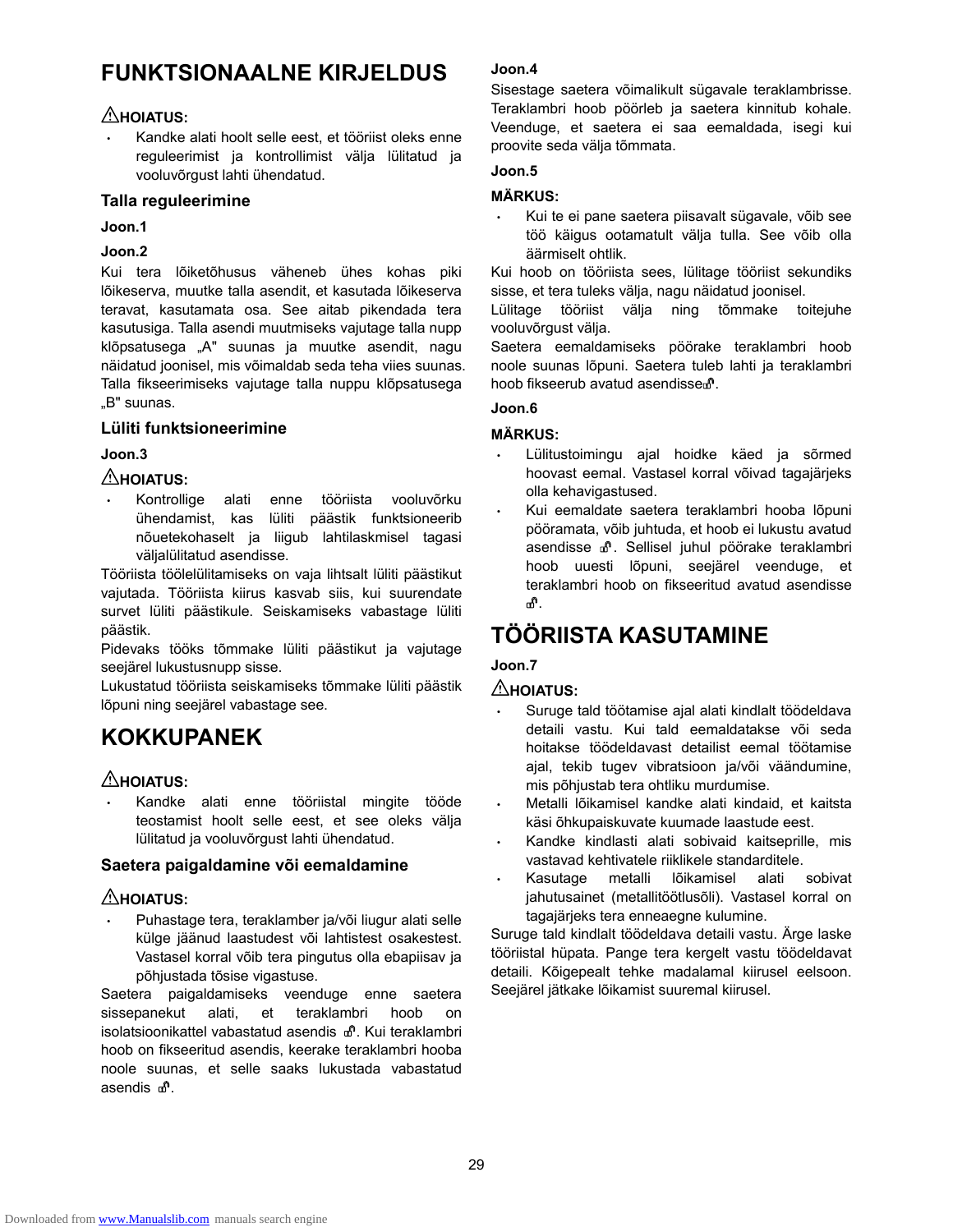## **HOOLDUS**

## **HOIATUS:**

- Kandke alati enne kontroll- või hooldustoimingute teostamist hoolt selle eest, et tööriist oleks välja lülitatud ja vooluvõrgust lahti ühendatud.
- Ärge kunagi kasutage bensiini, vedeldit, alkoholi ega midagi muud sarnast. Selle tulemuseks võib olla luitumine, deformatsioon või pragunemine.

#### **Süsiharjade asendamine**

#### **Joon.8**

Võtke välja ja kontrollige süsiharju regulaarselt. Asendage süsiharjad uutega, kui need on kulunud piirmärgini. Hoidke süsiharjad puhtad, nii on neid lihtne oma hoidikutesse libistada. Mõlemad süsiharjad tuleb asendada korraga. Kasutage ainult identseid süsiharju. Kasutage harjahoidikute kaante eemaldamiseks kruvikeerajat. Võtke ärakulunud süsiharjad välja,

paigaldage uued ning kinnitage harjahoidikute kaaned tagasi oma kohale.

#### **Joon.9**

Toote OHUTUSE ja TÖÖKINDLUSE tagamiseks tuleb vajalikud remonttööd, muud hooldus- ja reguleerimistööd lasta teha Makita volitatud teeninduskeskustes. Alati tuleb kasutada Makita varuosi.

## **VALIKULISED TARVIKUD**

### $\triangle$ HOIATUS:

• Neid tarvikuid ja lisaseadiseid on soovitav kasutada koos Makita tööriistaga, mille kasutamist selles kasutusjuhendis kirjeldatakse. Muude tarvikute ja lisaseadiste kasutamisega kaasneb vigastada saamise oht. Kasutage tarvikuid ja lisaseadiseid ainult otstarvetel, milleks need on ette nähtud.

Saate vajadusel kohalikust Makita teeninduskeskusest lisateavet nende tarvikute kohta.

- Lõikesaeterad
- Plastist kandekohver

#### **MÄRKUS:**

• Mõned nimekirjas loetletud tarvikud võivad kuuluda standardvarustusse ning need on lisatud tööriista pakendisse. Need võivad riikide lõikes erineda.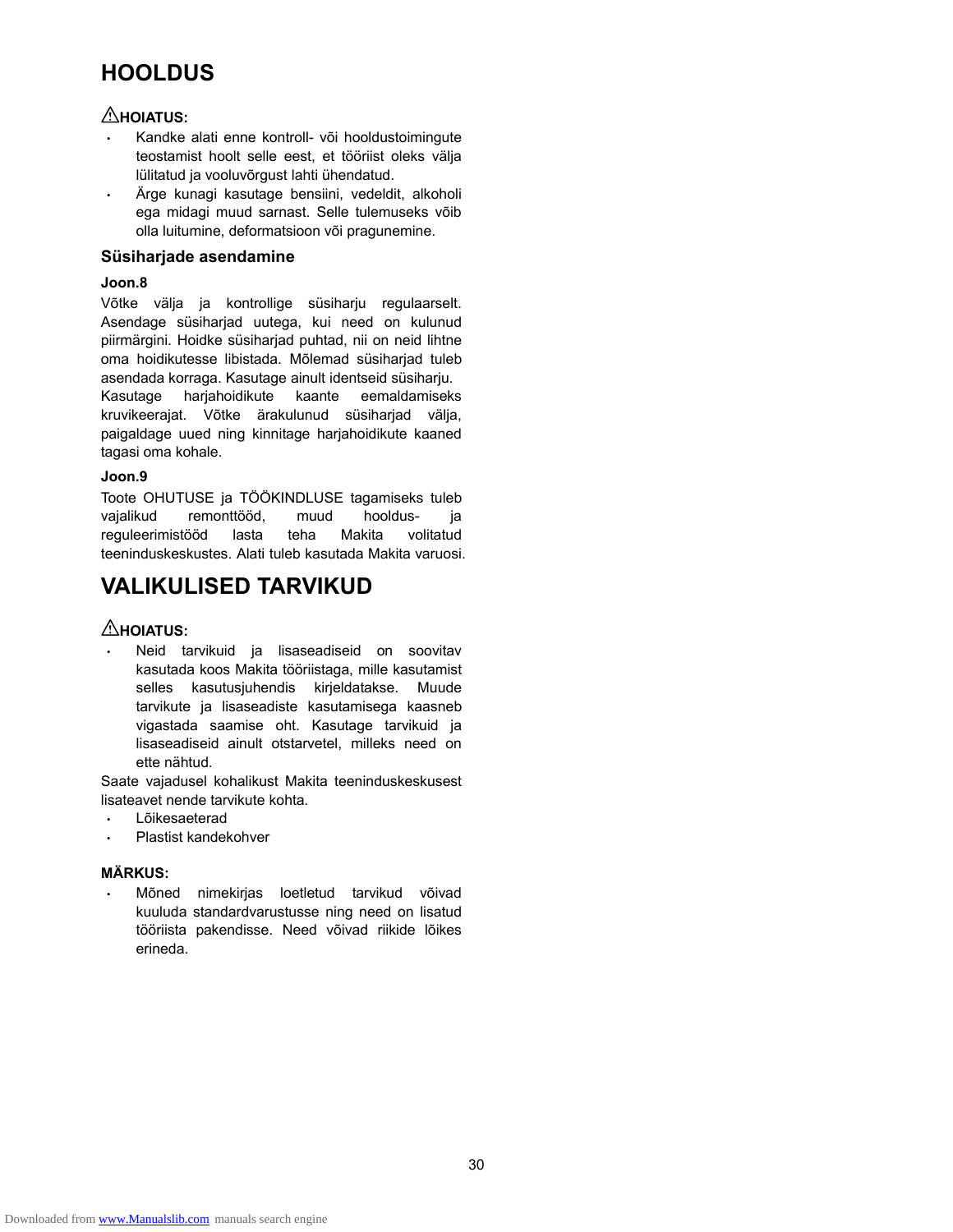#### **РУССКИЙ ЯЗЫК (Оригинальная инструкция)**

#### **Объяснения общего плана**

- 1-1. Башмак
- 1-2. Кнопка башмака
- 2-1. Кнопка башмака
- 2-2. Башмак
- 3-2. Кнопка блокировки
- 4-1. Муфта зажима полотна
- 4-2. Разомкнутое положение
- 4-3. Зафиксированное положение
- 5-1. Полотно
- 6-1. Рычаг зажима полотна
- 8-1. Ограничительная метка
- 9-1. Колпачок держателя щетки
- 9-2. Отвертка

3-1. Курковый выключатель

## **ТЕХНИЧЕСКИЕ ХАРАКТЕРИСТИКИ**

|                    | Модель                              | <b>JR3050T</b>       |
|--------------------|-------------------------------------|----------------------|
|                    | Длина хода                          | 28 MM                |
| Макс. Режущие      | Труба                               | 130 мм               |
| <b>ВОЗМОЖНОСТИ</b> | Дерево                              | 255 MM               |
|                    | Ходов в минуту (мин <sup>-1</sup> ) | $0 - 2800$           |
|                    | Общая длина                         | 452 MM               |
| Вес нетто          |                                     | $3,3$ $\overline{K}$ |
|                    | Класс безопасности                  | $\Box$ /II           |

• Благодаря нашей постоянно действующей программе исследований и разработок, указанные здесь технические характеристики могут быть изменены без предварительного уведомления.

• Технические характеристики могут различаться в зависимости от страны.

• Масса в соответствии с процедурой EPTA 01/2003

#### **Назначение**

ENE021-1

Данный инструмент предназначен для резки дерева, пластмассы, металла и строительных материалов с сильным ударным действием. Он подходит для прямых и изогнутых распилов.<br>ENF002-2

#### **Питание**

Подключайте данный инструмент только к тому источнику питания, напряжение которого соответствует напряжению, указанному на паспортной табличке. Инструмент предназначен для работы от источника однофазного переменного тока. Они имеют двойную изоляцию и поэтому может подключаться <sup>к</sup> розеткам без заземления. ENG905-1

#### **Шум**

Типичный уровень взвешенного звукового давления (A), измеренный в соответствии с EN60745:

Уровень звукового давления (L<sub>pA</sub>): 89 дБ (A) Уровень звуковой мощности (L<sub>WA</sub>): 100 дБ (A) Погрешность (K): 3 дБ (A)

#### **Используйте средства защиты слуха**

#### **Вибрация**

ENG900-1

Суммарное значение вибрации (сумма векторов по трем осям) определяется по следующим параметрам EN60745:

Рабочий режим: распиливание досок Распространение вибрации ( $a_{h,B}$ ): 15,0 м/с<sup>2</sup> Погрешность (K): 2,0 м/с<sup>2</sup>

Рабочий режим: распиливание деревянных балок

Распространение вибрации ( $a<sub>h,WB</sub>$ ): 20,0 м/с<sup>2</sup> Погрешность  $(K)$ : 2,5 м/с<sup>2</sup> ENG901-1

- Заявленное значение распространения вибрации измерено в соответствии со стандартной методикой испытаний и может быть использовано для сравнения инструментов.
- Заявленное значение распространения вибрации можно также использовать для предварительных оценок воздействия.

#### **ПРЕДУПРЕЖДЕНИЕ:**

- Распространение вибрации во время фактического использования электроинструмента может отличаться от заявленного значения в зависимости способа применения инструмента.
- Обязательно определите меры безопасности для защиты оператора, основанные на оценке воздействия в реальных условиях использования (с учетом всех этапов рабочего цикла, таких как выключение инструмента, работа без нагрузки и включение).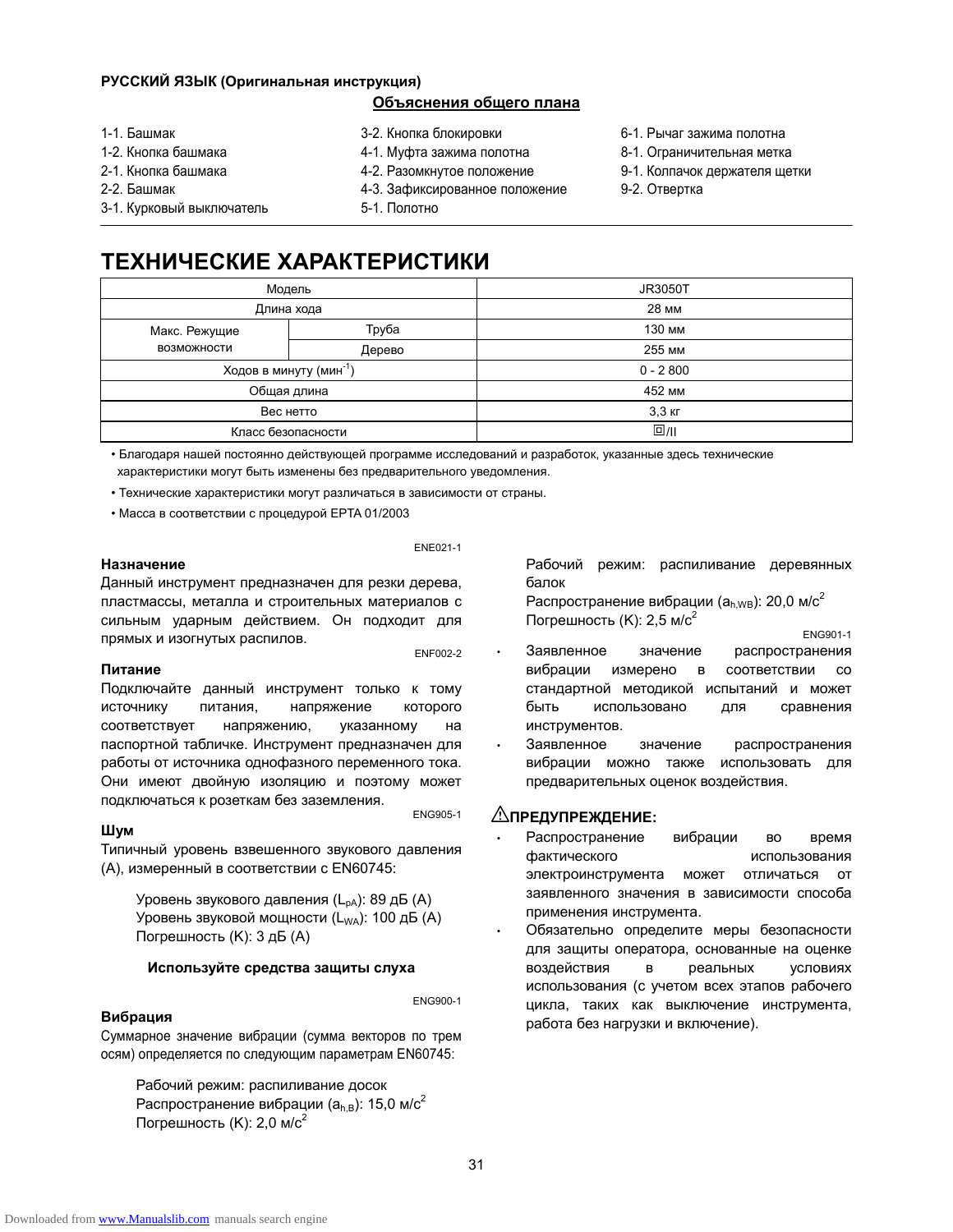#### **Только для европейских стран**

#### **Декларация о соответствии ЕС**

**Makita заявляет, что следующее устройство (устройства):**  Обозначение устройства:

Ножовочная пила

Модель / тип: JR3050T

**Соответствует (-ют) следующим директивам ЕС:**  2006/42/EC

Изготовлены в соответствии со следующим стандартом или нормативными документами:

EN60745

Технический файл в соответствии с документом 2006/42/EC доступен по адресу:

Makita, Jan-Baptist Vinkstraat 2, 3070, Belgium

31.12.2013

Yasushi Fukaya

000331

Ясуси Фукайа (Yasushi Fukaya) Директор Makita, Jan-Baptist Vinkstraat 2, 3070, Belgium

GEA010-1

## **Общие рекомендации по технике безопасности для электроинструментов**

**ПРЕДУПРЕЖДЕНИЕ Ознакомьтесь со всеми инструкциями и рекомендациями по технике безопасности.** Невыполнение инструкций и рекомендаций может привести к поражению электротоком, пожару и/или тяжелым травмам.

# **Сохраните брошюру с инструкциями и**

**рекомендациями для дальнейшего использования.** 

## **ПРАВИЛА ТЕХНИКИ БЕЗОПАСНОСТИ ПРИ ЭКСПЛУАТАЦИИ ВОЗВРАТНО-ПОСТУПАТЕЛЬНОЙ ПИЛЫ**

- 1. **Если при выполнении работ существует риск контакта режущего инструмента со скрытой электропроводкой или собственным шнуром питания, держите электроинструмент за специально предназначенные изолированные поверхности.** Контакт с проводом под напряжением приведет к тому, что металлические детали инструмента также будут под напряжением, что приведет к поражению оператора электрическим током.
- 2. **Для фиксации разрезаемой детали на устойчивой поверхности используйте зажимы или другие соответствующие приспособления.** Никогда не держите распиливаемые детали в руках и не прижимайте их к телу, так как это не обеспечит устойчивого положения детали и может привести к потере контроля над инструментом.
- 3. **Всегда надевайте защитные очки или защитную маску для лица. Обычные или солнцезащитные очки НЕ ЯВЛЯЮТСЯ защитными очками.**
- 4. **Избегайте попадания режущего инструмента на гвозди. Перед пилением осмотрите деталь и убедитесь в отсутствии гвоздей.**
- 5. **Не распиливайте детали, превышающие возможности инструмента.**
- 6. **Убедитесь в наличии свободного пространства за распиливаемой деталью, чтобы полотно не уперлось в пол, верстак и т. п.**
- 7. **Крепко держите инструмент.**
- 8. **Перед включением выключателя убедитесь в том, что лезвие не касается обрабатываемой детали.**
- 9. **Руки должны находиться на расстоянии от движущихся деталей.**
- 10. **Не оставляйте работающий инструмент без присмотра. Включайте инструмент только тогда, когда он находится в руках.**
- 11. **Перед извлечением полотна из детали всегда выключайте инструмент и ждите остановки движения биты.**
- 12. **Сразу после окончания работ не прикасайтесь к полотну или разрезаемой детали. Они могут быть очень горячими, что приведет к ожогам кожи.**
- 13. **Без необходимости не эксплуатируйте инструмент без нагрузки.**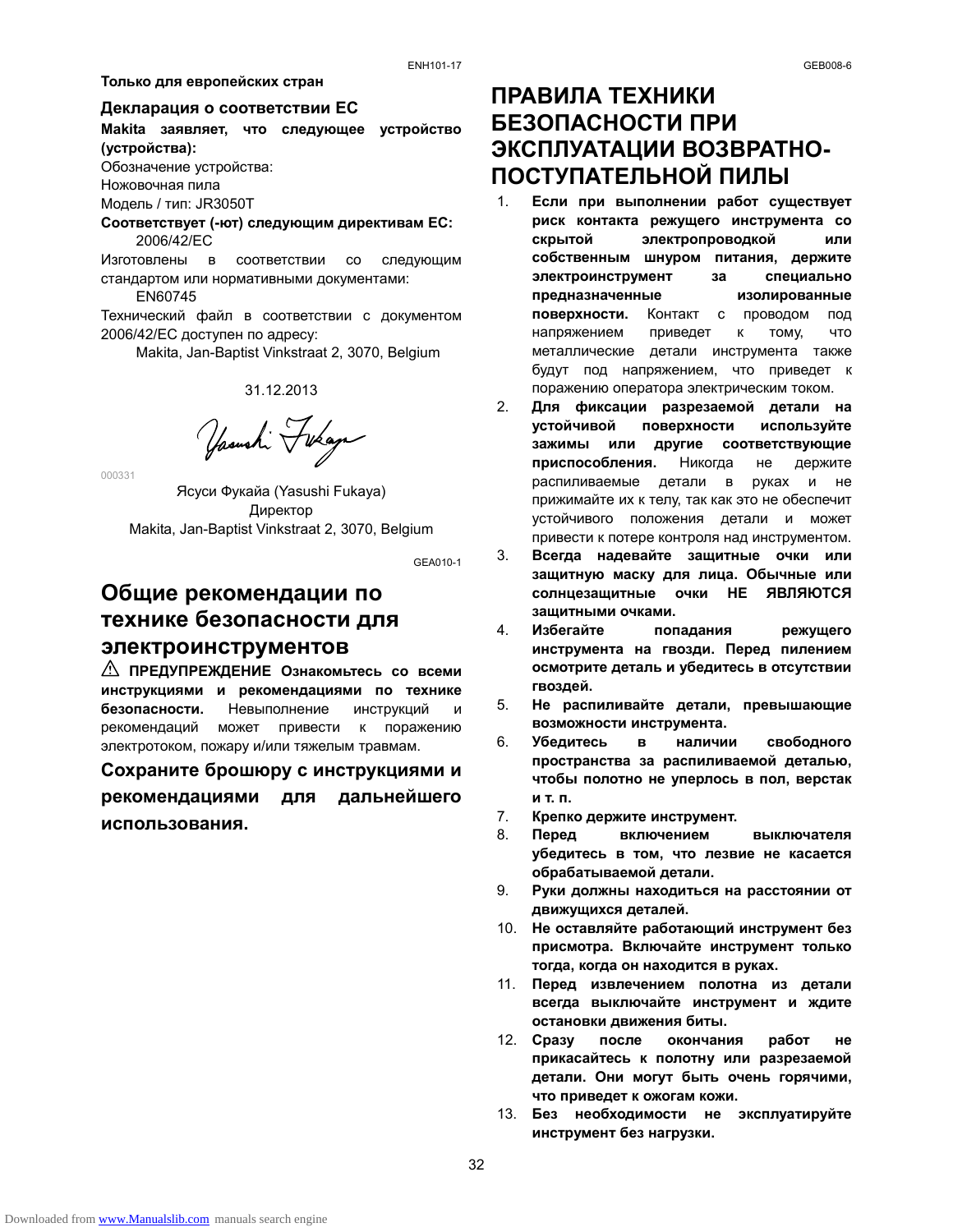- 14. **Всегда используйте соответствующую пылезащитную маску/респиратор для защиты дыхательных путей от пыли разрезаемых материалов.**
- 15. **Некоторые материалы могут содержать токсичные химические вещества. Примите соответствующие меры предосторожности, чтобы избежать вдыхания или контакта с кожей таких веществ. Соблюдайте требования, указанные в паспорте безопасности материала.**

## **СОХРАНИТЕ ДАННЫЕ ИНСТРУКЦИИ.**

### **ПРЕДУПРЕЖДЕНИЕ:**

**НЕ ДОПУСКАЙТЕ, чтобы удобство или опыт эксплуатации данного устройства (полученный от многократного использования) доминировали над строгим соблюдением правил техники безопасности при обращении с этим устройством. НЕПРАВИЛЬНОЕ ИСПОЛЬЗОВАНИЕ инструмента или несоблюдение правил техники безопасности, указанных в данном руководстве, может привести к тяжелой травме.** 

## **ОПИСАНИЕ ФУНКЦИОНИРОВАНИЯ**

#### **ПРЕДУПРЕЖДЕНИЕ:**

• Перед проведением регулировки или проверки работы инструмента всегда проверяйте, что инструмент выключен, а шнур питания вынут из розетки.

#### **Регулировка башмака**

**Рис.1** 

#### **Рис.2**

Если эффективность резки башмака снизится в одном месте вдоль режущей кромки, переместите башмак, чтобы использовать острую, неиспользованную часть режущей кромки. Это поможет продлить срок службы полотна. Чтобы переместить башмак, нажмите на кнопку башмака в направлении "A" до щелчка, и переместите башмак, как показано на рисунке; имеется пять регулировочных положений. Чтобы закрепить башмак, нажмите кнопку башмака в направлении "B" до щелчка.

#### **Действие переключения**

**Рис.3** 

#### **ПРЕДУПРЕЖДЕНИЕ:**

• Перед включением инструмента в розетку, всегда проверяйте, что триггерный переключатель работает надлежащим образом и возвращается в положение "ВЫКЛ", если его отпустить.

Для включения инструмента, просто нажмите на триггерный переключатель. Скорость инструмента повышается путем увеличения давления на триггерный переключатель. Отпустите триггерный переключатель для остановки.

При продолжительной эксплуатации, нажмите на триггерный переключатель, затем нажмите кнопку блокировки.

Для останова инструмента из заблокированного положения, выжмите триггерный переключатель до конца, затем отпустите его.

## **МОНТАЖ**

#### **ПРЕДУПРЕЖДЕНИЕ:**

• Перед проведением каких-либо работ с инструментом всегда проверяйте, что инструмент выключен, а шнур питания вынут из розетки.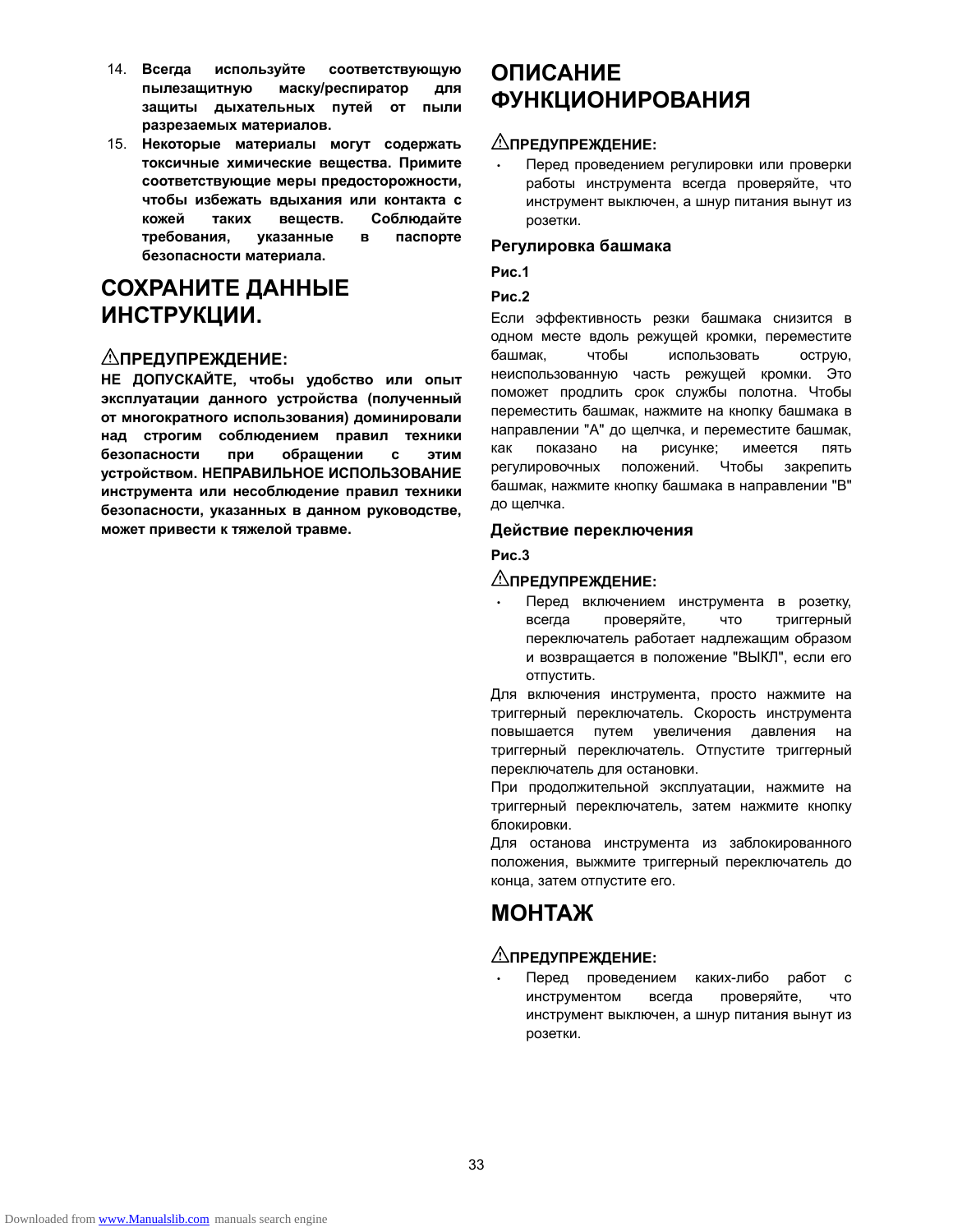#### **Установка или снятие ножовочного полотна**

#### **ПРЕДУПРЕЖДЕНИЕ:**

• Всегда вычищайте щепки и другие инородные вещества, прилипающие к полотну, держателю и/или ползунку полотна. Несоблюдение данного требования может привести к недостаточной затяжке полотна и серьезной травме.

При установке ножовочного полотна всегда проверяйте если рычаг держателя полотна находится в разомкнутом положении  $\mathbf{d}^0$  на изоляционной крышке перед вставкой ножовочного полотна. Если рычаг держателя полотна находится в зафиксированном положении, поверните рычаг держателя полотна в направлении стрелки, чтобы заблокировать его в разомкнутом положении  $\phi$ .

#### **Рис.4**

Вставьте ножовочное полотно в держатель полотна как можно дальше. Рычаг держателя полотна повернётся, и ножовочное полотно зафиксируется. Убедитесь, что ножовочное полотно нельзя вытащить, попробуйте вытянуть его.

#### **Рис.5**

#### **Примечание:**

• Если вы не вставите ножовочное полотно достаточно глубоко, при работе ножовочное полотно может неожиданно выскочить. Это может быть чрезвычайно опасно.

Если рычаг расположен внутри инструмента, включите и выключите инструмент, чтобы лезвие вышло наружу как показано на рисунке.

Выключите инструмент и отсоедините его от сети.

Чтобы снять ножовочное полотно, поверните рычаг держателя полотна до конца в направлении стрелки. Ножовочное полотно вынимается, а рычаг держателя полотна зафиксирован в разомкнутом положении  $\mathbf{d}^0$ .

#### **Рис.6**

#### **Примечание:**

- При переключении берегите руки от рычага. Несоблюдение этого требования может стать причиной травмы.
- Если вы вытащили пильное полотно, не повернув рычаг зажима до упора, он может не зафиксироваться в открытом положении  $\mathbf{B}$ . В этом случае снова поверните рычаг до упора и убедитесь, что он зафиксировался в открытом положении  $\text{m}$ .

## **ЭКСПЛУАТАЦИЯ**

### **Рис.7**

#### **ПРЕДУПРЕЖДЕНИЕ:**

- Во время пиления всегда плотно прижимайте башмак к обрабатываемой детали. Если во время работы башмак инструмента снят или не соприкасается с обрабатываемой деталью, это может привести к значительной вибрации и/или усилию скручивания, что, в свою очередь, может вызвать опасное зажимание полотна.
- При резке металла всегда надевайте перчатки для защиты рук от горячей летящей стружки.
- Обязательно надевайте соответствующие средства защиты глаз, соответствующие действующим национальным стандартам.
- При резке металла всегда пользуйтесь подходящей охлаждающей жидкостью (масло для резки). Несоблюдение данного предупреждения приведет к преждевременному износу полотна.

Крепко прижимайте башмак к обрабатываемой детали. Следите за тем, чтобы инструмент не отскакивал. Осторожно поднесите полотно к обрабатываемой детали. Сначала сделайте пробный вырез при низкой скорости. Затем продолжите резку на более высокой скорости.

## **ТЕХОБСЛУЖИВАНИЕ**

#### **ПРЕДУПРЕЖДЕНИЕ:**

- Перед проверкой или проведением техобслуживания всегда проверяйте, что инструмент выключен, а штекер отсоединен от розетки.
- Запрещается использовать бензин, лигроин, растворитель, спирт и т.п. Это может привести к изменению цвета, деформации и появлению трещин.

#### **Замена угольных щеток**

#### **Рис.8**

Регулярно вынимайте и проверяйте угольные щетки. Заменяйте их, если они изношены до ограничительной отметки. Содержите угольные щетки в чистоте и в свободном для скольжения в держателях положении. При замене необходимо менять обе угольные щетки одновременно. Используйте только одинаковые угольные щетки.

Используйте отвертку для снятия крышек щеткодержателей. Извлеките изношенные угольные щетки, вставьте новые и закрутите крышки щеткодержателей.

#### **Рис.9**

Для обеспечения БЕЗОПАСНОСТИ и НАДЕЖНОСТИ оборудования, ремонт, любое другое техобслуживание или регулировку необходимо производить в уполномоченных сервис-центрах Makita, с использованием только сменных частей производства Makita.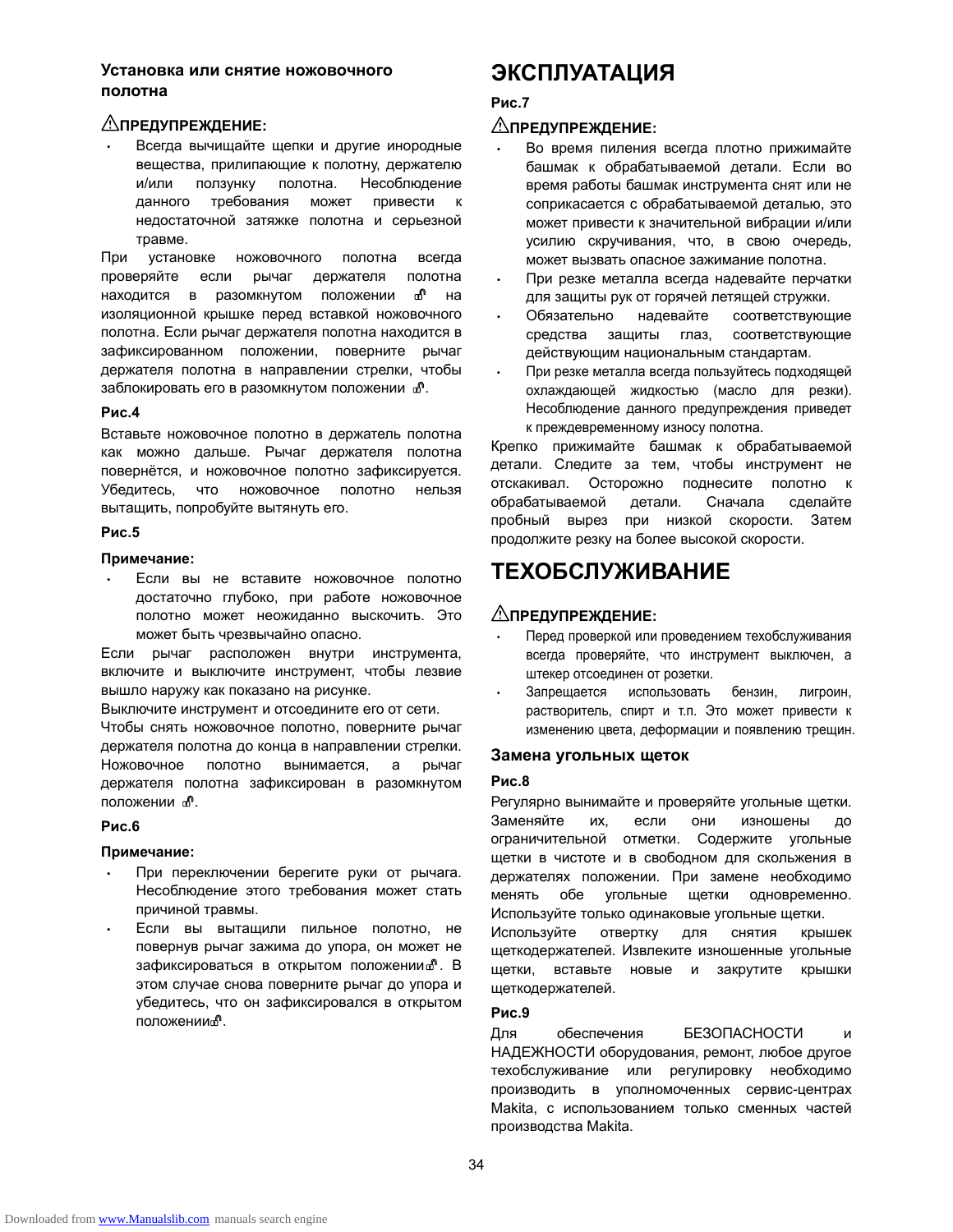## **ДОПОЛНИТЕЛЬНЫЕ АКСЕССУАРЫ**

### **ПРЕДУПРЕЖДЕНИЕ:**

• Эти принадлежности или насадки рекомендуется использовать вместе с вашим инструментом Makita, описанным в данном руководстве. Использование каких-либо других принадлежностей или насадок может представлять опасность получения травм. Используйте принадлежность или насадку только по указанному назначению.

Если вам необходимо содействие в получении дополнительной информации по этим принадлежностям, свяжитесь со своим местным сервис-центром Makita.

- Полотна для сабельных пил
- Пластмассовый чемодан для переноски

#### **Примечание:**

• Некоторые элементы списка могут водить в комплект инструмента в качестве стандартных приспособлений. Они могут отличаться в зависимости от страны.